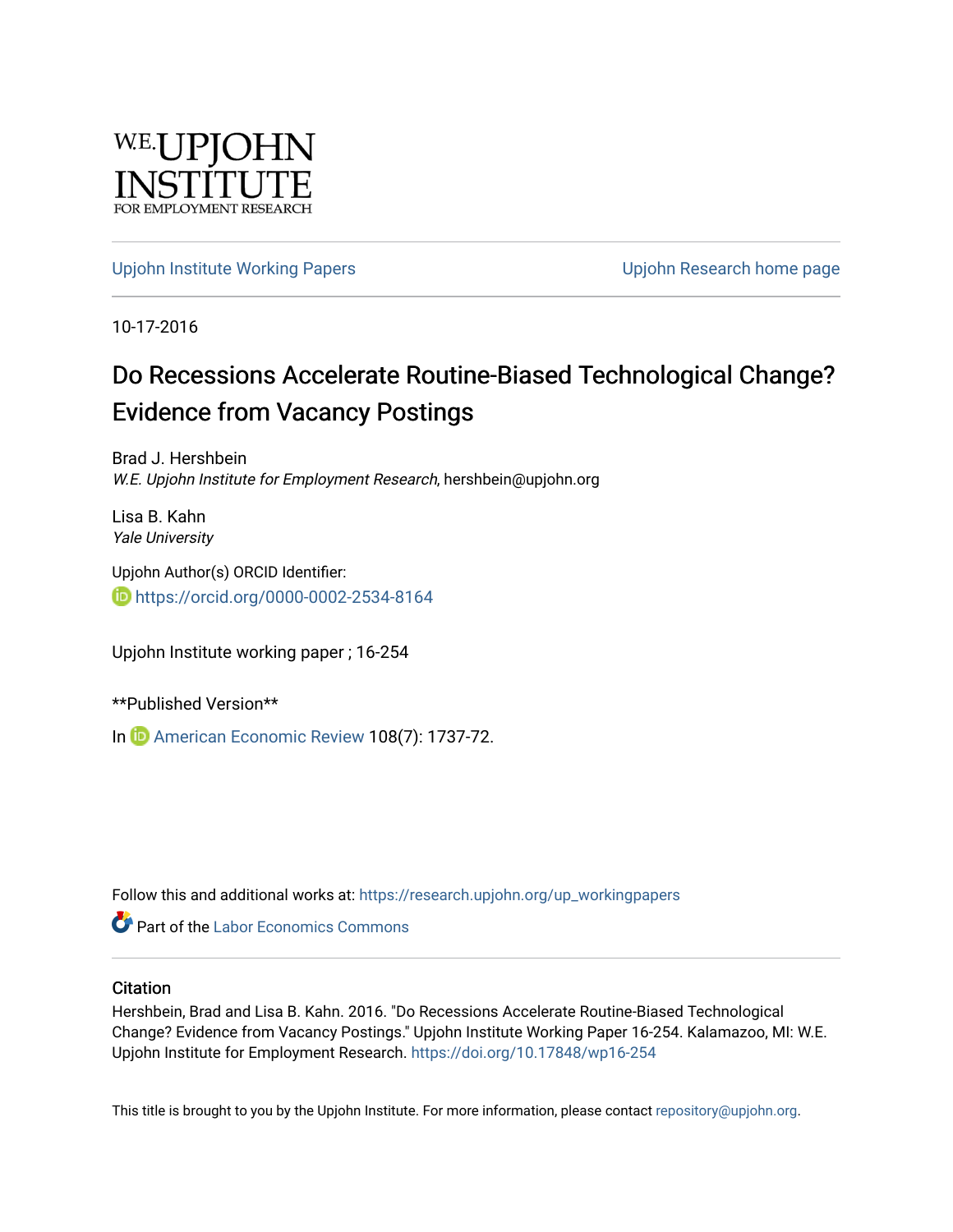Researching the causes and consequences of unemployment

### **Do Recessions Accelerate Routine-Biased Technological Change? Evidence from Vacancy Postings**

### **Upjohn Institute Working Paper 16-254**

Brad Hershbein *W.E. Upjohn Institute and IZA* Email: [hershbein@upjohn.org](mailto:hershbein@upjohn.org)

Lisa B. Kahn *Yale University, NBER, and IZA* Email: lisa.kahn@yale.edu

March 25, 2016 Revised August 2, 2016 Revised October 17, 2016

#### **ABSTRACT**

We show that skill requirements in job vacancy postings differentially increased in MSAs that were hit hard by the Great Recession, relative to less hard-hit areas, and that these differences across MSAs persist through the end of 2015. The increases are prevalent within occupations, more pronounced in the non-traded sector, driven by both within-firm upskilling and substitution from older to newer firms, accompanied by increases in capital stock, and are evident in realized employment. We argue that this evidence reflects the restructuring of production toward moreskilled workers and routine-labor saving technologies, and that the Great Recession accelerated this process.

#### **JEL Classification Codes:** D22, E32, J23, J24, M51, O33

**Key Words:** Job polarization, job postings, RBTC, recessions, routine-biased technological change, upskilling, vacancies

#### **Acknowledgments:**

We are grateful to Jason Abaluck, Joe Altonji, David Autor, Tim Bartik, David Berger, Jeff Clemens, David Deming, David Green, John Horton, Peter Kuhn, Fabian Lange, Steve Malliaris, Adrien Matray, Alicia Sasser Modestino, Daniel Shoag, Henry Siu, Basit Zafar, and seminar participants at the AEAs 2016, the Atlanta Fed, Brookings, Harvard, the LSE, MIT, NBER Summer Institute (Macro and Labor), Princeton, Rutgers, SOLE/EALE 2015 meetings, Trans Pacific Labor Seminar 2015, University of British Columbia, University of Chicago, University of Illinois, University of Notre Dame, University of South Florida, and the WEAI 2016 meetings. We are especially indebted to Dan Restuccia, Jake Sherman, and Bledi Taska for providing the Burning Glass data. Jing Cai provided excellent research assistance with CPS data. A previous version of this paper was titled "Is College the New High School? Evidence from Vacancy Postings."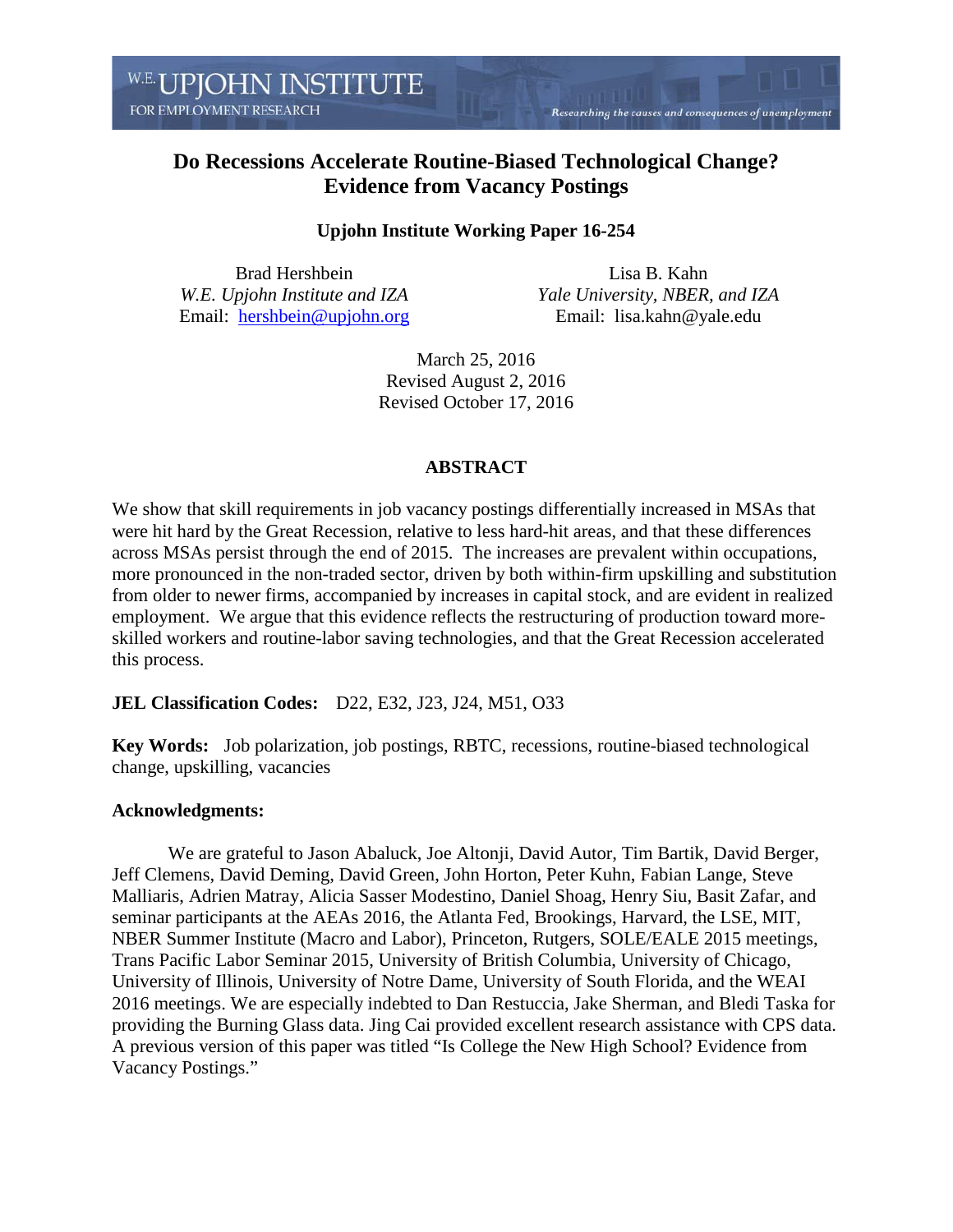# Do Recessions Accelerate Routine-Biased Technological Change? Evidence from Vacancy Postings

Brad Hershbein Lisa B. Kahn Upjohn Institute and IZA Yale University NBER and IZA

October 17, 2016

#### Abstract

We show that skill requirements in job vacancy postings differentially increased in MSAs that were hit hard by the Great Recession, relative to less hard-hit areas, and that these differences across MSAs persist through the end of 2015. The increases are prevalent within occupations, more pronounced in the non-traded sector, driven by both within-firm upskilling and substitution from older to newer firms, accompanied by increases in capital stock, and are evident in realized employment. We argue that this evidence reflects the restructuring of production toward more-skilled workers and routine-labor saving technologies, and that the Great Recession accelerated this process.

JEL Classifications: D22, E32, J23, J24, M51, O33

<sup>∗</sup>Correspondence: Brad Hershbein, W.E. Upjohn Institute for Employment Research, 300 S. Westnedge Ave., Kalamazoo, MI 49007. Email: hershbein@upjohn.org. Lisa Kahn, Yale School of Management, 165 Whitney Ave, PO Box 208200, New Haven, CT 06511. Email: lisa.kahn@yale.edu. We are grateful to Jason Abaluck, Joe Altonji, David Autor, Tim Bartik, David Berger, Jeff Clemens, David Deming, David Green. John Horton, Peter Kuhn, Fabian Lange, Steve Malliaris, Adrien Matray, Alicia Sasser Modestino, Daniel Shoag, Henry Siu, Basit Zafar, and seminar participants at the AEAs 2016, the Atlanta Fed, Brookings, Harvard, the LSE, MIT, NBER Summer Institute (Macro and Labor), Princeton, Rutgers, SOLE/EALE 2015 meetings, Trans Pacific Labor Seminar 2015, University of British Columbia, University of Chicago. University of Illinois, University of Notre Dame, University of South Florida, and the WEAI 2016 meetings. We are especially indebted to Dan Restuccia, Jake Sherman, and Bledi Taska for providing the Burning Glass data. Jing Cai provided excellent research assistance with CPS data. A previous version of this paper was titled "Is College the New High School? Evidence from Vacancy Postings."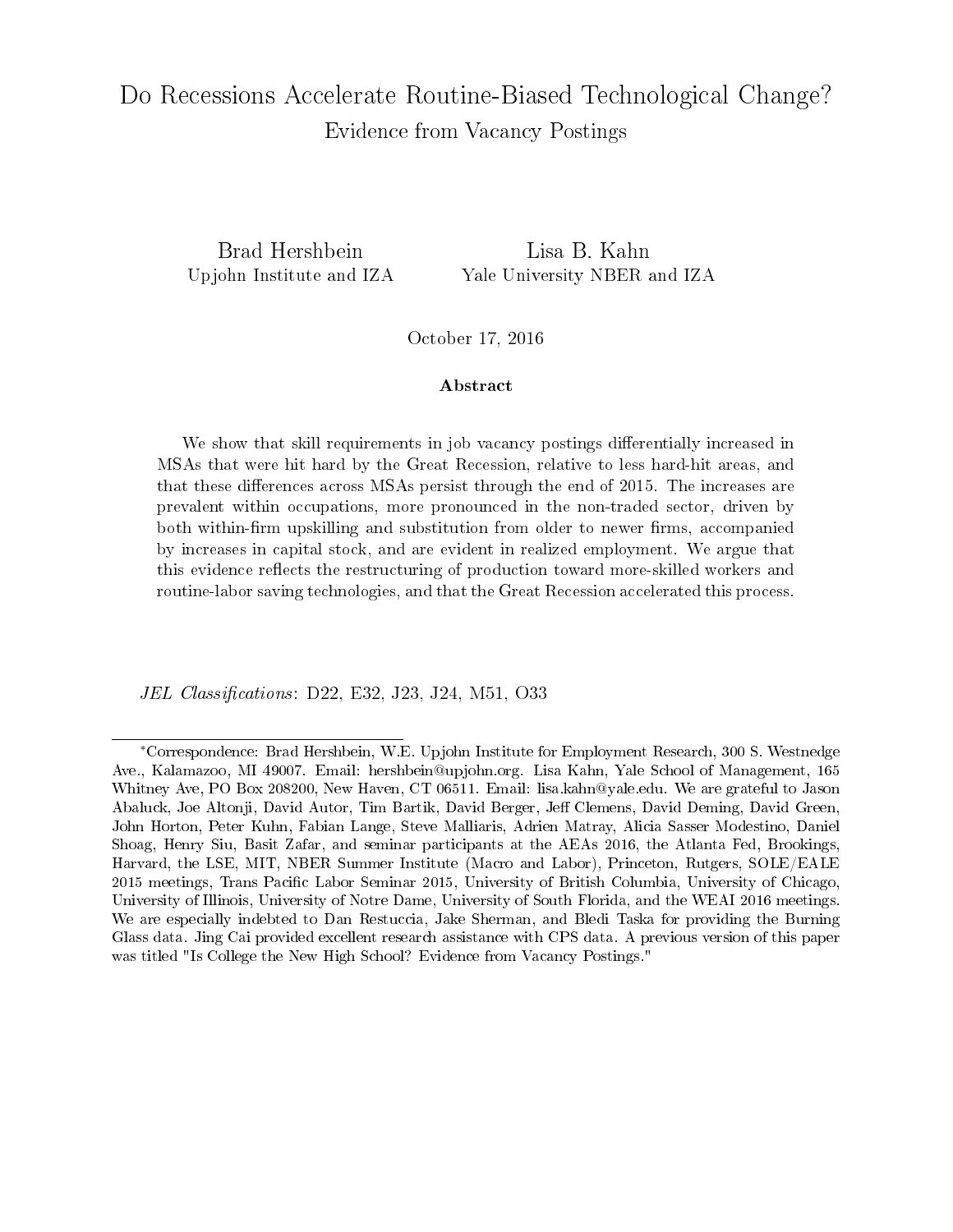### 1 Introduction

The employment shift from occupations in the middle of the skill distribution toward those in the tails is one of the most important trends in the U.S. labor market over the last 30 years. Previous research makes the compelling case that a primary driver of this job polarization is routine-biased technological change (RBTC), whereby new machine technologies and overseas labor substitute for middle-skill jobs in the U.S. and are in turn complementary to high-skill cognitive jobs.<sup>1</sup> Until recently, RBTC had been thought to be a gradual, secular phenomenon. However, a long theoretical literature beginning with Schumpeter's "creative destruction" (1939) suggests adjustments to technological change may be more episodic. In boom times, high opportunity costs, or frictions such as adjustment costs, may inhibit resources from being reallocated optimally in the face of technological change. Recessions lower the opportunity cost and can produce large enough shocks to overcome these frictions.<sup>2</sup>

Whether adjustments to new technology are smooth or lumpy is important for policy and for our understanding of recoveries. The recoveries from the last three U.S. recessions  $(1991, 2001, 2007-09)$  have been jobless: employment was slow to rebound following the recession despite recovery in aggregate output. The reasons for jobless recovery are not well understood, but a small theoretical literature points to adjustment costs as a potential mechanism, since they generate reallocation that is concentrated in downturns (Berger 2012, Koenders and Rogerson 2005, Jaimovich and Siu 2012). Such lumpy adjustment may leave a mass of displaced workers with the wrong skills for new production. Jaimovich and Siu (2015) provide suggestive evidence that countercyclical reallocation, in the form of RBTC, and jobless recovery are linked. They show that the vast majority of the declines in middle-skill employment have occurred during recessions and that, over the same time period, recovery was jobless only in these occupations. However, there is no direct evidence on how firms restructure in the face of technological change, and whether it is gradual or episodic. This paper aims to fill that gap.

In this paper we investigate how the demand for skills changes over the business cycle. We use a new data set collected by Burning Glass Technologies that contains the near-universe of electronically posted job vacancies in 2007 and 2010–2015. Exploiting spatial variation in economic conditions, we establish a new fact: the skill requirements of job ads increase in metropolitan statistical areas (MSAs) that suffered larger employment shocks in the Great Recession, relative to the same areas before the shock and other areas that experienced smaller shocks. Our estimates imply that ads posted in a hard-hit metro area are about 5 percentage points (16%) more likely to contain education and experience requirements

<sup>1</sup>See for example the seminal work of Autor, Levy, and Murnane (2003); Autor, Katz, and Kearney (2006, 2008); Goos and Manning (2007); and Autor and Dorn (2013).

<sup>&</sup>lt;sup>2</sup>Many theoretical papers predict this phenomenon. See for example Hall (1991, 2005); Mortensen and Pissarides (1994); Caballero and Hammour (1994, 1996); Gomes, Greenwood, and Rebelo (2001); and Koenders and Rogerson (2005).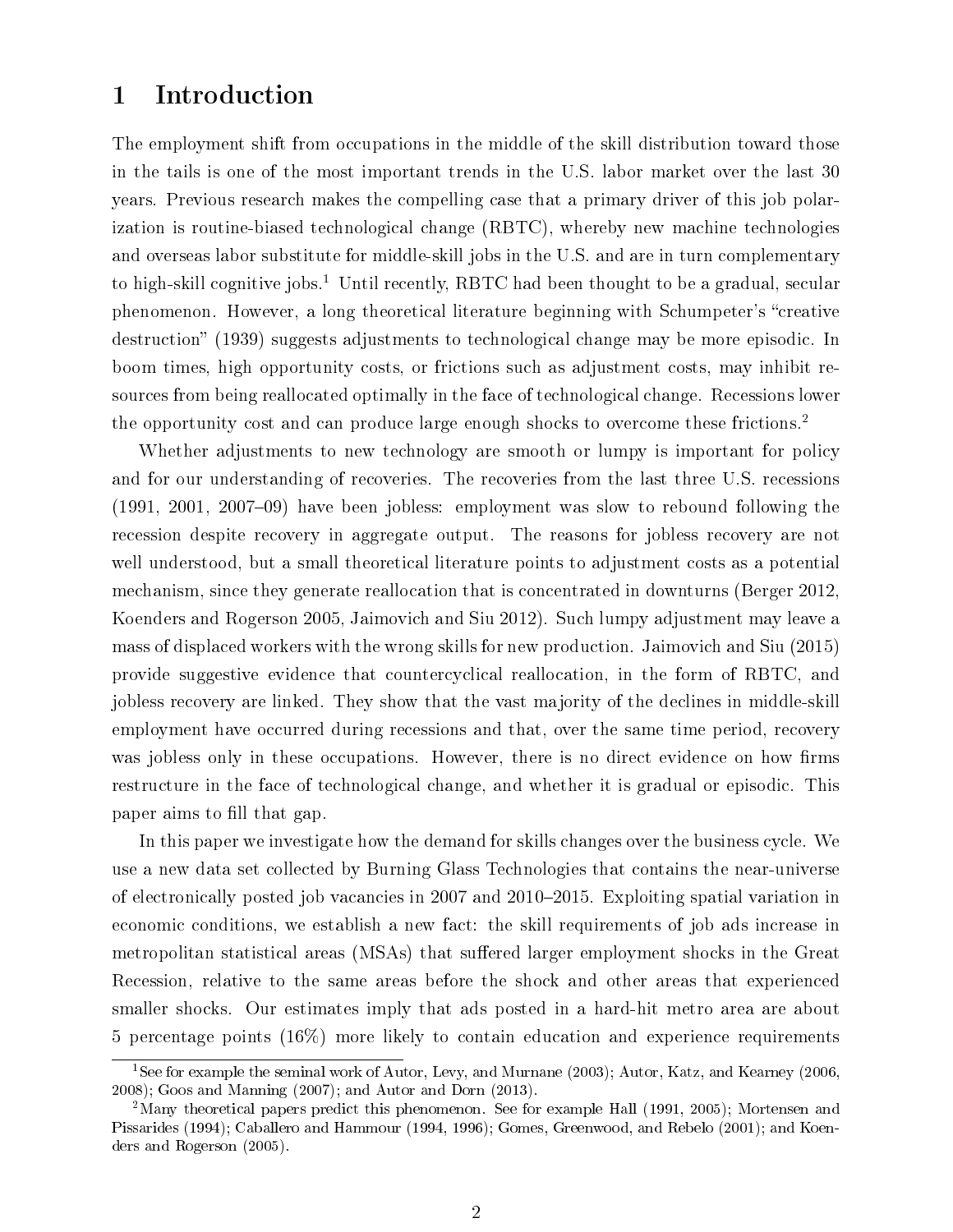and about 3 percentage points (8-12%) more likely to state requirements for cognitive and computer skills. Drawing on the richness of our data, we show that the majority of this "upskilling" is driven by increases in skill requirements within occupations, rather than a shift in the distribution of ads posted. We also show a similar upskilling effect in employment. using American Community Survey (ACS) data, suggesting that firms successfully hire the more-skilled workers that they seek.

We then examine whether upskilling is driven by changes to production in a manner consistent with RBTC. In short, are firms changing what they do or simply changing whom they hire? Firms may make productivity enhancing improvements in a recession because of a decline in the opportunity cost of restructuring (Hall 2005), a shift in managerial attention from growth to efficiency (Koenders and Rogerson 2005), or changes in the costs and benefits of making layoffs (Berger 2012, Jaimovich and Siu 2012). In addition, recessions may drive Schumpeterian cleansing whereby, older, less-productive firms die, making way for newer, more-productive firms. In contrast, upskilling may instead occur because firms temporarily and opportunistically take advantage of a slack market to try to attract workers typically found higher up on the job ladder, with no accompanying changes to production. As our data are best-suited to measure a shift in demand from middle- to high-skilled workers, rather than concomitant demand increases for low-skilled labor that also could be expected from RBTC, we concentrate our evidence on this margin. We present several analyses supporting the notion that accelerated RBTC brought on by the Great Recession drives upskilling.

First, we show that upskilling persists at nearly the same magnitude from early in the recovery through 2015. Even though most measures of local labor market conditions have converged back to their pre-recession levels by the end of our sample period, elevated skill requirements—especially higher in the occupational skill distribution where our data are most comprehensive—have not. Any purely cyclical explanation is thus insufficient. Second, we show that upskilling is concentrated in non-traded sectors that should be most sensitive to fluctuations in local consumer demand. Third, we show that upskilling is driven both by continuing firms and by new firms that did not post in 2007, consistent with both Schumpeterian cleansing and changes in adjustment costs within firms. Fourth, we show that within continuing firms, upskilling effects are not only persistent, but, among publicly traded firms in our data, those with larger increases in skill requirements also had larger increases in capital stock over the same time period, consistent with a substitution of routine-task workers with machines. Finally, we rule out that our effects are driven by changes in labor supply due to unemployment, worker quits, or formal schooling decisions that would lead firms to opportunistically hire "up".

Taken together, our results suggest that firms located in areas hit harder by the Great Recession were induced to restructure their production toward greater use of machines (or outsourced labor) and higher-skilled workers; that is, the Great Recession hastened the polarization of the U.S. labor market.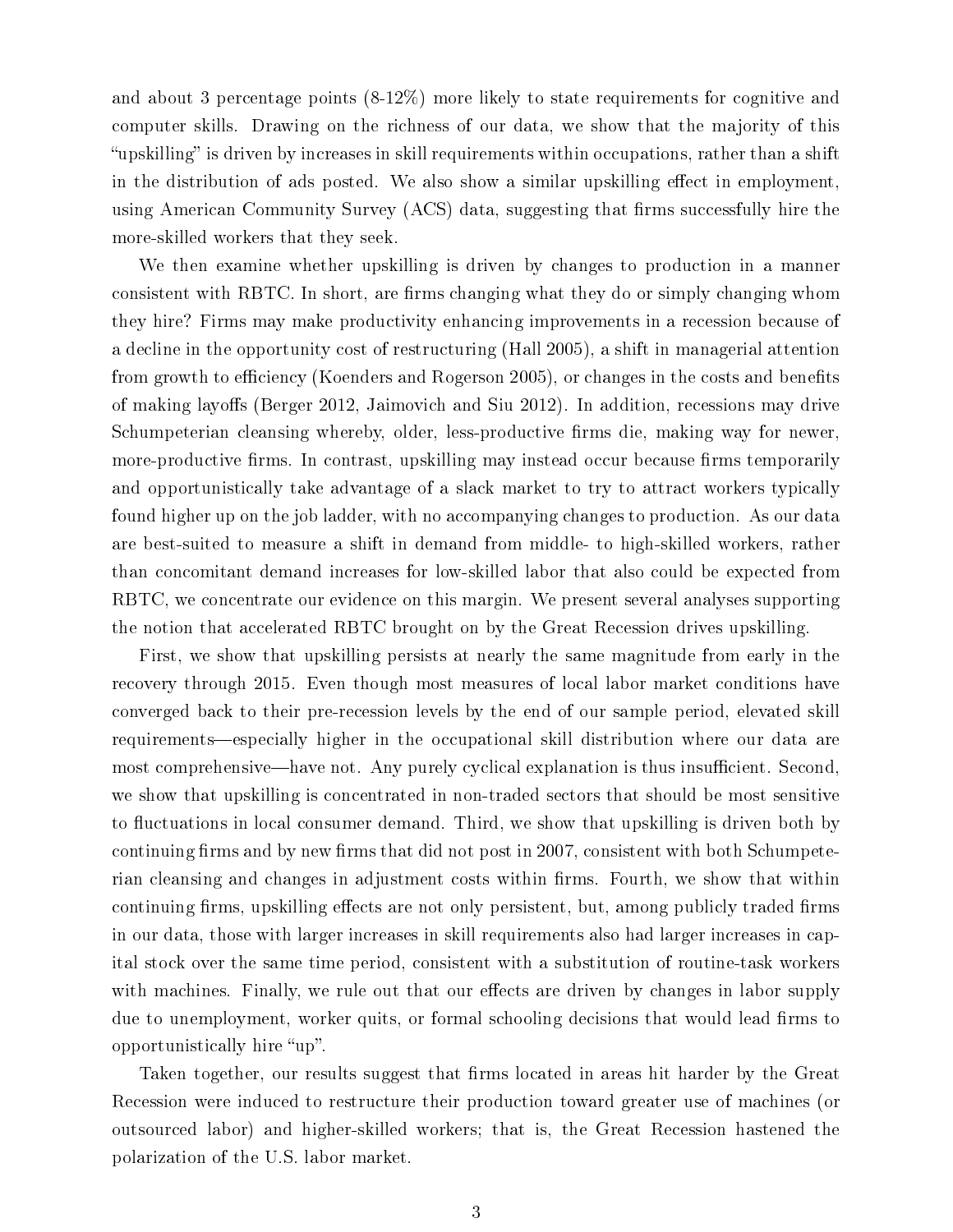This paper is related to a number of important literatures. First, we provide direct evidence that recessions accelerate firm-level responses to technological change. This is consistent with the important, but suggestive, evidence provided by Jaimovich and Siu (2015) that 88% of the job loss in routine-task occupations since the mid-1980s has occurred around the time of an NBER-dated recession. The direct, demand-side evidence provided in our paper speaks to the many models in macroeconomics that assume adjustment costs and predict that recessions will be times of cleansing (Schumpeter 1939, Koenders and Rogerson 2005, and Berger 2012). These models are important for explaining business cycle dynamics, but have so far lacked strong empirical evidence.

Second, the Burning Glass job postings data provide a unique opportunity to measure changes in skill requirements both across and within occupations. In contrast, the extant literature on job polarization has focused on shifts across occupations and has therefore been unable to ascertain the importance of the intra-occupational margin. We find that, in MSAs that experienced worse employment shocks in the Great Recession, demand for education, experience, and cognitive and computer skills increase within several different occupation groups, and throughout the skill distribution. We therefore present the first evidence, to our knowledge, that RBTC occurs within occupations in addition to the well-known adjustments across occupations.

This result helps to clarify work by Beaudry, Green, and Sand (2014 and 2016) and others documenting the "great reversal" in demand for cognitive skill. They show that since 2000, cognitive occupations have seen no gains in employment or wages, and that college graduates have become more likely to work in routine occupations than previously. They argue that a decrease in demand for cognitive occupations drove college graduates to take jobs lower in the occupational distribution, squeezing out the high school graduates who formerly held them. This is something of a puzzle, especially given the common belief that technological change continues and the fact that more-skilled workers still earn a sizable premium in the labor market (Card, Heining, and Kline 2013; Card, Cardoso, and Kline, forthcoming). Because we find that upskilling occurs within these occupations as well, we hypothesize part of the solution to this puzzle is that cognitive workers are being drawn into (formerly) routine-task occupations as the skill content of these occupations evolves. These changes make the occupations more-skilled and therefore likely more desirable than before, although probably still not as desirable as traditional high-skilled jobs.<sup>3</sup>

Third, we contribute to a growing literature exploiting data on vacancy postings. Although several studies have used aggregate vacancy data, and even vacancy microdata, from the Bureau of Labor Statistics' Job Openings and Labor Market Turnover (JOLTS) survey (see, for example, Davis, Faberman, and Haltiwanger 2012), these data contain little infor-

<sup>3</sup>Our analyses, however, do not explain why employment and wages have not grown in high-skill occupations. Deming (2015) proposes a compelling hypothesis that a rising importance of social skills, especially in conjunction with cognitive skills, can help account for this fact.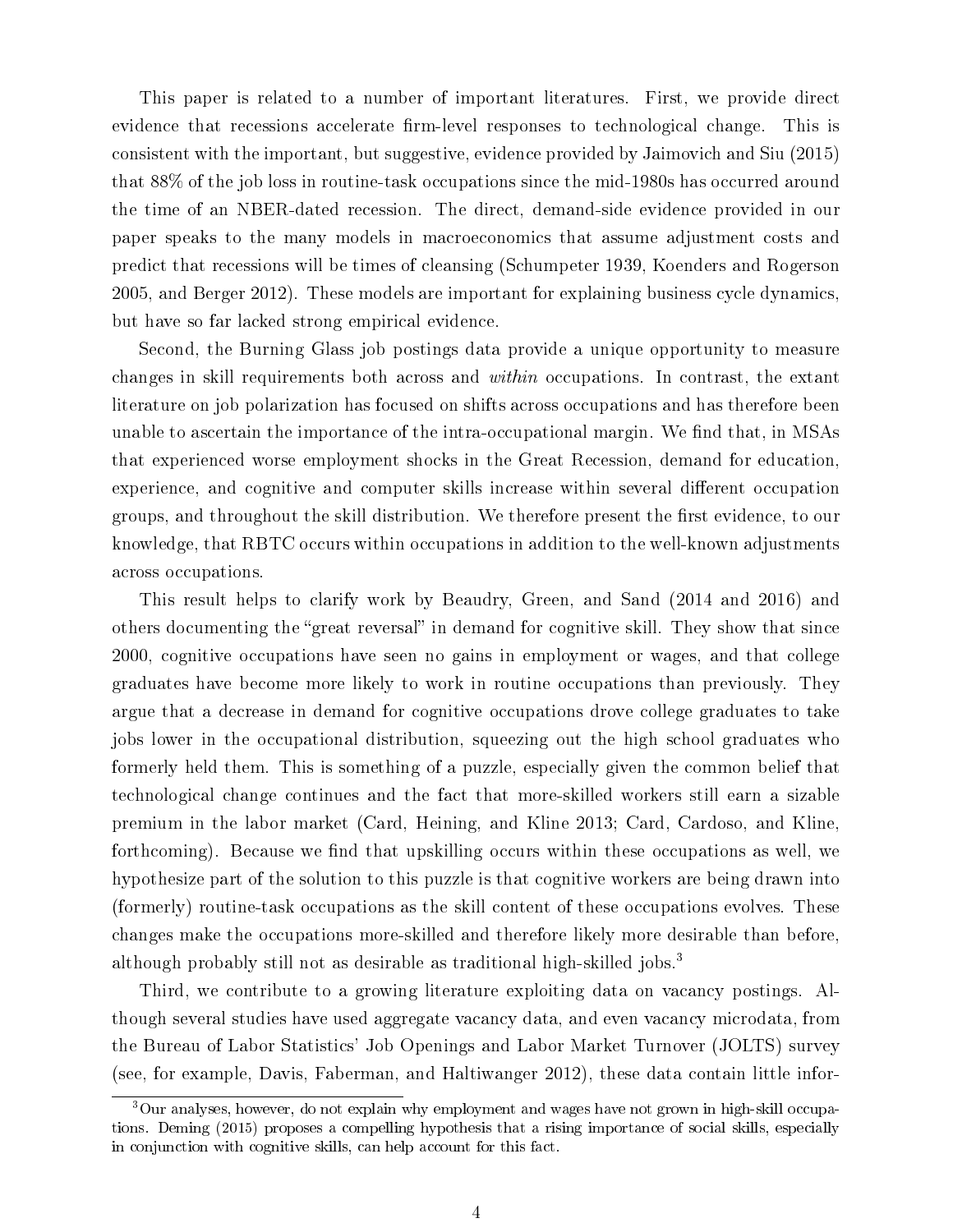mation on the characteristics of a given vacancy or the firm that is posting it. Fewer studies have used vacancy data that contain information on the occupation or specific requirements of the job posted, and these have generally used narrow slices of the data (Rothwell 2014), or data that are limited to one vacancy source (Kuhn and Shen 2013, Marinescu 2014). To our knowledge, we are the first study to use data based on a near-universe of online job postings that covers every metropolitan area in the United States.

Fourth, we help answer an important question about the consequences of recessions for workers. It is well known that low-skilled workers suffer worse employment and wage consequences in recessions.<sup>4</sup> Evidence from past recessions shows that in downturns workers are more likely to take worse jobs, relative to their skills.<sup>5</sup> Some of this may result because workers apply to a broader set of jobs, even those for which they would normally be overqualified, when job-finding rates decline. However, it is also possible that firms actively seek a more-skilled worker than they could have attracted in a tighter market, the opportunistic upskilling mentioned above.<sup>6</sup>

We find some evidence consistent with this "opportunistic" upskilling: for some lowskilled occupations, upskilling effects early in the recovery fade by the end of our sample period. Moreover, additionally controlling for labor availability in the form of the local unemployment rate and the college-graduate-specific unemployment rate absorbs a fraction of our estimated upskilling effects early in the recovery, but not later, and MSAs where college graduates were particularly hard hit in the recession (and likely are relatively more plentiful in the job seeking pool) see additional upskilling effects early in the recovery that also fade. However, the majority of the upskilling effects persist through 2015, several years into the recovery, and we conclude that cyclical responses to labor market tightness cannot account for our main results and for upskilling effects across most of the occupation distribution.

Our conclusions contrast with those from a pair of related papers, concurrent with our analysis, that use a different version of our data to examine both relative increases in skill requirements early in the recovery (Sasser Modestino, Shoag, and Ballance 2016a) and any subsequent decreases in skill requirements as markets improved (Sasser Modestino, Shoag, and Ballance 2016b). These papers argue that upskilling in the immediate aftermath of the Great Recesssion was driven entirely by firms opportunistically seeking more-skilled workers in a slack labor market. While our results qualitatively accord with the empirical findings of the first paper, our more thorough analysis represents a substantial and new contribution. We examine a longer time horizon and provide a range of analyses that yield a richer characterization of upskilling and allow us to disentangle potential mechanisms.<sup>7</sup>

<sup>4</sup>See von Wachter and Handwerker (2009); Hoynes, Miller, and Schaller (2012); and Forsythe (2016).

<sup>5</sup>Devereux 2003; Kahn 2010; von Wachter, Oreopoulos, and Heisz 2012; Altonji, Kahn, and Speer 2016.

 ${}^{6}$ There is mounting evidence that firms at the bottom of the job ladder benefit from increased retention of their incumbent workforce in a downturn (Moscarini and Postel-Vinay 2012 and 2013, Kahn and McEntarfer 2015), but little is known about hiring dynamics.

 $7$ First, in examining data through 2015, and finding persistent upskilling throughout, we rule out their purely cyclical explanation that is based upon data from only early in the recovery. Second, we charac-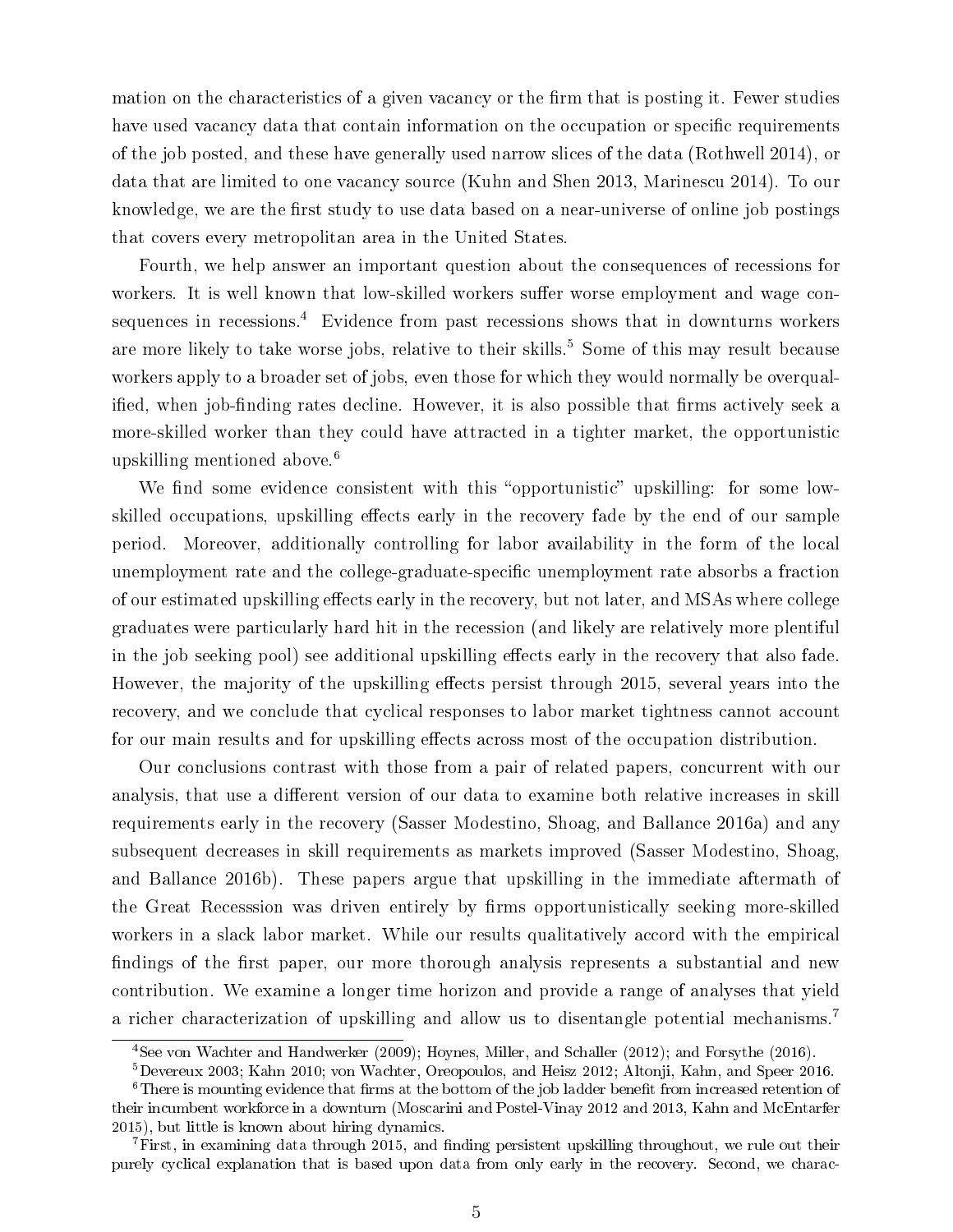Furthermore, we disagree with the analysis and conclusion of the second paper because the results are sensitive to a set of idiosyncratic data choices.<sup>8</sup>

We demonstrate that during the Great Recession firms changed not only whom they would hire in the recovery, but how they would produce. Instead of occurring gradually, with relatively few workers needing to be reallocated at any given time, technological change was episodic, resulting in a swath of displaced workers whose skills were suddenly rendered obsolete as firms ratcheted up their requirements. The need to reallocate workers on such a large scale may help drive jobless recoveries. It also likely plays a role in the well-noted and marked decline in male employment-to-population ratios over the past 25 years, especially since these declines have been stair-step around recessions (Moffitt  $2012$ ).<sup>9</sup> The evidence provided in this paper is thus integral for understanding worker reallocation, and can help inform policymakers about the optimal mix during a downturn of worker retraining and subsidizing job search through unemployment insurance.

The remainder of this paper proceeds as follows. Section 2 introduces the data, while section 3 summarizes our methodology. Section 4 presents new facts on upskilling as a function of local labor market conditions and explores heterogeneity in effects by occuption skill level and sector tradability. Section 5 examines heterogeneity in upskilling within and between firms. Section 6 provides a discussion of our results, and section 7 concludes.

# 2 Data

Our data come from a unique source: microdata from 87 million electronic job postings in the United States that span the Great Recession (between 2007 and 2015). These job postings were collected and assembled by Burning Glass Technologies, an employment analytics and labor market information firm. In this section, we describe the data and our particular sample construction. We provide a detailed examination of the sample's characteristics and representativeness in Appendix A.

terize upskilling throughout the occupation distribution and for a wider set of skills, speaking to recent developments in the demand for cognitive skill. Third, we show that upskilling is concentrated in non-traded sectors, which is consistent with our argument of episodic restructuring, and difficult to rationalize with their opportunistic upskilling argument. Fourth, our firm-level analysis helps us identify Schumpeterian cleansing from other adjustment cost models, and confirms accompanied increases in capital stock.

<sup>8</sup>Notably, they overstate the degree of downskilling during the later recovery by not comparing it to the overall change in skill requirements from 2007. Additionally, they use only a fraction of available data, excluding roughly 35% of their weighted ads. Their results are particularly sensitive to this restriction (based on our own analysis) and their choice to assign equal weight to all counties, regardless of population or number of ads. Furthermore, the paper's estimates are also sensitive to the use of one unusual year in the data to demarcate the beginning of the recovery. Section 4 has additional details.

<sup>9</sup>Supporting the notion that episodic restructuring drives stair-step declines in male employment, Foote and Ryan (2015) point out that middle-skill workers, the most vulnerable to RBTC, are most at risk of leaving the labor force when unemployed.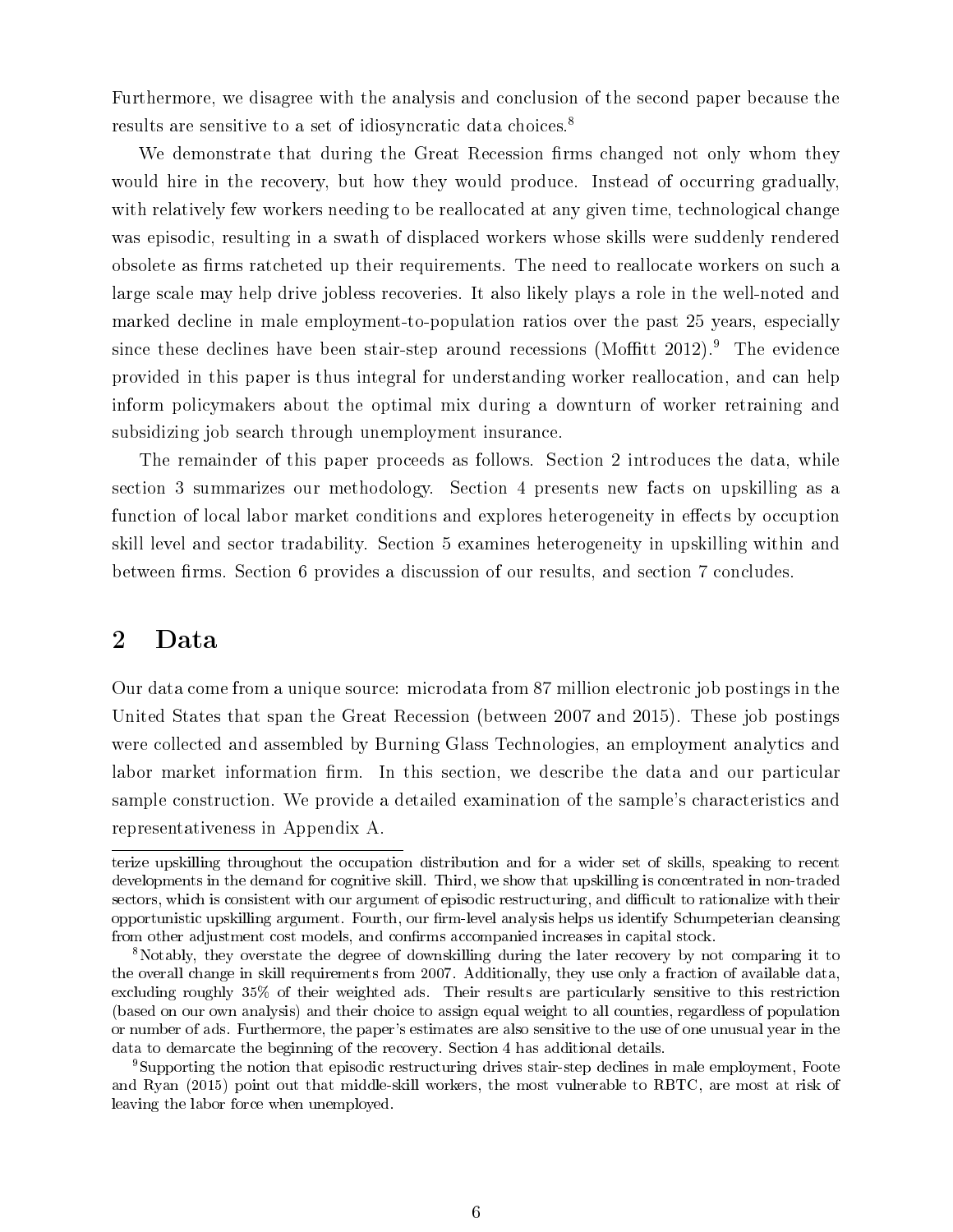### 2.1 Burning Glass Overview

Burning Glass Technologies (henceforth BG or Burning Glass) examines some 40,000 online job boards and company websites to aggregate the job postings, parse and deduplicate them into a systematic, machine-readable form, and create labor market analytic products. Thanks to the breadth of this coverage, BG believes the resulting database captures a near-universe of jobs that were posted online. Through a special agreement, we obtained an extract from BG, which covers every MSA in the United States in 2007 and from 2010 through 2015.<sup>10</sup>

The two key advantages of our data are its breadth and detail. The broad coverage of the database presents a substantial strength over data sets based on a single vacancy source, such as CareerBuilder.com. While the JOLTS asks a nationally representative sample of employers about vacancies they wish to fill in the near term, it is typically available only at aggregated levels, and contains relatively little information about the characteristics of vacancies. In contrast, the BG data contain some 70 possible standardized fields for each vacancy. We exploit detailed information on occupation, geography, skill requirements, and firm identifiers. The codified skills include stated education and experience requirements, as well as thousands of specific skills standardized from open text in each job posting.<sup>11</sup> The data thus allow for analysis of a key, but largely unexplored, margin of firm demand: skill requirements within occupation.<sup>12</sup> Moreover, they allow for a firm-level analysis, which, as we show below, is key to disentangling mechanisms for upskilling.

However, the richness of the BG data comes with a few shortcomings. Notably, the database covers only vacancies posted on the Internet. Even though vacancies for available jobs have increasingly appeared online instead of in traditional sources, such as newspapers, one may worry that the types of jobs posted online are not representative of all openings. In Appendix A, we provide a detailed description of the industry-occupation mix of vacancies in BG relative to other sources (JOLTS, the Current Population Survey, and Occupational Employment Statistics), an analysis of how it has changed over our sample period, and various validity checks conducted on the data both by us and by other researchers. To briefly summarize, although BG postings are disproportionately concentrated in occupations and industries that typically require greater skill, the distributions are relatively stable across

 $10$ The database unfortunately lacks postings from 2008 and 2009. Our extract was provided in February 2016. We also have data on jobs posted in Micropolitan Statistical Areas, which we do not use for lack of some of the labor market indicators in these areas, and substantial noise in the ones that are available. They represent 5.6% of all posted ads.

 $11$  For example, an ad might ask for a worker who is bilingual or who can organize and manage a team. BG cleans and codes these and other skills into a taxonomy of thousands of unique, but standardized requirements. Beginning with a set of pre-defined possible skills, BG searches text in an ad for an indication that the skill is required. For example, for team work, they search for the key words "team work" but also look for variations such as "ability to work as a team."

 $12$ Other private-sector firms, such as Wanted Analytics, used by the Conference Board's Help-Wanted Online Index, also offer disaggregated data, but not skill requirements. State vacancy surveys, conducted by a limited number of states, sometimes collect certain skill requirements, but cover only a few geographic areas and are generally not comparable across states.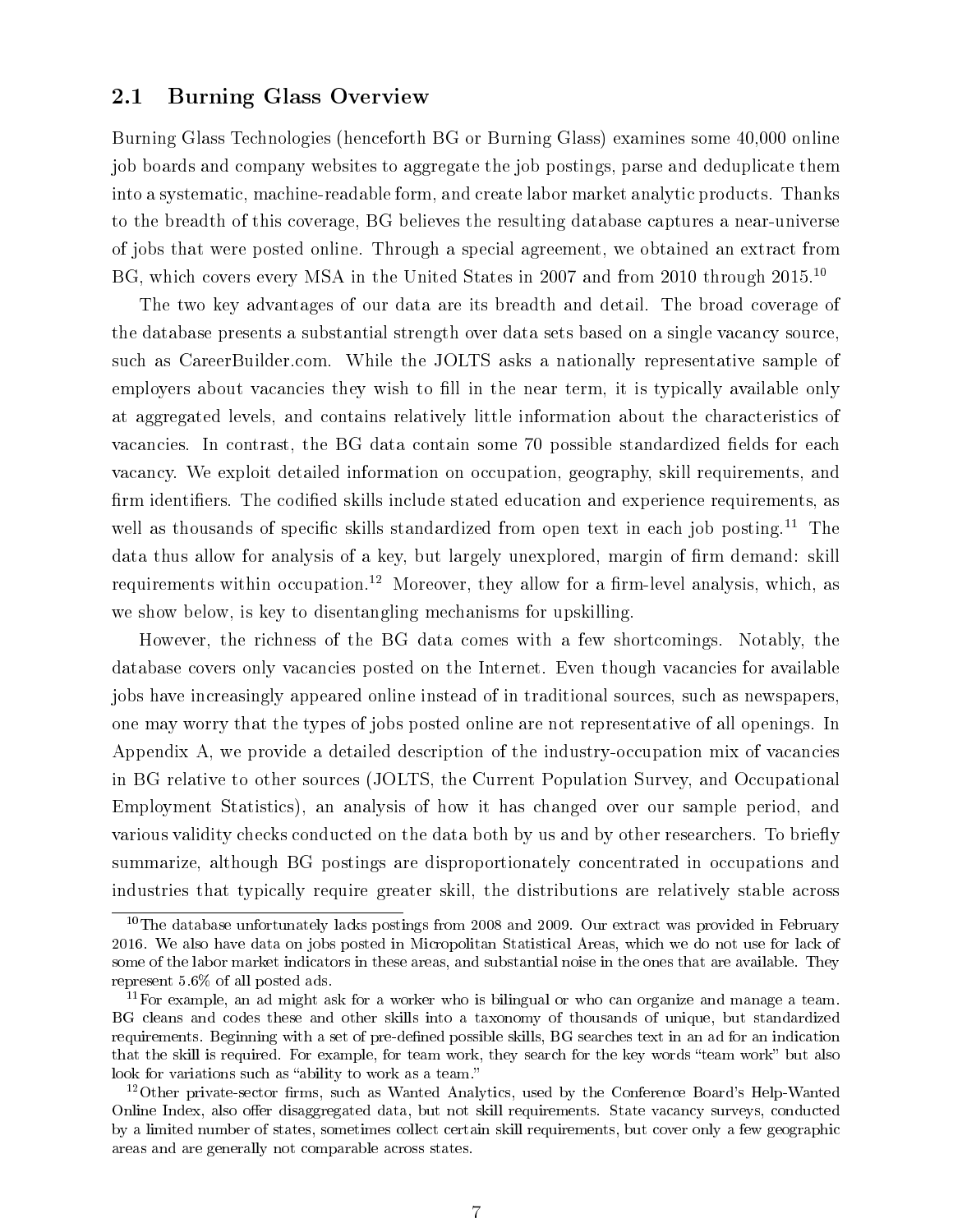time, and the aggregate and industry trends in the quantity of vacancies track other sources reasonably closely.<sup>13</sup>

The data contain the occupation of the posting (at the 6-digit Standard Occupation Classification 2010 (SOC) level) and codes identifying the MSA where it is located. Burning Glass also collects the firm name, if available, for a given posting. Employer name is missing in 40% of postings, primarily from those listed on recruiting websites that typically do not list the employer.<sup>14</sup>

We restrict our main sample to ads with non-missing employers that posted at least 10 ads over the sample period of 2007 and 2010-2015. After cleaning, our data contain  $130,440$  distinct employers.<sup>15</sup> Many of our analyses exploit firm-level information to distinguish among possible mechanisms for upskilling. We therefore choose to focus our entire analysis on the consistent sample of ads with non-missing firms, with a sufficient number of observations per firm to estimate firm-level characteristics. However, we have performed analyses not requiring firm-level information on the full data set and obtain very similar results. Moreover, as we discuss later, we have confirmed that the probability of satisfying this sample criterion (having a valid firm identifier) does not vary over the business cycle. Thus, our sample restriction should not confound the estimated relationship between local labor market conditions and the skill requirements of postings.

### 2.2 Skill Requirements in Burning Glass

In our analyses, we exploit four categories of skill requirements: stated education and experience requirements, stated demand for skills that we classify as "cognitive," and stated demand for computer skills. The RBTC literature emphasizes that new information technology or cheap overseas labor substitute for routine, algorithmic, middle-skill tasks. These new technologies are in turn complementary with high-skill cognitive, abstract tasks and may indirectly affect low-skill, manual tasks. However, a downside of the BG sample is that low-skill jobs are underrepresented. We thus focus our analysis on the former margin, the degree to which employers shift demand from medium- toward high-skill tasks and workers. High-skilled workers favored by RBTC may be required to work with computers and perform a more versatile set of functions. Indeed, the non-algorithmic tasks that complement routine-task performing machines or overseas labor, involve more complexity, problem solving and analytical skills, and the ability to determine which tasks need to be performed at

<sup>13</sup>BG deduplicates multiple postings for the same vacancy. It is important to note that although BG's parsing algorithm has changed over time, each iteration is applied to all postings data, so our data set is consistent over our sample period.

 $14$ When name is available, Burning Glass uses a proprietary algorithm to group name variants into a standard set: for example, "Bausch and Lomb", "Bausch Lomb", and "Bausch & Lomb" would be grouped together. We also perform some additional cleaning on firm name, removing any remaining punctuation and a few problematic words, such as "Incorporated" (sometimes listed as "Inc").

<sup>&</sup>lt;sup>15</sup>The 10-ad restriction drops about 4% of job ads that list a firm name. However, employer names with very few ads are likely to be miscoded (for example, capturing a fragment of the city name).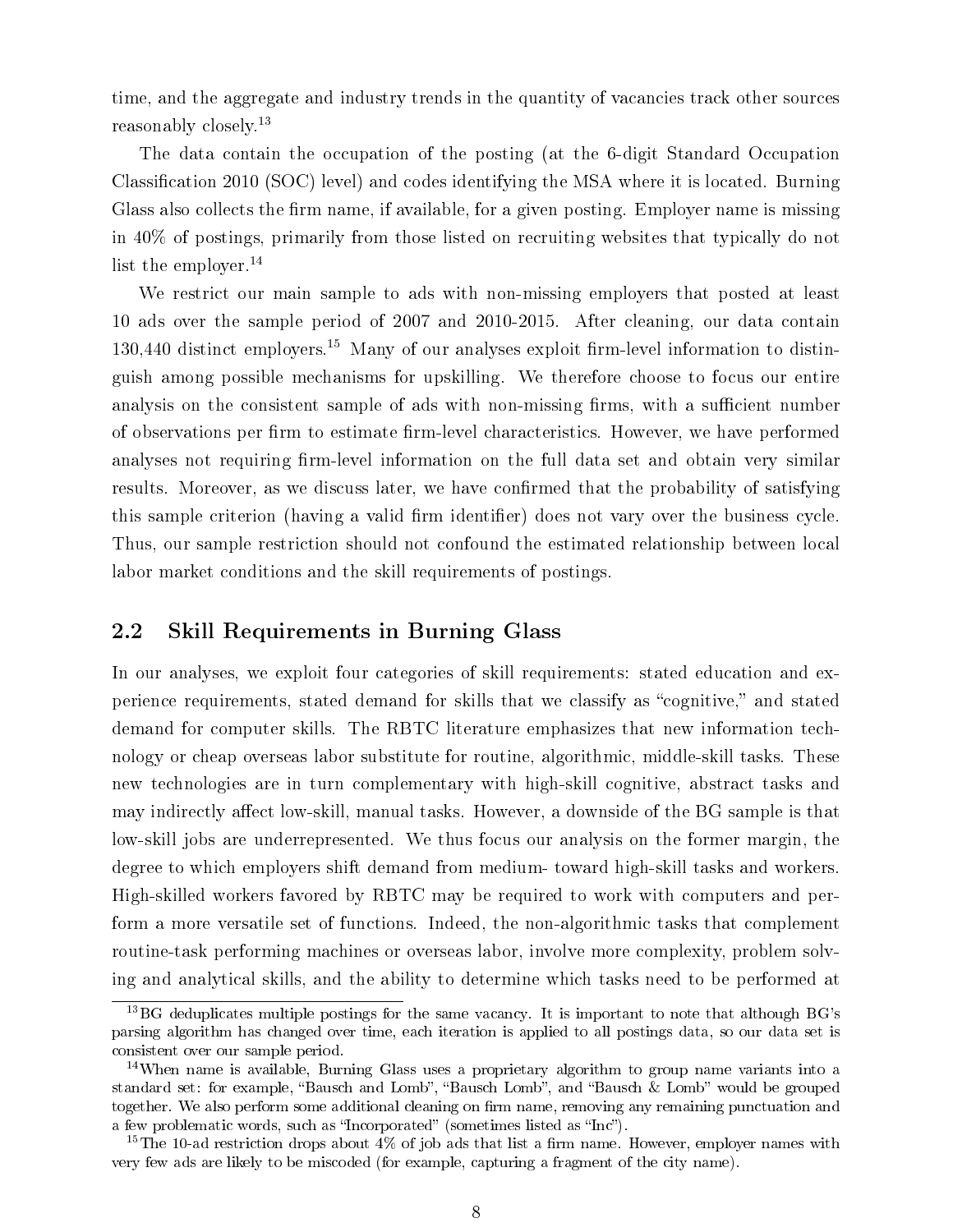a given moment.

In accord with human capital theory, we believe more-educated workers or those with some amount of experience on the job will be better able to perform these functions.<sup>16</sup> In Appendix A.3, to cross-validate the data, we show that education requirements strongly correlate with average education levels of employed workers at the MSA and occupation levels.

We categorize cognitive and computer skill requirements based on the open text fields for skills. We designate an ad as requiring computer skills if it contains the key word "computer" or it is categorized as software by  $BG<sup>17</sup>$ . We define cognitive skill requirements based on a set of key words associated with non-routine analytical tasks, using the taxonomy developed by Autor, Levy, and Murnane (2003) and subsequently used by the majority of papers studying RBTC and polarization. We also ensure that the presence of these key words correlates with external measures of cognitive skill at the occupation level.<sup>18</sup>

This set of skills (education, experience, cognitive, and computer) aligns well with our priors on how jobs change with the availability of computers (Brynjolfsson and McAfee 2011). For example, a sales person who previously devoted most of his or her energy to client relations may now be required to use data analytics to better target packages to clients. This salesperson now needs computer and analytical skills, and some experience in the field may help in mapping data recommendations to practice. Similarly, thanks to machine vision technology, a quality control operator no longer need spend his or her time measuring and identifying the shapes of produced goods , but instead can be diverted to other tasks such as troubleshooting and making judgement calls in design optimization. This set of tasks requires higher cognitive function and intuition that can be gained by experience.<sup>19</sup>

Table 1 summarizes data for the primary regression sample.<sup>20</sup> In 2007, 34\% of the

 $\frac{16}{16}$ In the raw data, there are two fields each for education and experience requirements: a minimum level (degree or years of experience) and a preferred level. Postings that do not list an education or experience requirement have these fields set to missing. We use the fields for the minimum levels to generate variables for the presence of an education or experience requirement as well as the number of years of education or experience required; the minimum is much more commonly specified than the preferred, and it is always available when a preferred level is listed.

<sup>17</sup>BG includes common software (e.g., Excel, PowerPoint, AutoCAD), as well as less common software and languages (e.g., Java, SQL, Python).

<sup>&</sup>lt;sup>18</sup>Specically, an ad is categorized as requesting a cognitive skill if any listed skills include at least one of the following phrases: "research," "analysis," "decision," or "thinking." The fraction of ads at the occupation level that contain each of these skills is strongly correlated with an O\*NET measure developed by Joe Altonji meant to categorize cognitive occupations. This check is important. For example, we find that presence of the phrase "problem solving," which is often associated wtih non-routine tasks, is uncorrelated with the O\*NET measure, and is instead present at high frequency in all kinds of posts. Deming and Kahn (2016) also use these measures to study firm heterogeneity in skill demands.

 $19$ It has been suggested by Deming (2015) and others that machines and overseas labor complement workers with interpersonal skills, since machines are still poor at reading and inferring human emotion. We have also analyzed changes in demand for a composite "social" skill requirement and obtained results very similar to those presented here on cognitive and computer skills.

 $^{20}$ In the top two panels, observations are weighted as they are in our regression analyses: we give equal weight to ads within an MSA-year, but upweight larger MSAs, based on the size of the labor force in 2006.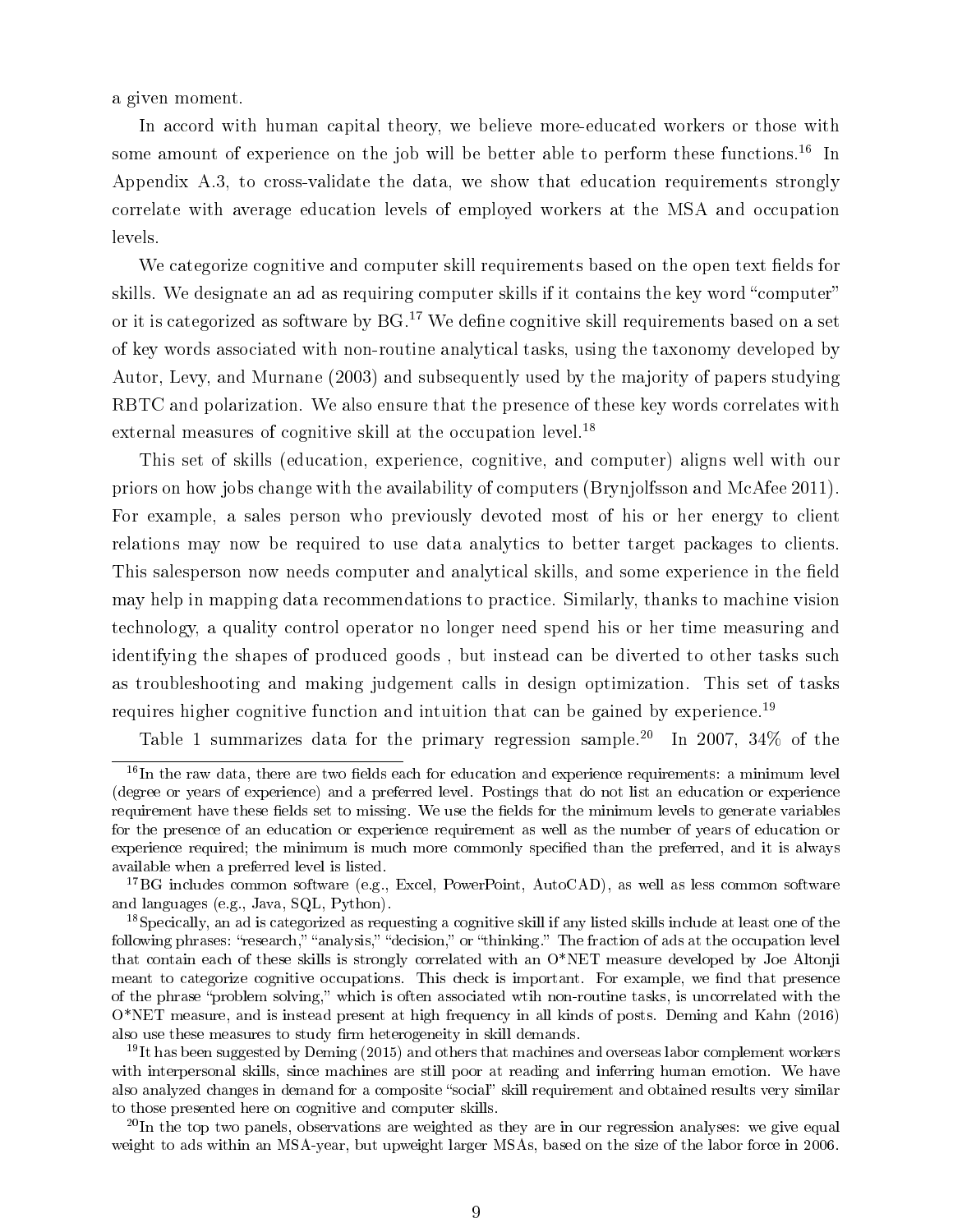weighted ads list any education requirement (column 1, row 1). Among ads with an education requirement, half (17% of all ads) specify minimum education of a bachelor's degree, another quarter ask for a high school diploma, and the remainder are roughly evenly split between associate degrees (not shown), master's degrees, and professional degrees or PhDs. Converting the degrees to their modal equivalent years of schooling, the average education requirement, conditional on one being specified, is nearly 15 years.

The second column shows skill requirements averaged over 2010-2015. The third column shows the within-MSA change in skill requirements across the two sample periods, and indicates statistical signicance. The share of ads specifying an education requirement increased by 23 percentage points (ppts), on average. This is roughly evenly split across ads requiring high school and ads requiring college; because the proportional increase is slightly larger for high school, the overall (conditional) years of schooling falls slightly. All differences in means are statistically significant at the  $1\%$  level.

Experience requirements follow a very similar pattern to education requirements. In 2007, almost one-third of ads specify some amount of experience in the field. Among ads with a requirement, the vast majority ask for less than five years, with much of the remainder asking for between five and 10 years. Conditional on posting an experience requirement, the average ad asks for 3.5 years. In the later time period, the propensity to specify an experience requirement increases by 20 ppts. These increases are again concentrated in the lower categories so that the average, conditional on specifying any requirement, falls by about one-fth of a year.

Finally, in 2007, 73% of weighted ads specify at least one specific, text-based skill requirement. Among these, more than one-sixth specify a cognitive skill requirement, and more than one-quarter have a computer requirement. In  $2010-2015$ ,  $91\%$  of ads have at least one text-based skill requirement, and the shares specifying cognitive skills or computer skills increase to roughly one-quarter and two-fifths, respectively. In regression analyses, we use the probability of posting a cognitive or computer skill requirement, conditional on posting a specific text-based skill, as dependent variables, rather than the unconditional probabilities, which might instead pick up a tendency for ads to become more verbose as postings costs decline.

These increases in stated skill demand could be driven by the national recession that took place between 2007 and the 2010–2015 period, which would be consistent with our hypothesis. However, they could also be driven by a variety of other factors, such as changing composition of firms posting ads online or pre-existing national trends. Because of these issues and the relatively short panel we have to work with, our regression analyses always control for year dummies. We therefore fully absorb the overall change in skill requirements illustrated in table 1. Instead, we identify differences in the change in skill requirements across metro areas as a function of how they weathered the Great Recession.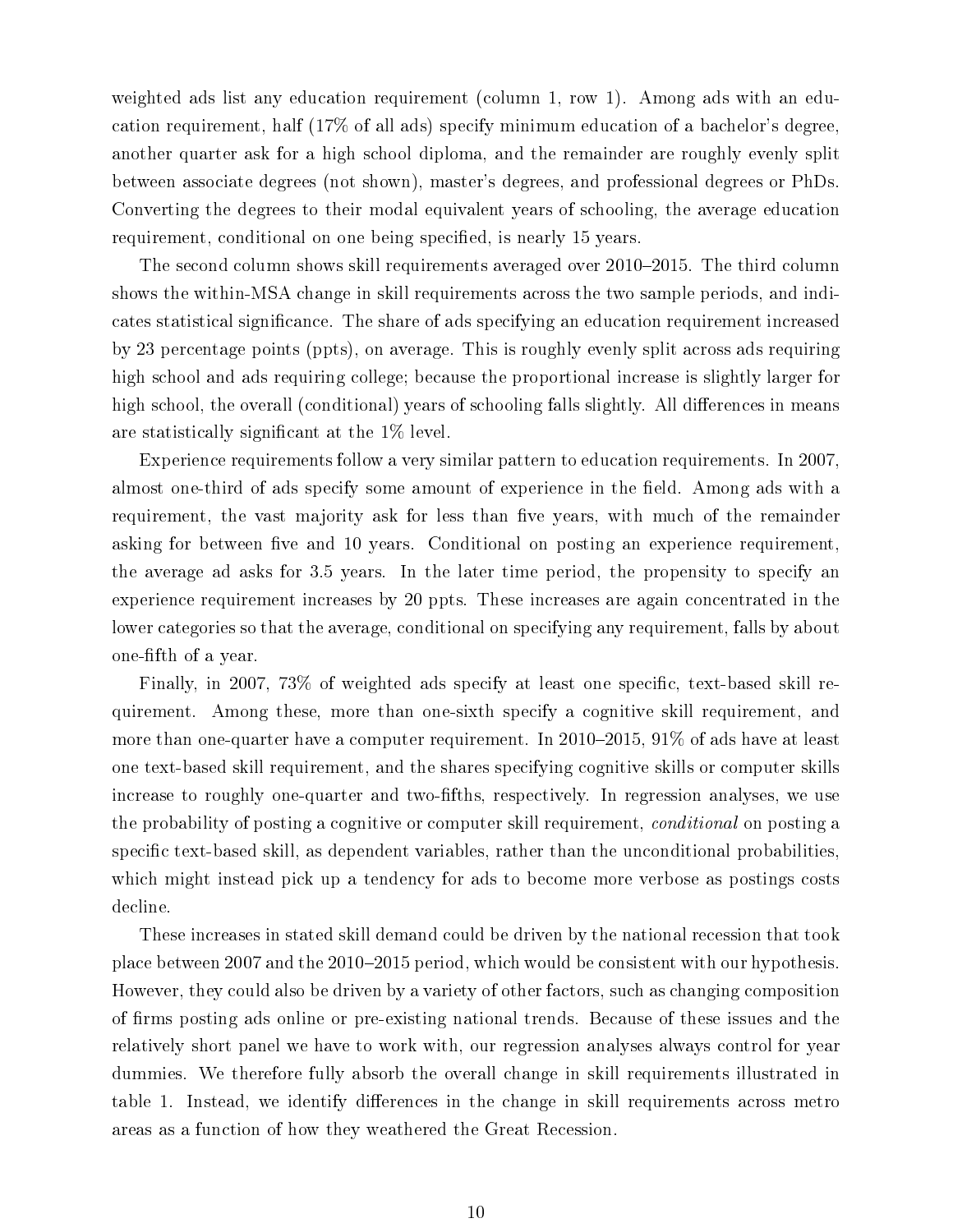|                                 |         | mean (sd) in: |            |
|---------------------------------|---------|---------------|------------|
|                                 | 2007    | 2010-15       | Change     |
| <b>Education Requirements:</b>  |         |               |            |
| Any                             | 0.34    | 0.57          | $0.23***$  |
|                                 | (0.06)  | (0.05)        |            |
| <b>HS</b>                       | 0.09    | 0.20          | $0.10***$  |
|                                 | (0.03)  | (0.05)        |            |
| BA                              | 0.17    | 0.27          | $0.10***$  |
|                                 | (0.05)  | (0.08)        |            |
| >BA                             | 0.03    | 0.05          | $0.02***$  |
|                                 | (0.01)  | (0.01)        |            |
| Years, Conditional on any       | 14.84   | 14.66         | $-0.18***$ |
|                                 | (0.40)  | (0.44)        |            |
| <b>Experience Requirements:</b> |         |               |            |
| Any                             | 0.32    | 0.52          | $0.20***$  |
|                                 | (0.06)  | (0.07)        |            |
| $0 - 3$                         | 0.13    | 0.24          | $0.11***$  |
|                                 | (0.03)  | (0.03)        |            |
| 3-5                             | 0.14    | 0.21          | $0.07***$  |
|                                 | (0.03)  | (0.04)        |            |
| >5                              | 0.05    | 0.08          | $0.03***$  |
|                                 | (0.02)  | (0.04)        |            |
| Years, Conditional on any       | 3.52    | 3.34          | $-0.18***$ |
|                                 | (0.47)  | (0.54)        |            |
| <b>Skill Requirements:</b>      |         |               |            |
| <b>Any Stated Skills</b>        | 0.73    | 0.91          | $0.18***$  |
|                                 | (0.05)  | (0.04)        |            |
| Cognitive, conditional on any   | 0.17    | 0.23          | $0.07***$  |
|                                 | (0.05)  | (0.06)        |            |
| Computer, conditional on any    | 0.27    | 0.39          | $0.11***$  |
|                                 | (0.06)  | (0.08)        |            |
| share of ads in 2010-2015:      |         |               |            |
| Missing ACS match               | 0.08    |               |            |
| Continuing firm-MSA             | 0.54    |               |            |
| In Compustat, among continuing  | 0.47    |               |            |
|                                 | Mean    | Min           | Max        |
| # MSAs                          | 381     |               |            |
| Posts per MSA-year              | 21,507  | 132           | 1,198,662  |
| # Occupations (4-digit)         | 108     |               |            |
| Posts per occupation-MSA-year   | 225     | 1             | 189,642    |
| # Firms                         | 130,440 |               |            |
| Posts per Firm-MSA-year         | 14      | 1             | 16,413     |

Table 1: Summary Statistics

Notes: Burning Glass data 2007 and 2010-2015. Sample is restricted to ads with nonmissing firms that posted at least 10 ads over our sample period. In the top, observations are weighted by the size of the MSA labor force in 2006. Missing ACS match is the share of observations to MSAs that cannot be matched to the American Community Survey (weighted by the MSA labor force). Continuing firm-MSAs are firm-MSAs that post in 2007 and 2010- 2015 and In Compustat among continuing are the sharing of continuing firm-MSAs that can be matched to compustat. Both statistics are calculated weighting by the firm's ad share in the MSA-year times the size of the MSA labor force in 2006. \*\*\* indicates means are statistically significantly different from each other at the 1% level.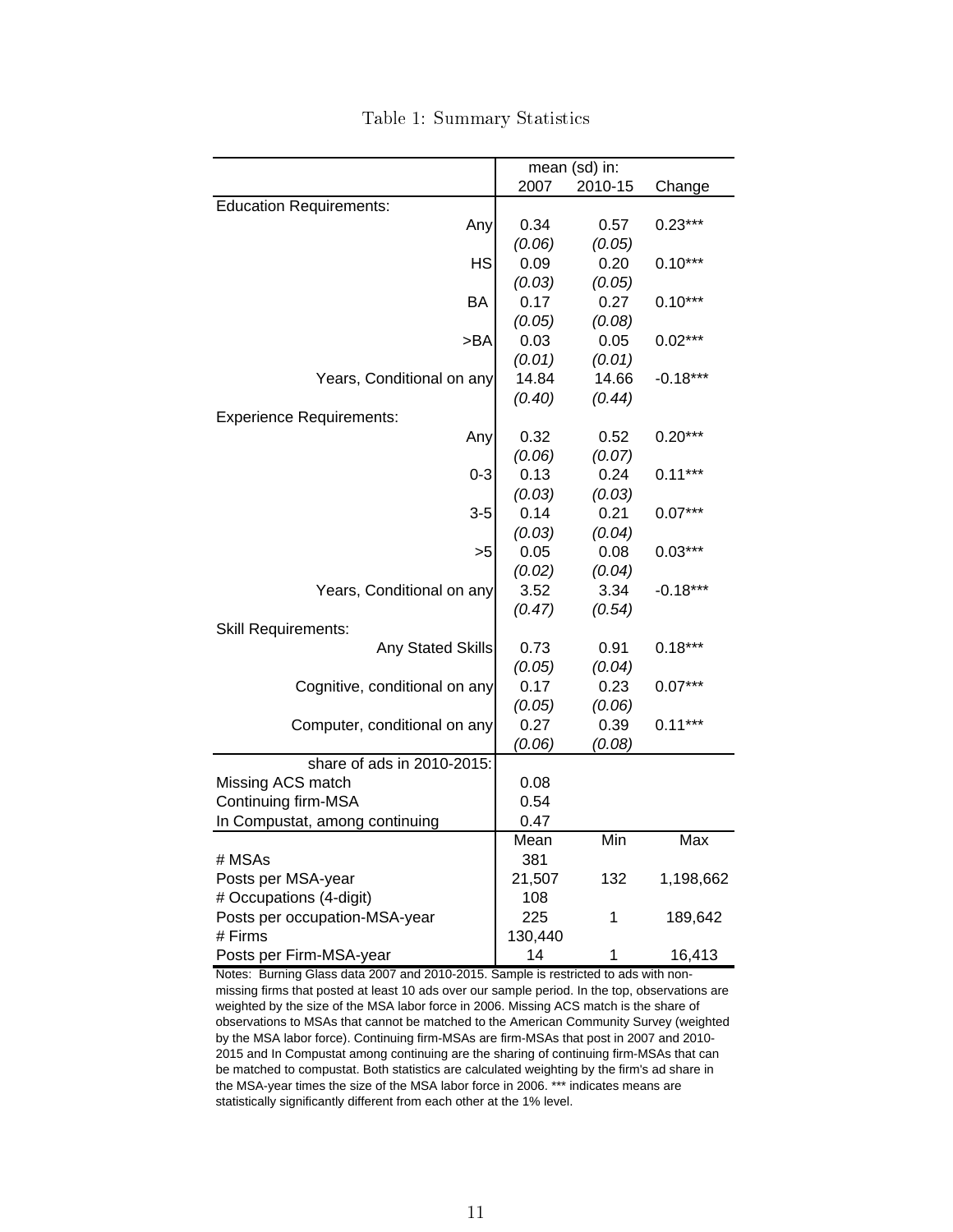### 3 Methodology

We estimate regressions of the form specified in equation  $(1)$ , where skill is any of several measures of the average skill requirements (discussed in more detail below) in MSA  $m$ , and year t (2010  $\leq t \leq 2015$ ), shock<sub>m</sub> is a measure of the local employment shock generated by the Great Recession,  $I^t$  are year dummies,  $X_m$  is a vector of MSA controls, and  $\varepsilon_{mt}$  is an error term.

(1) 
$$
skill_{mt} - skill_{m07} = \alpha_0 + [shock_m * I^t] \alpha_1 + I^t + X_m \beta + \varepsilon_{mt}.
$$

The regression thus estimates the impact of the local employment shock generated by the Great Recession on the *change* in skill requirements for a given MSA between 2007 and each year of 2010 through 2015. Such a specification allows us to empirically investigate the timing and persistence of upskilling in relation to local labor market shocks. It also accords with several macroeconomic models that predict that productivity-enhancing improvements will be more likely to take place in recessions. In the classic Schumpeter (1939) cleansing model, this would occur because low-productivity firms shut down in the recession and resources are reallocated to new firms with more modern production.<sup>21</sup> In addition, several classes of models can rationalize episodic restructuring within surviving firms as well. A negative product demand shock lowers the opportunity cost of adjusting production (Hall 2005), may shift managerial attention from growth to efficiency (Koender and Rogerson 2005), changes the costs and benefits of making layoffs (Mortensen and Pissarides 1994, Berger 2012),  $22$  and alters incentives to invest in human capital (Jaimovich and Siu 2012).

The key explanatory variable,  $shock_m$ , is the MSA-specific change in projected year-overyear employment growth from 2006 to 2009, the national peak and trough years surrounding the Great Recession. We project employment growth in an MSA based on its employment shares in 3-digit NAICS industry codes in 2004 and 2005 and national employment changes at the 3-digit industry level. This type of shift-share method is sometimes referred to as a "Bartik shock," following the strategy of Bartik  $(1991).^{23}$  We use the Bartik measure.

 $21$ See also Caballero and Hammour (1994, 1996) and Mortensen and Pissarides (1994).

 $^{22}$ Though not formalized, a sufficiently large negative product demand shock could make layoffs worthwhile. offsetting any stigma or losses in terms of firm-specic human capital.

<sup>&</sup>lt;sup>23</sup>Specifically, we define Bartik employment growth as  $\sum_{k=1}^{K} \phi_{m,k,\tau} (ln E_{kt} - ln E_{k,t-12})$ , where for K 3digit industries,  $\phi$  is the employment share of industry k in MSA m at time  $\tau$  (in practice, the average of 2004 and 2005),  $lnE_{kt}$  is the log of national employment in industry k in year-month t, and  $lnE_{kt-12}$ is the log of national employment in industry in the same calendar month one year prior (both seasonally adjusted). We obtain national employment for each 3-digit industry from Current Employment Statistics. We construct  $\phi$  using County Business Patterns data and the algorithm of Isserman and Westervelt (2006) to overcome data suppressions; the resulting county-level statistics are mapped to MSAs using the definitions provided by the Census Bureau and set by the Office of Management and Budget. See http://www.census.gov/population/metro/data/def.html. Other papers utilizing Bartik shocks include Blanchard and Katz (1992) and Notowidigdo (2013). The measure may be used directly as a regressor (reduced-form) or as an instrument for observed employment growth; in practice, this choice often does not matter much, and that is also true in our case.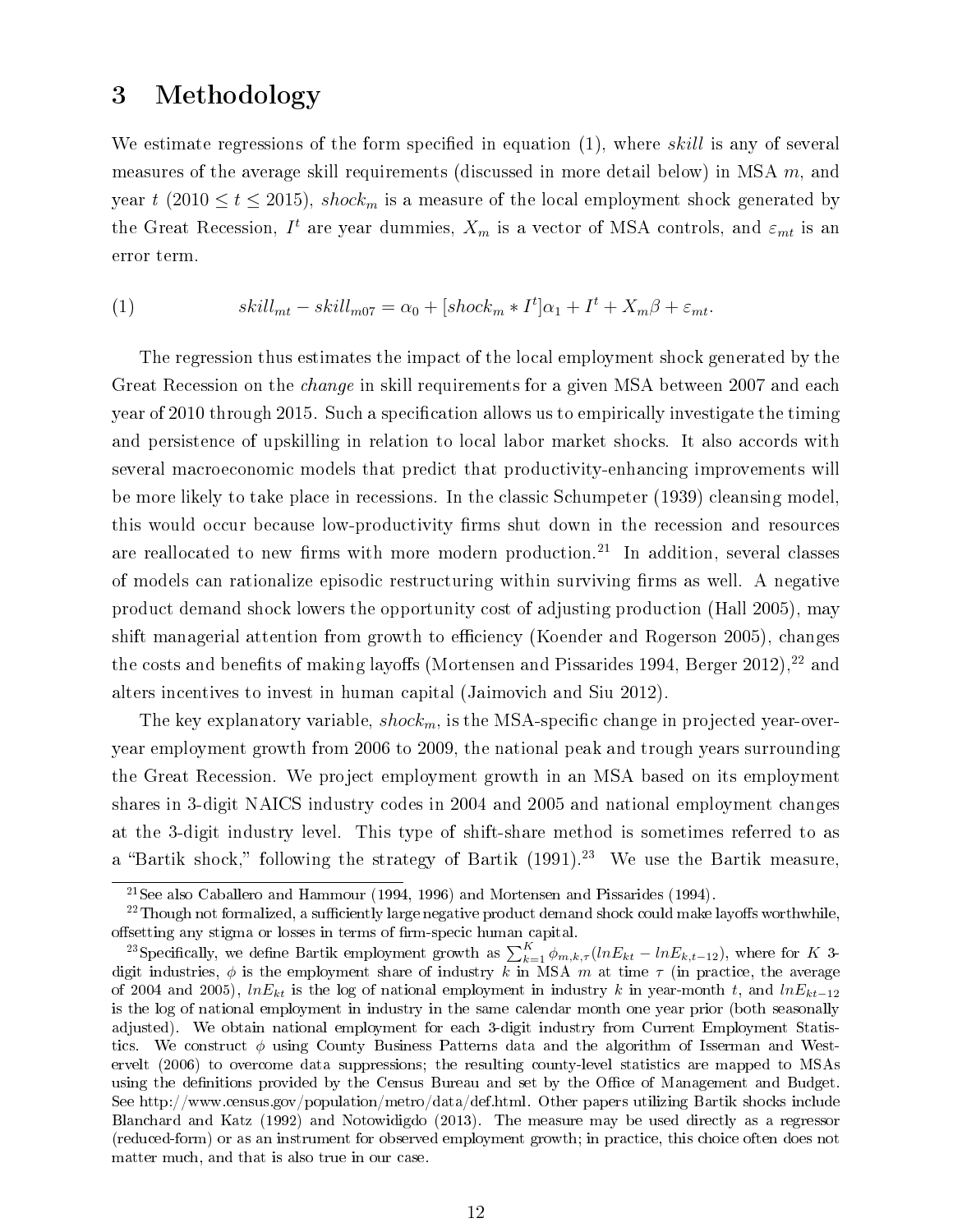instead of actual employment growth (as reported by the Bureau of Labor Statistics), for two reasons. First, actual employment growth at the MSA level is measured with substantial error, while the Bartik measure allows for more precision. Second, actual employment growth will reflect shocks to labor demand as well as other city-specific shocks, including those to labor supply, which may be problematic.<sup>24</sup> We note that other direct measures of local labor market tightness, such as the local unemployment rate, have similar shortcomings in terms of measurement error or reverse causality; for instance, an unemployment rate may be high precisely because a sudden demand shift toward more-skilled labor generates structural mismatch.<sup>25</sup>

The variable  $shock_m$  is fixed at the MSA-level for our entire sample period, and we examine its impact on the change in skill conditions for each year  $2010-2015$  through an exhaustive set of year interactions. Since we control for year fixed effects  $(I<sup>t</sup>)$ , we identify the key coefficients,  $\alpha_1$ , purely off of differences across metro areas in the employment shock generated by the Great Recession, rather than relying on the national shock itself. As noted above, this is a necessity given our short panel. We would have difficulty separately identifying coincident national trends, such as changes in the use of online job boards. The The variable *shock<sub>m</sub>* is fixed at the MSA-level for our entire sample period, and we<br>examine its impact on the change in skill conditions for each year 2010–2015 through an<br>exhaustive set of year interactions. Since we the coefficients easier to interpret, we renormalize this variable so that a one unit change is examine its impact on the change in skill conditions for each year 2010–2015 through<br>exhaustive set of year interactions. Since we control for year fixed effects  $(I<sup>t</sup>)$ , we iden<br>the key coefficients,  $\alpha_1$ , purely off

The first-difference specification implicitly controls for differences across MSAs in posted skill requirements. Although our cross-sectional identification does not identify MSA fixed effects in the *change* in skill requirements, we do control for a wide range of MSA characteristics—including demographics, educational attainment, and economic indicators—obtained from the American Community Survey (ACS), averaging years 2005 and 2006.<sup>27</sup> These controls help adjust for differences across MSAs in their preexisting tendency to upskill, to the extent that such a tendency is correlated with the skill distribution of the population or the health of its economy before the Great Recession.

In order to understand changes in skill requirements both within and across firms and jobs, we disaggregate our data to estimate changes in skill requirements within occupation-

 $^{24}$ For example, MSAs with secular increases in population due to migration flows may experience employment changes that are higher than average but still have a weakening labor market. The Bartik shock addresses this issue.

<sup>&</sup>lt;sup>25</sup>Nonetheless, our estimates are qualitatively robust to using actual employment growth or the unemployment rate, although magnitudes are somewhat reduced, likely for the reasons indicated.

 $^{26}$ Note, this normalization also implies that a larger value corresponds to a worse employment shock.

<sup>&</sup>lt;sup>27</sup>We chose years just prior to the Great Recession that allow for MSA identification (prior to 2005, the ACS lacks substate identifiers). Specifically, we include the share of the population that is female, black, Hispanic, Asian, married, migrated in the last year, is a high school drop out, has exactly a high school diploma, has some college, has exactly a bachelor's degree, is enrolled in school, is less than age 18, is age 19–29, is age 30–39, is age 40–49, and is age 50–64. We also control for the employment-to-population ratio and the average weekly wage of full-time workers. We can match all but 8% of weighted ads to the ACS (see the middle panel of table 1), with unmatched ads consisting of small MSAs. In such cases, we set the ACS controls to zero and include an indicator for not matching.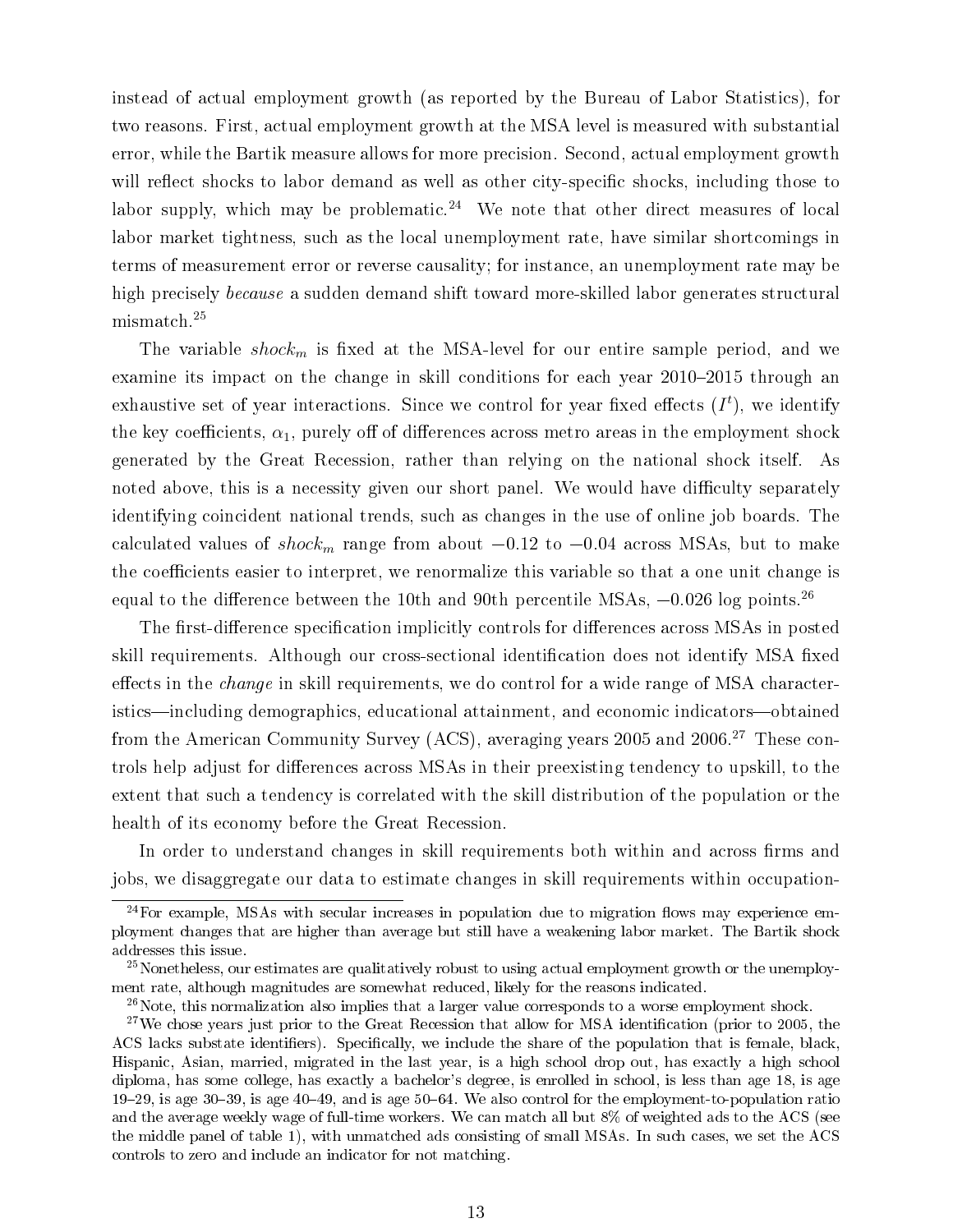MSA, sector-MSA, firm-MSA, and firm-occupation-MSA cells. We categorize occupations based on 4-digit SOC codes.<sup>28</sup> These analyses are described in more detail below.

We cluster standard errors by MSA to address possible serial correlation within an area.<sup>29</sup> Finally, we weight observations in this regression by the size of the MSA labor force in 2006. This weighting scheme allows us to upweight areas with larger populations, helping with precision, while fixing the weight applied to each MSA-year. The latter ensures that we identify off of the same MSA weighting mix in each year, regardless of the overall changes in ads posted.<sup>30</sup>

From the bottom panel of table 1, we estimate these regressions using all 381 MSAs, which contain an (unweighted) average of 21,507 posts per MSA-year. When we disaggregate to the four-digit occupation level, we have 108 occupations represented, with an average of 225 posts in each occupation-MSA-year. Finally, as noted above, our data contain 130,000 unique firms, which translate into an average of 14 posts in each firm-MSA-year.

## 4 Skill Requirements and Local Employment Conditions

#### 4.1 Main Results

Figure 1 summarizes regression results from equation (1) for our four main dependent variables: the change in the share of ads posting any education requirement, any experience requirement, any cognitive requirement, and any computer requirement. The figures plot the estimated impact of the Bartik shock on the change in skill requirements for each year, relative to 2007 (coefficients  $\alpha_1$ ), as well as 90% confidence intervals.

Beginning with the top left panel, we find that the probability of specifying any education requirement increases by 5.4 ppts, relative to the average requirement for ads posted in the same MSA in 2007, for an MSA experiencing a large employment shock (90th percentile), compared to an MSA experiencing a small shock (10th percentile). This increase is 16% of the average requirement in 2007 and is significant at the  $1\%$  level. The effect persists at fairly similar magnitudes and significance levels for subsequent years, with a small dip in 2012. In 2015, we estimate that the probability of posting an education requirement is still 4.1 ppts larger than it was in 2007 for a hard-hit MSA, compared to a less hard-hit one. That is,  $76\%$  of the initial upskilling effect in 2010 remains five years later. Estimates in each year except 2012 are significant at the  $1\%$  level.<sup>31</sup>

 $28$ We choose the 4-digit occupation aggregation primarily to save on computation time, but also to ensure larger cell sizes. Results are robust to disaggregating to the 6-digit level.

 $29$ We have also estimated regressions clustering at the MSA-date level, which is the level of variation underlying  $\alpha_1$ , and obtain substantially smaller standard errors.

 $30$ When we disaggregate across occupations, sectors, and/or firms within MSAs, we weight by the product of the MSA labor force and the ad share of the occupation, sector, firm, or firm-occupation in an MSA-date. Because of our weighting scheme, the more aggregate regressions produce results identical to those using more disaggregated data when the underlying specification is the same.

 $31\text{As}$  we reported in footnote 8. Sasser-Modestino et al. (2016b) find evidence of downskilling in education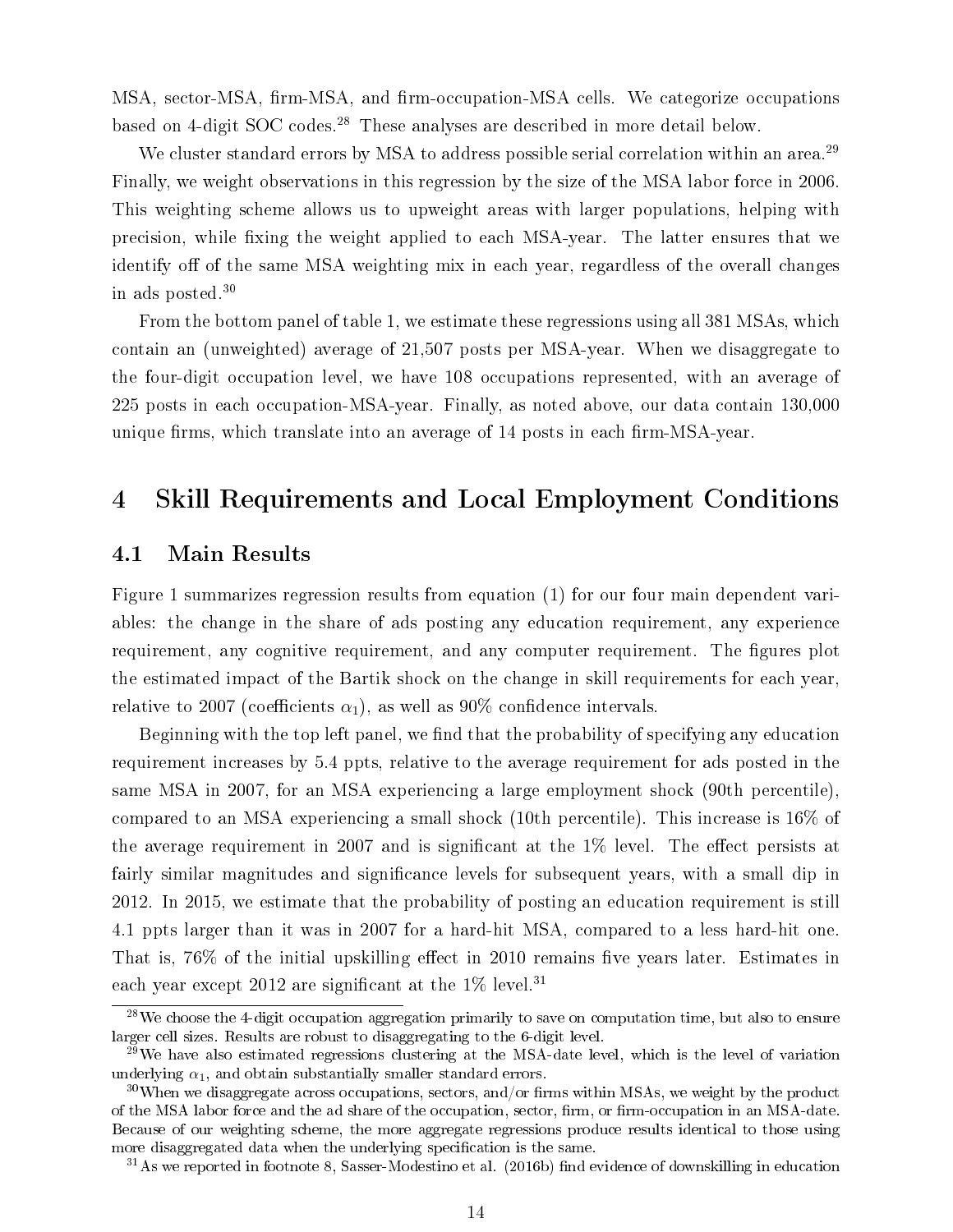

Figure 1: Skill Requirements and the MSA-Specific Employment Shock

Graphs plot coefficients on MSA employment shock interacted with year, and 90% CI's (dashed lines). Regressions also control for year fixed effects and MSA characteristics.

The remaining panels of figure 1 exhibit remarkably similar patterns in both magnitudes and statistical significance. The probability of listing an experience requirement increases by 5.0 ppts (16%), and 85% of this increase remains in 2015. The probability of listing a cognitive requirement increases by 2.0 percentage points  $(12\%)$ , and the gap across cities widens slightly by 2015. Finally, the probability of listing a computer skill requirement also increased by roughly 2 ppts and remained elevated through 2015.

Appendix figure D1 summarizes results for additional education and experience outcomes in order to understand changes in the intensive margin for these requirements. In figure D1a, there are similar-sized effects for increases in the probability of requiring a high school diploma and a bachelor's degree. These increases offset each other, resulting in no overall change in the years of education required, conditional on posting any requirement. Also, there is no change in the propensity to require a graduate degree. In some ways this is reassuring, since many professional jobs, such as lawyers and professors, always require higher degrees; these requirements would not change with improvements in technology. Figure

and experience requirements as local labor market conditions improved between 2010 and 2014. Their use of a first-difference specification examining changes from 2010 to 2012 and from 2012 to 2014 makes their results quite sensitive to the choice of the intermediate year, and their finding of downskilling comes entirely from the small downward blip in 2012. This blip is even larger in magnitude in the subset of data they use: they exclude all but the largest six-digit-occupation-by-county cells (omitting roughly 35% of weighted postings), and this exclusion is exacerbated by their choice to weight counties equally, regardless of population or number of postings. The more careful picture generated by using all available data, as captured in figure 1, provides strong evidence that the vast majority of the increase in skill requirements in locations hit harder by the Great Recession remains through 2015.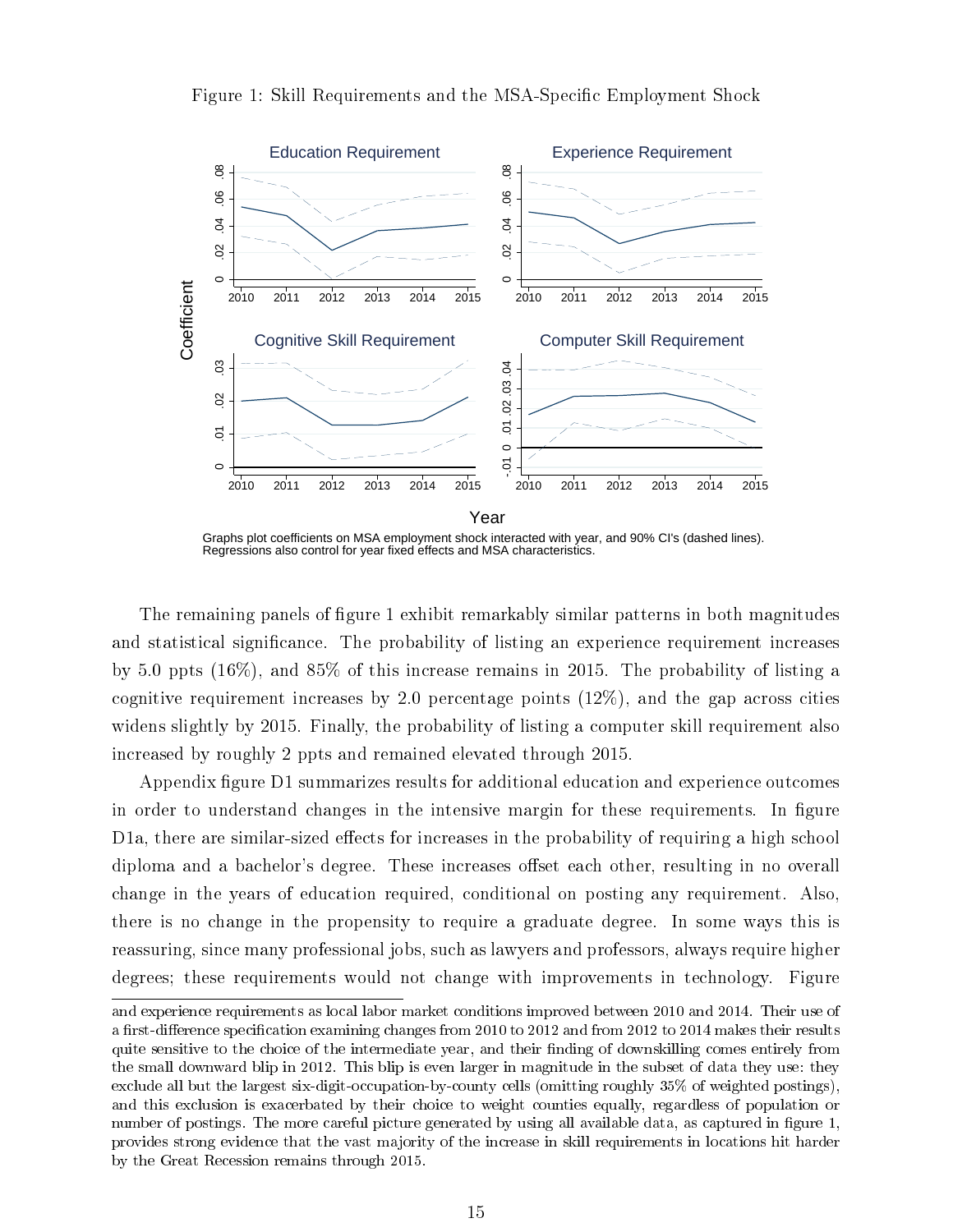

Figure 2: Labor Market Variables and the MSA-Specific Employment Shock

Graphs plot coefficients on MSA employment shock interacted with year, and 90% CI's (dashed lines). Regressions also control for year fixed effects and MSA characteristics.

D1b exhibits a similar pattern for experience requirements. We see increases in both low experience requirements  $(2 \text{ years or less})$  and middle requirements  $(3-5 \text{ years})$ . Beyond that we see little change. Again, this results in little change overall in the distribution of requirements, conditional on posting any.

For contrast, figure 2 summarizes estimates of equation  $(1)$  for a range of local labor market statistics as dependent variables.<sup>32</sup> The top left panel shows the unemployment rate, and our estimate implies that a hard-hit MSA (90th-percentile Bartik shock) experiences an increase in the unemployment rate between 2007 and 2010 that is 2 ppts greater than a less hard-hit MSA (10th percentile). Over time, the impact of the shock declines in magnitude, and by 2015, unemployment rate differentials across MSAs have converged back to their pre-recession levels. We find similar convergence in employment levels (top right panel).<sup>33</sup>

The bottom left panel shows employment-to-population ratio (epop) estimates, which run only through 2014 because of data availability. We find that a hard-hit MSA experiences a 1.25 ppt larger decline in its employment-to-population ratio in 2010, and only about 15% of

<sup>&</sup>lt;sup>32</sup>MSA unemployment rates and employment are obtained from the BLS Local Area Unemployment Statistics and Current Employment Statistics programs, respectively. Employment-to-population ratios are based on the authors' calculations from the ACS. At the time of this writing, ACS data for 2015 had not been released.

 $33$ That is, we find that the portion of unemployment rates and employment predicted by Bartik employment growth converged back to their pre-recession levels by 2015, holding constant pre-recession MSA characteristics. Actual differences across cities were somewhat slower to converge.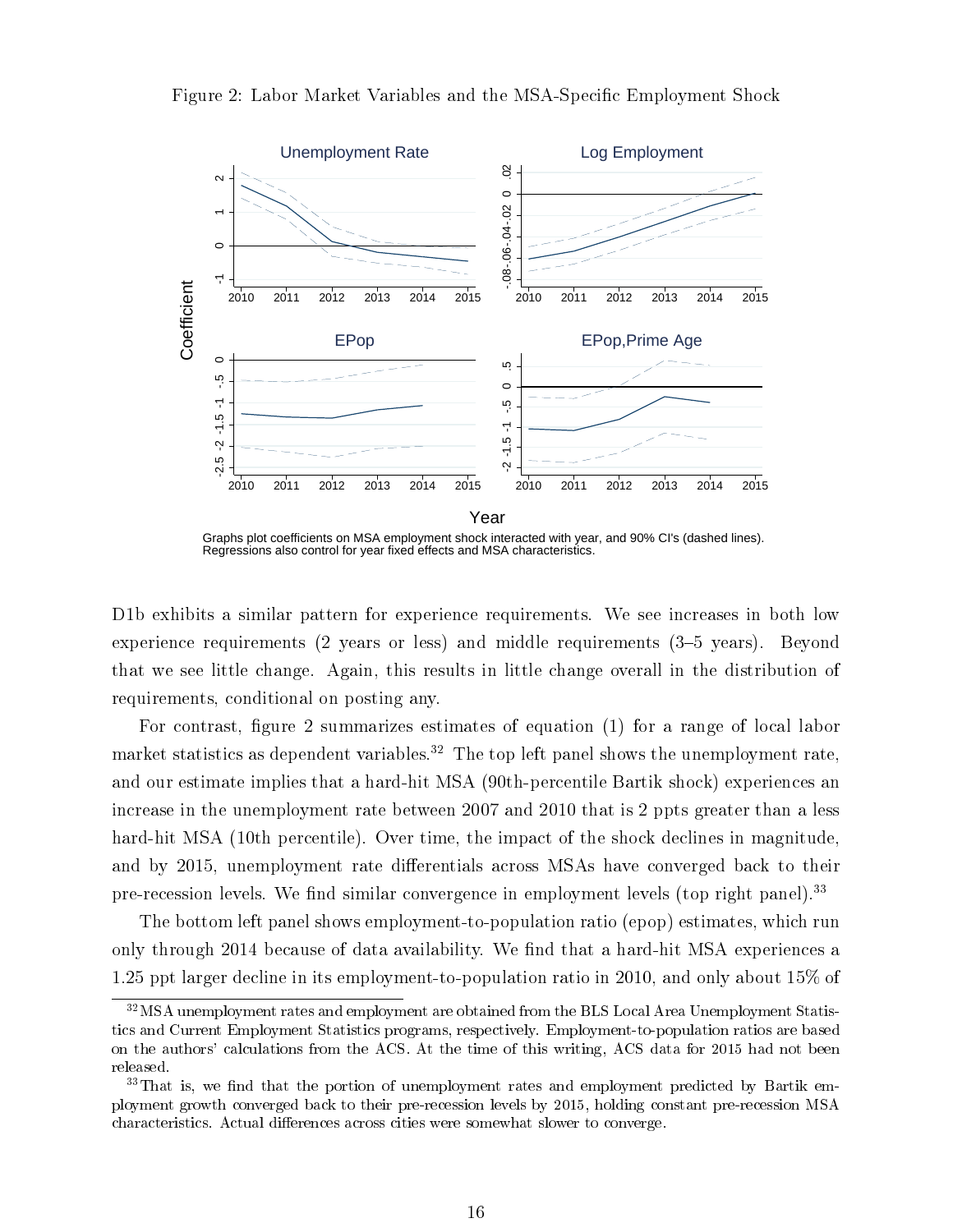this gap had narrowed by  $2014<sup>34</sup>$  There could be many reasons for this lack of convergence. For example, rapid adoption of new technologies in hard-hit MSAs over this time period could render a swath of worker skills obsolete, inducing labor force exit (also see Foote and Ryan 2015). This could be especially true among older workers for whom retraining may not be worthwhile. Alternatively, it could also reflect our age controls not fully capturing retirement effects from aging baby boomers. We thus also provide estimates using the epop among the prime-aged population (age 25–55) in the bottom right panel. Here we see similar initial effects in 2010 but find that two-thirds of the gap across cities had converged by 2015.

Clearly, MSA labor markets had not fully recovered from the Great Recession by the end of 2015. Yet, on most measures, there was substantial progress after 2010, with cities moving closer to their pre-recession differences. At the same time, in figure 1 we see almost no convergence in skill requirements.

Appendix tables D1a and D1b provide some robustness checks to the main skills results in figure 1, including accounting for the labor market variables just shown and applying different sample restrictions. Results underlying figure 1 are shown in column 1. In column 2, we additionally control for the change in the MSA unemployment rate in each year, relative to 2007, and the change in the unemployment rate for college graduates. These controls help address an important alternative hypothesis for the upskilling effects we find: firms may become pickier when labor, and especially skilled labor, becomes more plentiful.<sup>35</sup> If our estimates are driven by opportunistic search behavior on the part of firms, they should load on the unemployment rate variables that represent time-variation in the availability of skill. We find that including these controls does slightly reduce the impact of the Bartik shock early in the recovery (by about a fifth) for education and experience requirements, but that they have no effect on coefficients later in the sample period. This is intuitive and is driven by the fact that unemployment rates have converged back to their pre-recession levels by the end of the sample period, while skill requirements have not.

Column 3 of appendix tables D1a and D1b present the baseline results using the full sample of ads, including those with missing firm names. (As mentioned above, we focus on the  $60\%$  of ads that contain firm name because this sample allows us to later distinguish among mechanisms for upskilling.) One might be concerned, for example, that ads with firm names have differentially changing skill requirements relative to ads without firm identifiers, perhaps due to firm size or prestige. However, results on the expanded sample are quite similar to those in figure 1 for all dependent variables.<sup>36</sup>

Thus, there is considerable evidence that MSAs with more severe labor demand shocks

 $34$ These findings are consistent with Yagan (2016) who uses IRS tax data to show that while unemployment rates had converged aross U.S. commuting zones following the Great Recession, employment probabilities had not, holding constant a rich set of worker characteristics.

 ${}^{35}$  Or, as in Menzio and Shi (2011), firms become temporarily pickier in a recession because of the negative productivity shock.

 $36\,\text{We also find no systematic relationship between the change in the share of ads with a missing firm and$ our key explanatory variables. See column 1 of appendix table D2.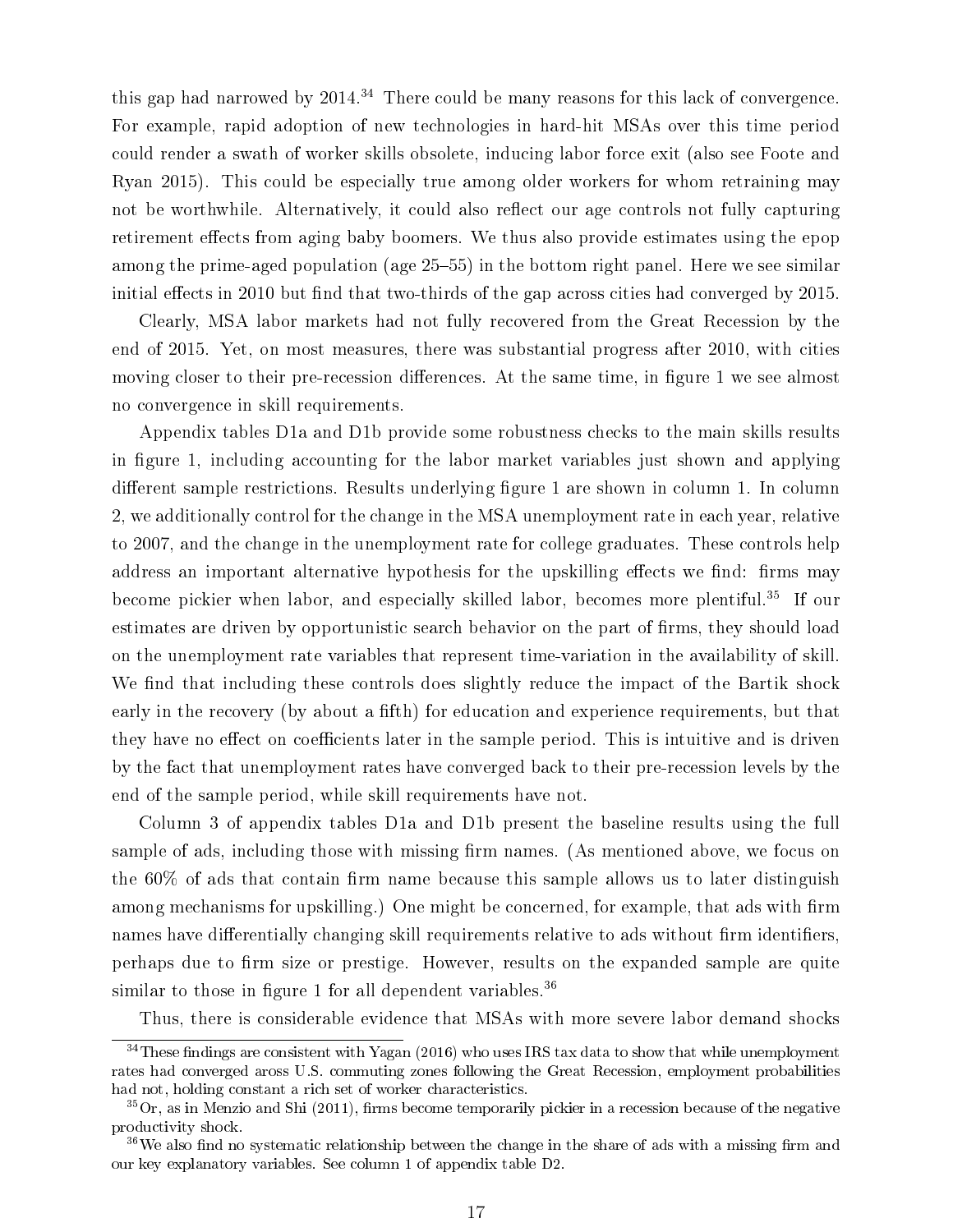

Figure 3: Relative Employment by Skill and the MSA-Specific Employment Shock

during the Great Recession experienced larger and more persistent increases in the skill requirements of their job postings. Of course, stated preferences for skill are not necessarily reflected in realized employment. For example, given the relatively low cost of advertising electronically and the weak labor markets in 2010 and 2011, firms might post high skill requirements to gauge the available pool of labor, without necessarily expecting to immediately fill a position. Moreover, since the job postings data are available starting only in 2007, we cannot observe whether changes in stated skill requirements were simply a continuation of a previous trend. To address both these issues, we analyze changes in the skill level of employed workers using Census and ACS data that are available for a wider range of years  $(2000 \text{ and } 2005-2014).$ <sup>37</sup>

Figure 3 summarizes results for four dependent variables and a similar specification to equation  $(1).^{38}$  The first three panels measure changes in relative employment rates across education groups. For example, the top left panel measures the change in the ratio of high-school-graduate to high-school-dropout employment rates. This relative employment rate averages 1.6 across our whole sample period. We find that in a hard-hit state (90thpercentile shock), the high-school-graduatedropout relative employment rate increases by

Based on Census and ACS data from 2000, 2005-2014. Graphs plot coefficients on MSA shock interacted with year, and 90% CI's (dashed li<br>The top three panels show the change in relative employment rates (compared to dropouts

 $37$ In these years, 66% of MSAs (roughly  $85\%$  of the population) can be identified.

<sup>38</sup>We naturally do not include the ACS controls in these regressions since they are highly collinear with the employment variables on the left hand side in contemporaneous years. Also, we include a time trend, rather than year fixed effects, because we have a smaller set of MSAs to separately identify the national trends. Results with year fixed effects are similar but noisier.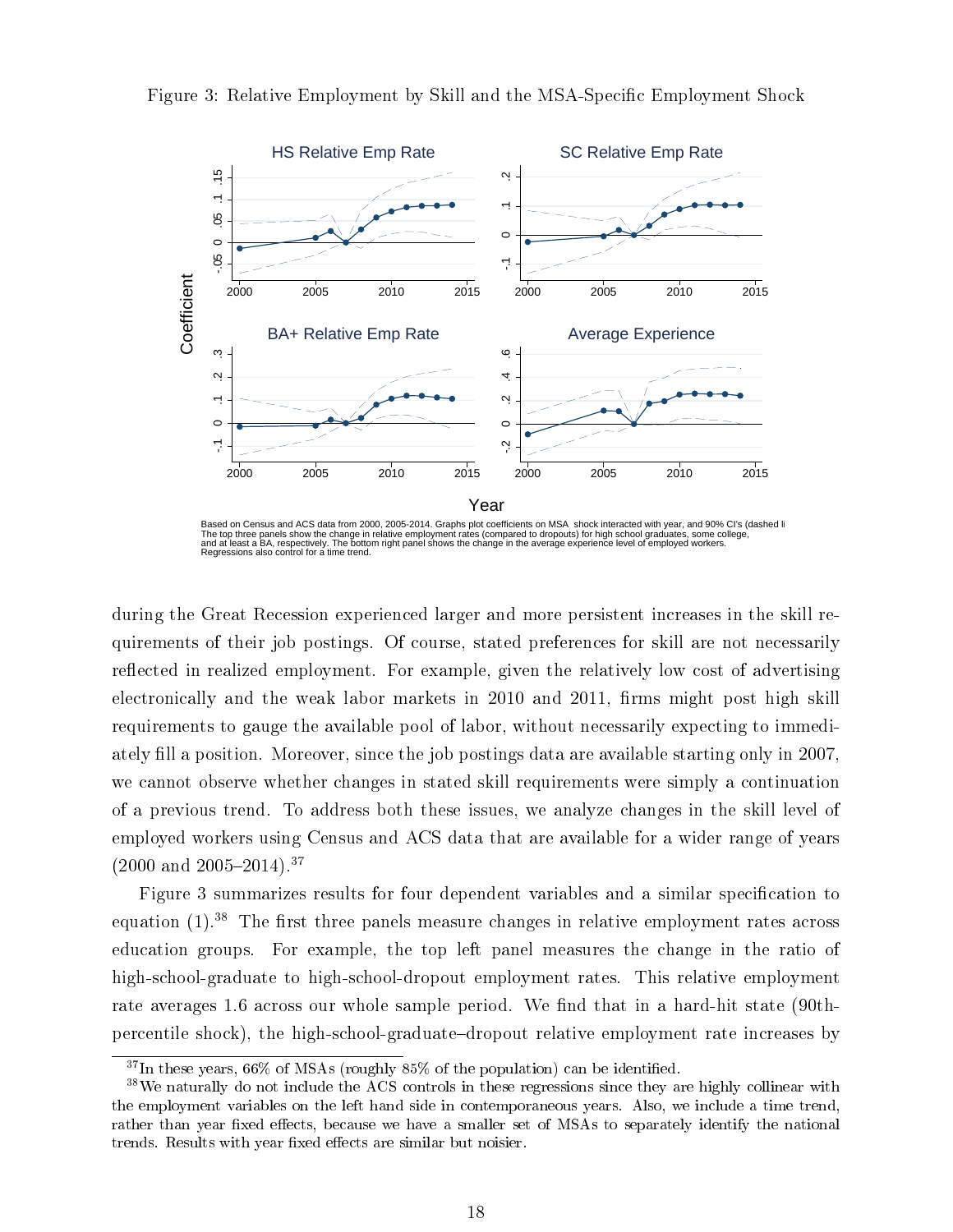510 percentage points after 2007, relative to a less hard-hit state (10th-percentile shock). We find similar effects for the change in relative employment of workers with some college compared to dropouts (top right), and the change for workers with at least a bachelor's degree relative to dropouts (bottom left).

In the bottom right panel, we examine the change in the average experience level of employed workers. Experience is simply years of school minus age minus six, which is different in spirit from the stated requirement in the BG data that an applicant needs experience in the field. However, more-experienced workers are still more skilled than less-experienced workers, and the measure is as close as the data allow. We find that in hard-hit states, average experience is about a fifth of a year higher than it was in 2007, relative to less hard-hit states.<sup>39</sup>

Finally, we note that data from 2000, 2005, and 2006 show that the skill composition of employed workers was similar across MSAs and unrelated to how severely the Great Recession would affect areas. This pattern is reassuring that there are also no pretrends in stated skill requirements.

We thus present strong evidence that employers in harder-hit MSAs were induced to increase both stated preferences for a range of skills that are complementary to RBTC and employment of skilled, relative to unskilled workers. Futhermore, while most measures of local labor-market strength had converged back to pre-recession levels by 2015, differences in stated and realized skill demands remained. MSAs that experienced severe shocks in the Great Recession still look different from how they appeared in 2007, and different from other cities that experienced weaker shocks.

### 4.2 Heterogeneity within and across Occupations

Why do skill requirements change differentially across MSAs? It is possible that these differences result from selection: perhaps in harder-hit MSAs only higher-skilled jobs survive in the early recovery. An episodic RBTC-based explanation involving changes in production technology, however, would imply upskilling within occupations, even as demand also shifts across occupations, from routine to abstract. For example, community and social service specialists at a food bank in Washington, D.C. might be required not only to interact with clients to assist with food security, but may have to understand and use database software and GIS, as well, to better serve them (McCoy 2016). Simultaneously, in order to better reach and understand online readers venerable journalistic organizations such as the New York Times now hire scientists, not reporters, to be chief data officers (Greenfield 2014).

To investigate whether MSA-level changes in skill requirements are prevalent within and/or across occupations, we generate counterfactual skill distributions and estimate re-

 $39$ This result is consistent with Forsythe (2016), who finds that the hire rate of young workers falls, relative to that of older workers, in recessions. She provides evidence based on wage data that these changes in hiring are driven by labor demand, rather than by labor supply.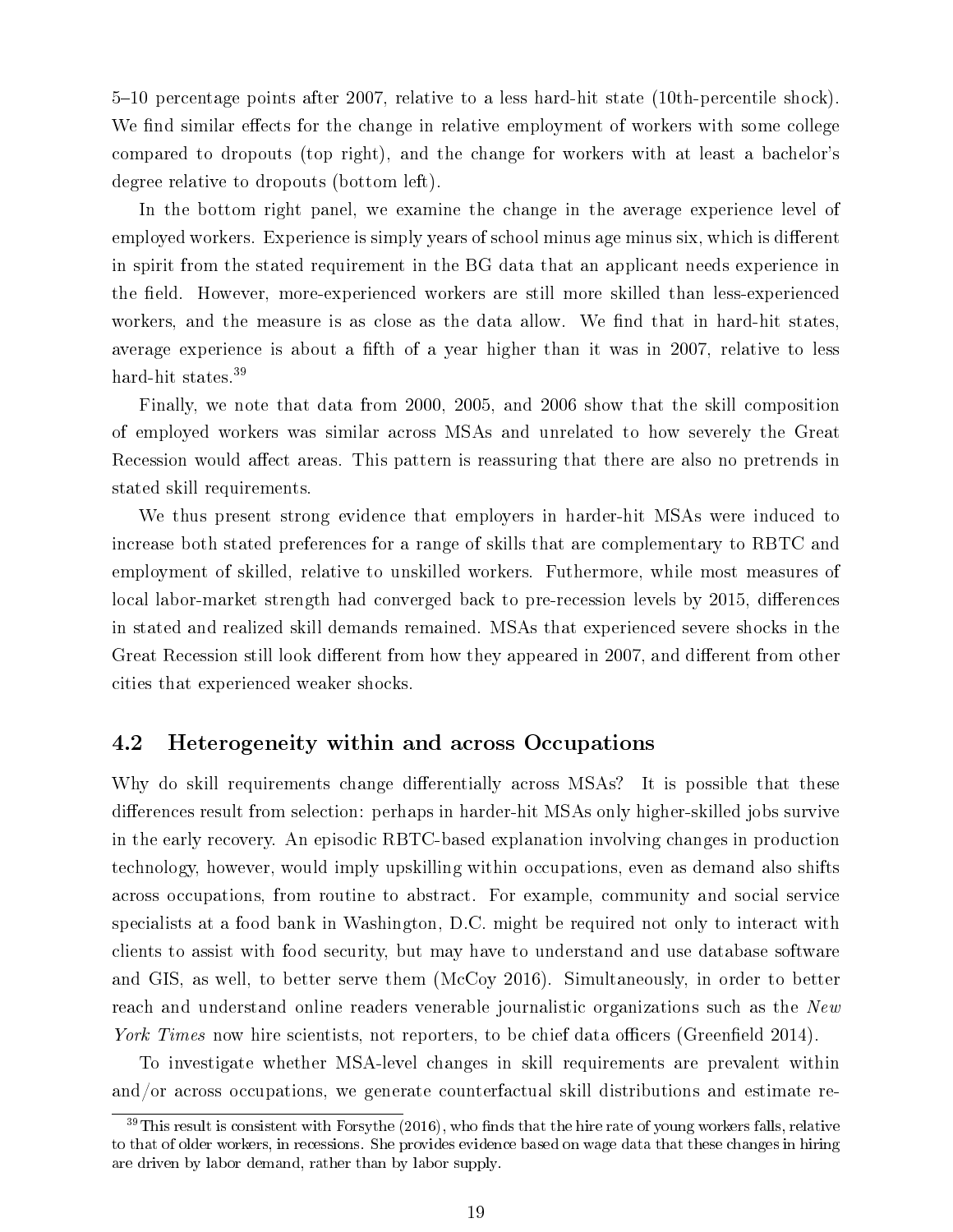

Figure 4: Within and Across Occupation Changes in Skill Requirements

gressions like equation (1), using as the dependent variable the change in a counterfactual skill distribution from the actual 2007 MSA-level skill requirement. We plot the coefficients on  $shock_m * I^t$  in figure 4. The solid blue line presents results where we hold constant the occupation distribution of ads within an MSA in 2007 and allow only the within occupation-MSA skill requirement to change. The dashed red line, in contrast, holds constant the within occupation-MSA skill requirement at its 2007 level and allows the occupation distribution of ads within the MSA to vary with time.<sup>40</sup>

As can be seen, the entirety of the effect is concentrated on the within-occupation margin, with no role for the shifting distribution of ads across occupations. Skill requirements increase in hard-hit MSAs because for the same 4-digit occupations, ads are more likely to list education, experience, cognitive, and computer requirements.

We also examine the robustness of the within-occupation changes in skill requirements to a range of specifications, based on equation  $(2)$ , which has 4-digit-occupation-MSA-year cells as the unit of observation.

(2) 
$$
skill_{omt} - skill_{om07} = \alpha_0 + [shock_m * I^t] \alpha_1 + I^t + X_m \beta + \varepsilon_{omt}.
$$

Graphs plot impact of MSA shock on only change in each element, holding constant the other element at its 2007 level. Regressions also control for year fixed effects and MSA characteristics.

 $^{40}$ Virtually all ads posted in the 2010–2015 period are in occupation-MSAs that also posted in 2007, so we can generate change variables. The 0.36% of ads that cannot be matched back are dropped from these analyses. Our formal decomposition in section 5.1 addresses this concern. We also address the fact that order in the decomposition matters (for example, we could have instead benchmarked the non-changing variable at its time t level, rather than at 2007).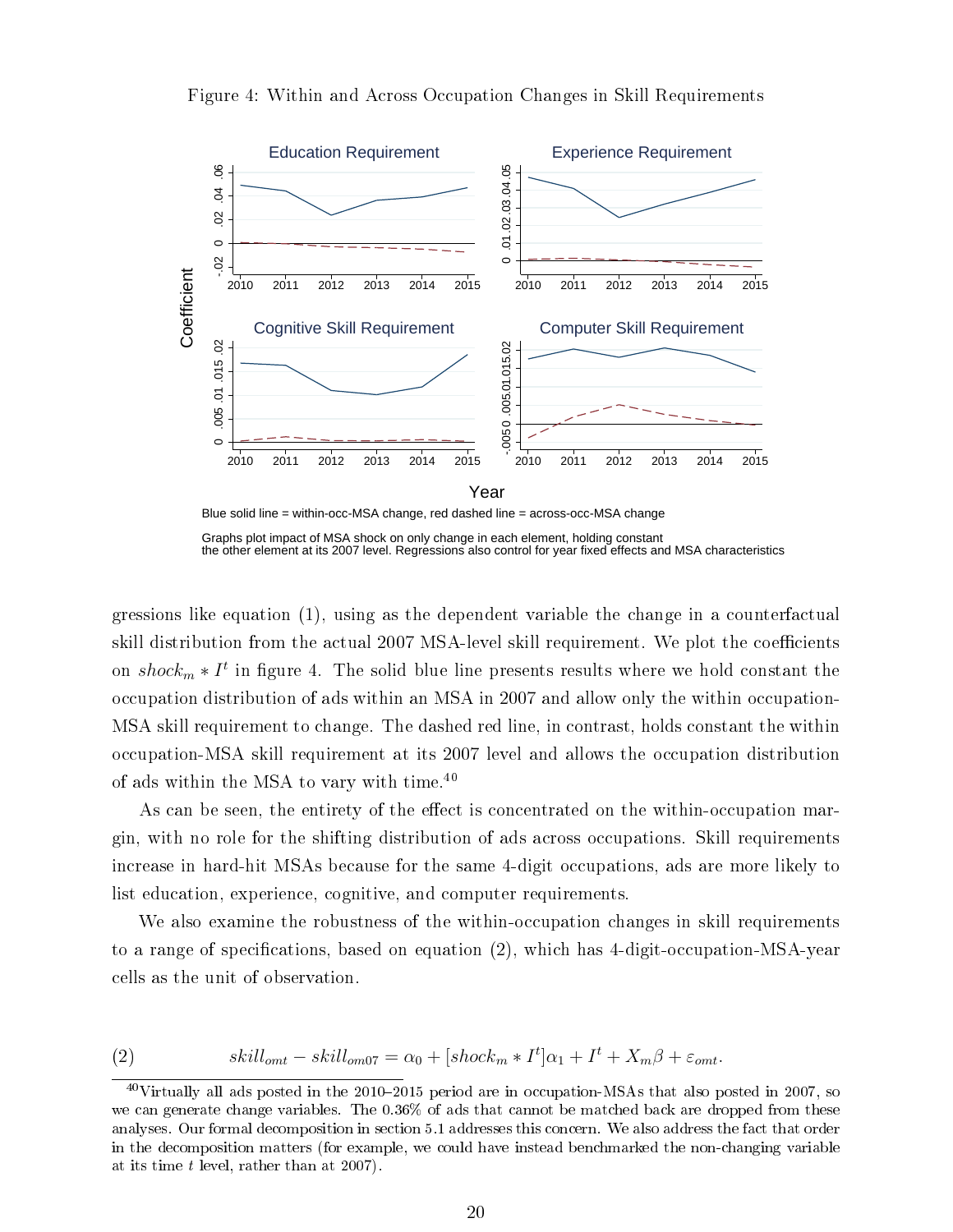The results are reported in appendix tables D1a and D1b. Column 4 summarizes the baseline specification, while column 5 adds occupation fixed effects and occupation-specific time trends.<sup>41</sup> These controls allow occupations to systematically differ in their change in skill requirements from 2007, as well as in the slope of the change, across all MSAs. These could be important if some occupations are both more likely to upskill or accelerate upskilling because of preexisting trends and are disproportionately located in hard-hit MSAs. The controls also help adjust for changes in the sample driven, say, by changes in the representativeness of occupations in the BG data. However, we obtain very similar results even when including the occupation-specific controls.

Finally, our data afford the unique opportunity to measure changes in skill requirements within occupations, while the bulk of work on polarization has measured shifts in employment and wages only across occupations. That literature has successfully pinpointed the kinds of occupations that can be replaced by machines or overseas labor using information on the tasks performed by workers at the occupation level.<sup>42</sup> These occupations tend to be in the middle of the skill distribution, since those jobs tend to be the more routine. Autor (2014) and Jaimovich and Siu (2015) point out that employment shifted away from middle-skill occupations in the Great Recession. Though not shown, we also find this to be true of vacancy postings. We instead focus on our ability to measure task and skill content of jobs in the BG data to ask whether RBTC also occurs within middle-skill occupations.

To explore heterogeneity in within-occupation changes in skill requirements induced by the Great Recession, we estimate equation (2) separately for 20 occupation skill groups. As is common in the literature (Autor 2015), we define occupation skill by wage percentiles from a fixed point in time. In our case, we use the 2000 Census to divide occupations into ventiles, based on their average weekly wage of full-time workers.<sup>43</sup>

 $^{41}$ BG generates occupation codes using an imputation that is based on the job title and other characteristics of the ad. One might be worried about the accuracy of this imputation and, though the algorithm was constant over our sample period, the amount of measurement error induced by the fixed algorithm could vary over time. Reassuringly, the baseline results are nearly identical to the MSA-level results presented in figure 1.

 $^{42}$ The original work by Autor, Levy, and Murnane (2003) and Autor, Katz, and Kearney (2006) used the US Department of Labor's Dictionary of Occupational Titles (DOT; US Department of Labor 1977) to categorize occupations into manual, routine, and cognitive. They chose this categorization, arguing that new technologies can successfully replace American workers performing routine, algorithmic tasks, and are complementary to both manual and cognitive and analytical functions. Indeed, though coarse, this grouping successfully predicted employment changes in the 1990s and has been used in a number of subsequent papers, including Autor and Dorn (2013).

<sup>&</sup>lt;sup>43</sup>We obtain weekly wages (annual wage and salary income divided by weeks worked in the last year) of full-time, full-year workers (worked at least 48 hours in the last week and usually work at least 35 hours per week) from the 2000 Census and dene ventiles based on Census sample weights. We do not follow the traditional approach of using the 1980 wage distribution both because we are interested in a more modern characterization of skills and because long-term institutional and structural changes in the labor market (e.g., the declining share of unions and the growth of information technology) have made the earnings distribution in 1980 a poorer proxy for skill 30 years later. However, we do obtain qualitatively similar results if we use the 1980 wage skill distribution, or if we classify occupations based on a measure of critical-thinking and problem-solving intensity derived from O\*Net and developed by Joseph Altonji.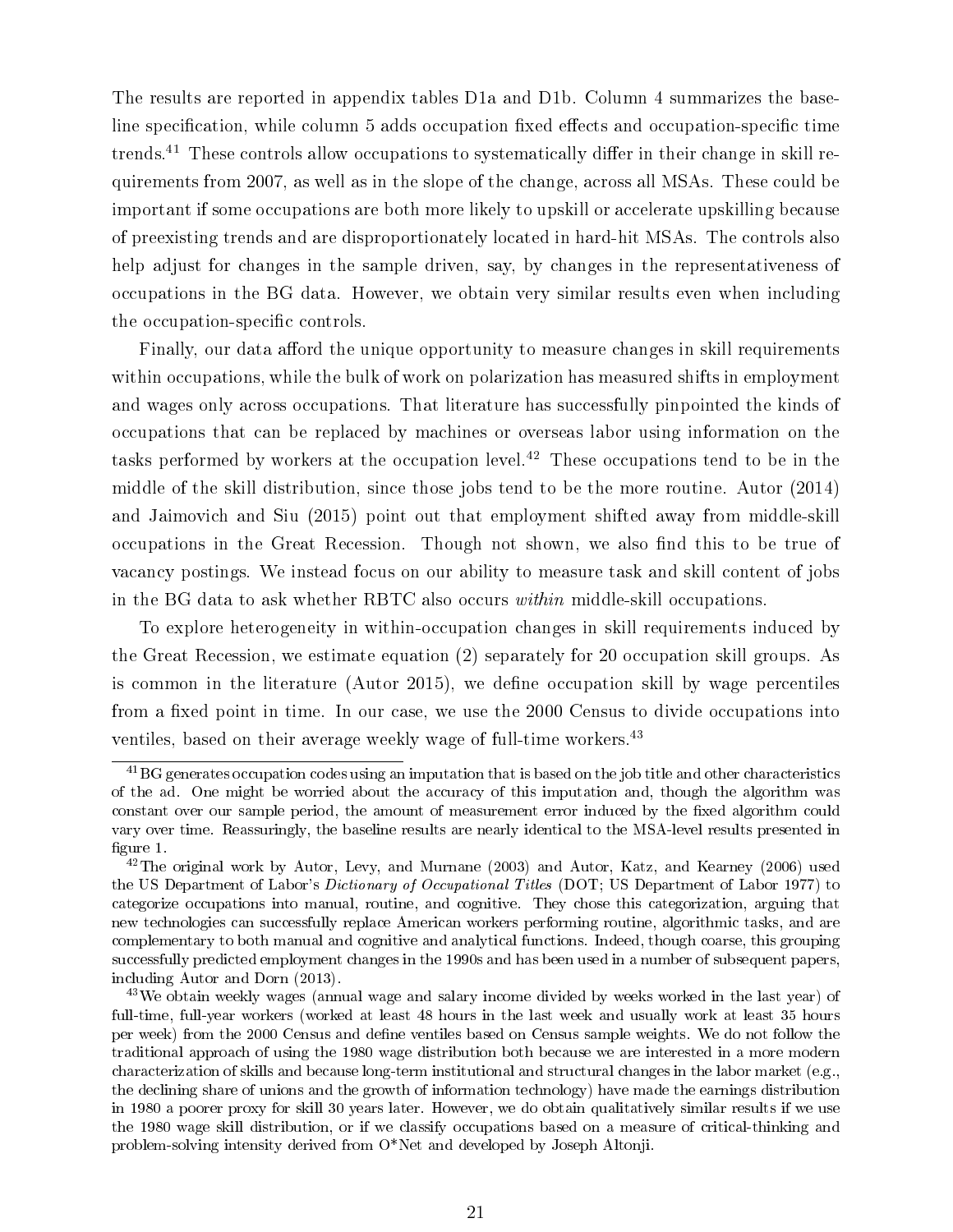



In figure 5, we plot the coefficients on  $shock_m * I^{2010}$  (solid blue line) and  $shock_m *$  $I<sup>2015</sup>$  (dashed red line), respectively, smoothed with local linear regression. These summary measures thus depict the size of the initial upskilling effect and the size of the remaining effect at the end of the sample period. In most cases the two sets of coefficients are are quite close to each other, implying that the majority of the upskilling effects are persistent within occupation categories. Almost all coefficients are statistically different from zero (except for the lowest-wage occupations in the cognitive and computer specifications) and economically meaningful. We also see a fairly similar pattern across dependent variables: upskilling at relatively higher rates at low and high modes of the skill distribution, though in most cases (education, experience, computer), the low mode shows less persistence than the higher one. Together, these results suggest upskilling is broad-based across occupations, although the effects are particularly pronounced and persistent in the upper-middle of the skill distribution.<sup>44</sup>

Beaudry, Green, and Sand (2014, 2016) document that more-educated workers have increased their employment in lower-skilled jobs since 2000. They term this shift, along with

<sup>44</sup>Although minimum wage increases during the Great Recession have been shown to have sizable, negative employment effects for the low-skilled (Clemens and Wither 2014, Clemens 2015), our results are unlikely to be driven by a binding minimum wage that causes firms to seek more-skilled workers as a means of lowering the effective skill price in a downturn. Occupations higher in the skill distribution, where we show upskilling effects to be strongest, are unlikely to face binding minimum wages. More general downward wage rigidities (see Shimer 2004 and Hall 2005) may yield a similar effect; however, wages of new job matches have been shown to be much more cyclical, once selection is taken into account (Martins, Solon, and Thomas 2012).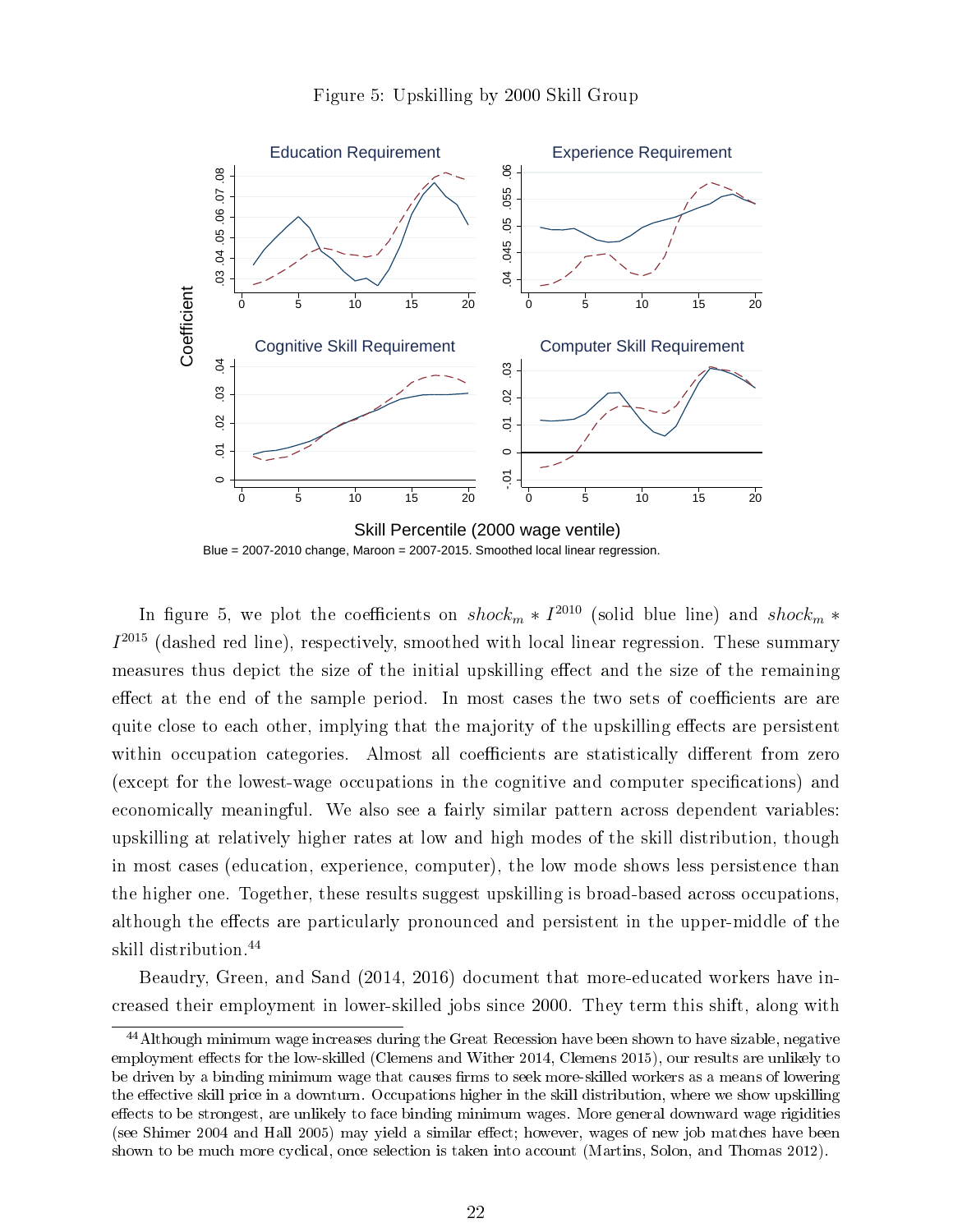stagnating employment in cognitive occupations, the "great reversal" in the demand for cognitive skill.<sup>45</sup> They hypothesize that lessened demand for cognitive occupations induces college graduates to take jobs lower in the skill distribution, squeezing out less-educated workers who formerly held these jobs. In light of the evidence above, we propose that any declining demand in cognitive occupations was accompanied by an increased demand for cognitive skill within routine-task occupations, and this shift accelerated in the Great Recession. Even as employment has shifted from routine to cognitive occupations, the remaining routine occupations themselves are becoming less routine and more cognitive. Our work thus highlights an alternative hypothesis for why high-skilled workers are increasingly found in lower-skilled occupations: these latter occupations are becoming more skilled, and it is possible that less-skilled workers are displaced because they are unable to perform the new duties required.

### 4.3 Upskilling and Traded Products

We exploit cross-sectional variation in how MSAs bore the Great Recession to understand the broader impact of recessions on skill demand. However, the models from the literature discussed above—which predict productivity-enhancing improvements will be concentrated in recessions—generate an additional prediction when using local shocks: upskilling effects should be more pronounced in sectors producing locally-consumed goods and services. Unlike the tradeable sector, the product demand for which is largely determined by markets farther away or diffused across many areas, firms producing locally-consumed goods and services are highly sensitive to local demand shocks, and thus should be more greatly affected by the variation we identify with the Bartik employment measure. To the extent that upskilling is driven by shifts from dying, low-productivity firms to new firms with modern production, or because surviving firms choose to adjust when the opportunity cost of temporarily stopping production is low or when layoffs are already necessary, the phenomenon should be more pronounced in our analytic strategy among firms selling products at the local level.

To classify sectors, we adopt two well-known measures of the degree to which production is "offshorable." The first, from Blinder and Krueger  $(2013)$ , is based primarily on workers' survey responses to questions of location requirements to do their jobs. We create an index equal to the average of Blinder and Krueger's three preferred measures, which are available at the two-digit NAICS level.<sup>46</sup> The second, from Jensen and Kleitzer (2005), is based on geographic concentration of employment in the industry. Intuitively, if employment for a sector can be geographically concentrated (e.g., software developers in Silicon Valley) then

<sup>45</sup>See also Castex and Dechter (2014) and Deming (2015).

 $^{46}$ Blinder and Krueger's (2013) three preferred measures are based on (1) "self-classification": whether the respondents believe their duties can be performed remotely or must be done on-site; (2) "inferred": determined from questions about location requirements of the job; and (3) "externally coded": how expert coders categorize jobs based on typical survey questions on industry and occupation.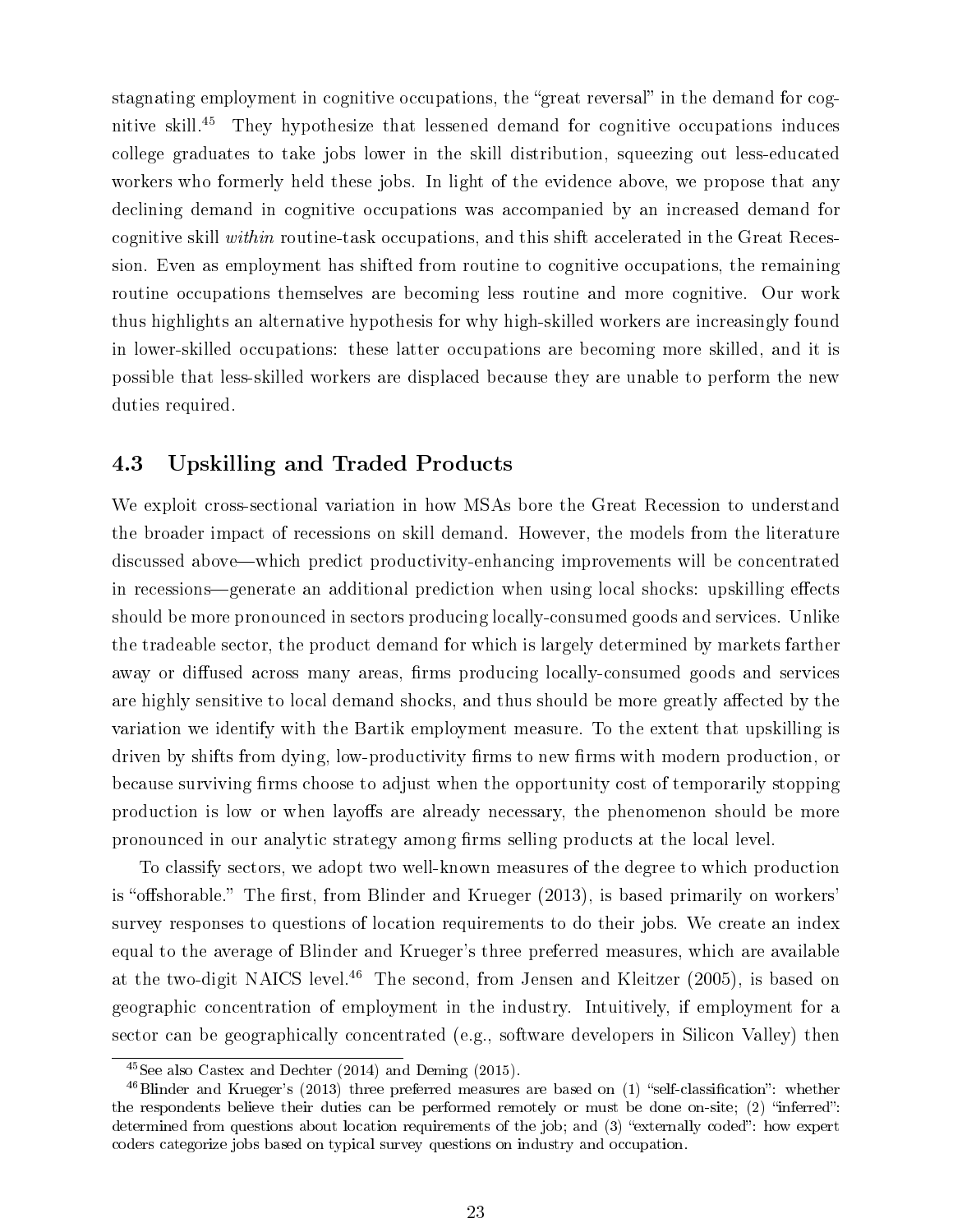output for that sector is more likely traded and need not be consumed locally. From Jensen and Kleitzer, we obtain the share of employment (in the two-digit NAICS sector) that can be categorized as *least* geographically concentrated.<sup>47</sup>

In equation 3, we estimate the change in skill requirements within (two-digit NAICS) sector,  $s$ , as a function of the Bartik shock, and we allow this effect to vary with the degree to which the sector produces locally consumed products (local<sub>s</sub>). We augment our base controls with sector fixed effects, to control for the main effect of *local* and other unobservables that would generate variation in skill demand growth across sectors.

### (3)  $skill_{smt} - skill_{sm07} = \alpha_0 + [shock_m * I^t] \alpha_1 + [local_s * shock_m * I^t] \alpha_2 + I^t + I^{sector} + X_m \beta + \varepsilon_{omt}$

Figure 6 uses the Blinder-Krueger composite offshorability measure and fits impacts for non-traded (10th percentile) and traded (90th percentile) sectors with solid blue and dashed maroon lines, respectively. We find that increases in skill requirements are *larger* in the non-traded sectors. This is true for experience, cognitive skills and computer skills, where the differentials are statistically significant and effects for the traded sectors are essentially zero. In contrast, for education, both traded and non-traded sectors see significant increases in skill requirements, and the differences between them are small.

For comparison, appendix figure D2 shows results using the Jensen-Kleitzer geographic concentration measure. We find that the least concentrated sectors (and therefore likely the least offshorable) see substantially larger upskilling. This again holds for experience, cognitive skill, and computer skill, with magnitudes similar to the Blinder-Krueger measure, even though the measures are based on different methodologies.

These results help confirm the hypothesized mechanism for upskilling. Other explanations, such as temporary opportunistic upskilling, do not predict specific heterogeneous impacts across sectors, and are motivated by the availability of (homogeneous) skilled labor. The fact that we see little to no differential effect for education requirements across sectors suggests that upskilling may reflect multiple factors. However, the bulk of the evidence supports the hypothesisthat upskilling effects are concentrated in the least-traded sectors—the ones most sensitive to local consumer demand.

These within-sector estimates also help address a concern about the Bartik shock, which uses for identification national changes in employment growth by three-digit NAICS industry and MSA-level industry composition. Suppose that the industries driving negative employment shocks are precisely those that experience contemporaneous technology shocks—and that concomitant temporary employment declines during an adjustment period. In this case our results would not indicate that firms concentrated their *adoption of existing technologies* 

<sup>&</sup>lt;sup>47</sup>Jensen and Kleitzer (2005) measure geographic dispersion across MSAs of employment in detailed industry categories, and designate the category "least concentrated" as those industries with a Gini coefficient less than 0.1.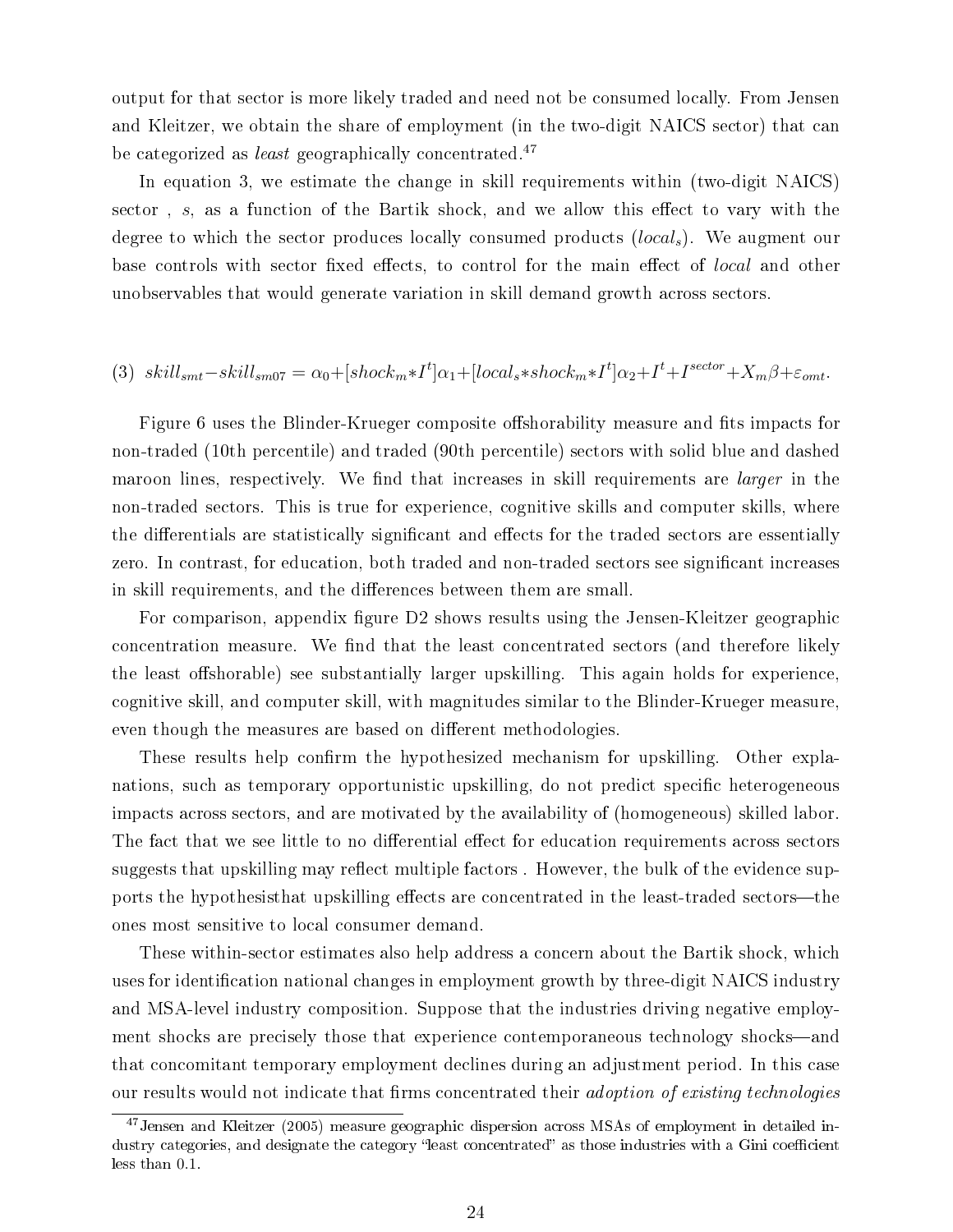

Figure 6: Upskilling by Sector Tradability, based on Blinder-Krueger Offshorability

Bartik shock\*year effects interacted with offshorability, fitted for 90th and 10th percentiles. Regressions also control for sector and year fixed effects and MSA characteristics.

in recessions but rather that the occurrence of the innovations themselves was concentrated in the recession. The fact that our results obtain even within sector alleviates this concern. Holding constant the national change in skill requirements for a sector (and therefore also any coincident innovation in the sector), we still find evidence of upskilling.<sup>48</sup> That is, for a given sector, when a firm is located in a harder-hit MSA, it increases skill requirements, while a firm producing in the same sector but in a less hard-hit MSA does not. Our hypothesized mechansim is that the aggregate consumer demand shock generated by the Bartik instrument reduces adjustment costs and enables firms to adopt existing technologies and/or increases the exit of low-productivity firms.

# 5 Heterogeneity across Firms

The evidence presented thus far shows a persistent shift in job requirements toward workers with greater education, experience, and cognitive and computer skills in MSAs more severely affected by the Great Recession. This pattern is consistent with recessions accelerating adoption of routine-biased technologies. This accelerated technological adoption could be

 $48$ In the estimates underlying figure 6 and appendix figure D2, we still find that the sector with average offshorability experiences statistically significant upskilling. Our results hold at the more disaggregated three-digit NAICS level, the same level underlying the Bartik shock. Furthermore, we have also explored using variation in housing price shocks to generate variation in local demand and obtained qualitatively similar results.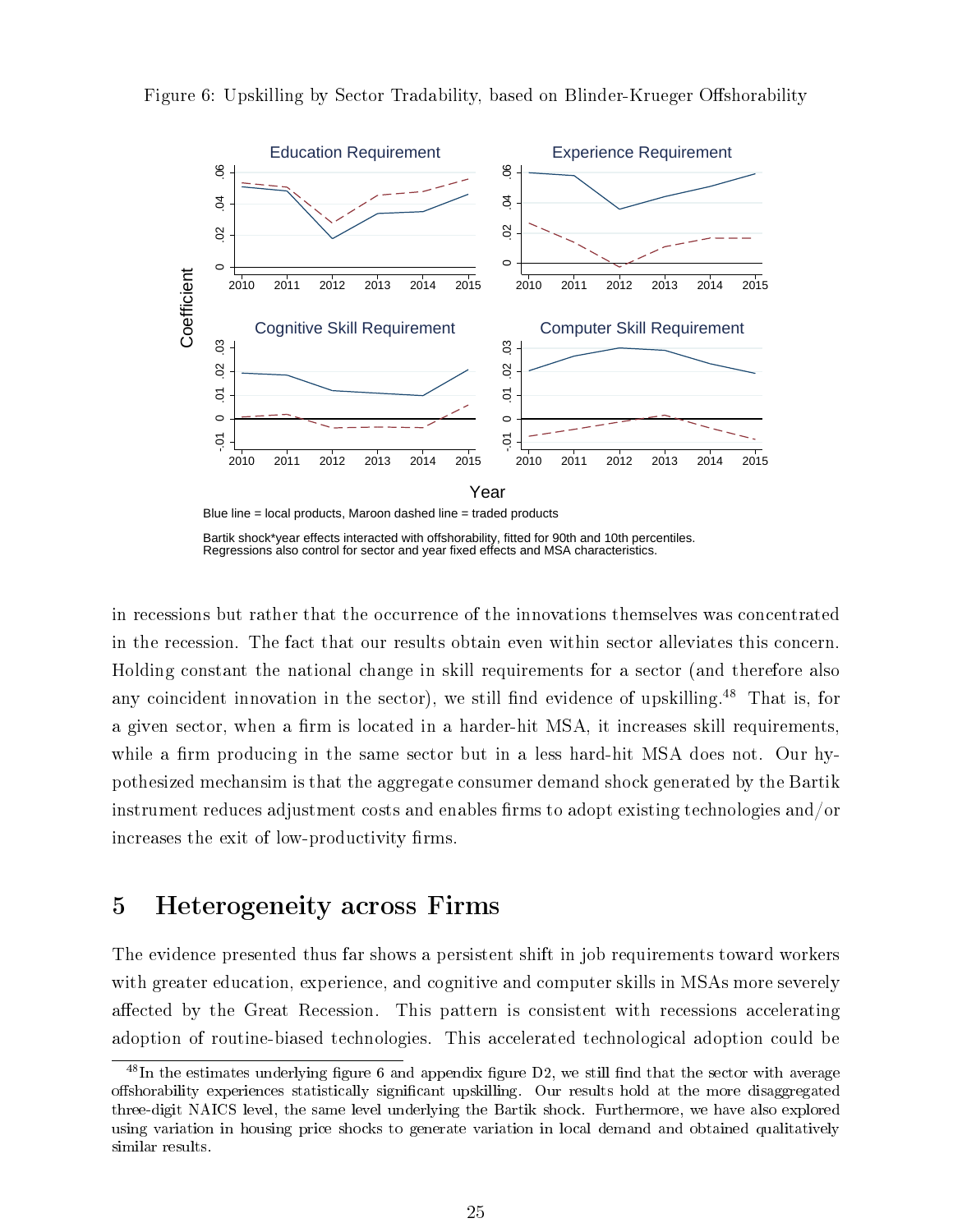driven by substitution from failing low-productivity firms to new high-productivity firms, as a "cleansing" model of recessions would predict (Schumpeter 1939). In addition, surviving firms may concentrate the timing of new technological adoption around recessions because of lower adjustment costs. Many classes of models in macroeconomics generate these consequences, although sparse direct evidence exists in support of these models.

In this section, we decompose the upskilling effect into changes within and across firms and occupations to better understand which mechanisms are at play. We find that both between- and within-firm adjustments are important drivers of upskilling. We then focus specifically on within-firm changes in skill requirements, a unique capability of our data, in order to test additional predictions that support the hypothesis that upskilling is driven primarily by accelerated adoption of new technologies. In our argument, once a firm upgrades its workforce, presumably with a concomitant upgrade in machines and technology or overseas infrastructure, the changes should remain. That is, if firms are changing what they do, not simply whom they hire, those changes will endure. We thus investigate firm-level changes in skill requirements and other factors of production, notably use of capital, and find that the same firms that increased their advertised skill requirements also increased their capital stocks the most, another pattern consistent with restructuring of production.

### 5.1 Decomposing Upskilling Within and Across Firms

We here explore the extent to which upskilling is driven by shifts in postings from old to new firms and changes within existing firms. By employing a formal decomposition, we investigate these margins simultaneously with shifts in ads across firms and those across occupations.<sup>49</sup>

Define  $C_t$  as the set of firm-MSAs that post ads in both year t and in 2007. We hereafter refer to these as "continuing firms," and the set of firm-MSAs that have posts only in 2007 or only in t as non-continuing firms. In our sample,  $54\%$  of weighted observations are to continuing firms.<sup>50</sup> We hope to understand the extent to which substitution across dying and newly born firms affects overall changes in skill requirements, though it is important to note that we cannot distinguish whether a firm does not post in a given period because it has no vacancies (e.g., a hiring freeze) or because it does not exist.

In equation (4), we express the average skill requirement in MSA  $m$  and year  $t$  as a function of:  $p_{mt}^C$ , the share of ads in an MSA-year posted in continuing firms;<sup>51</sup>  $\frac{N_{fmt}^C}{N_{mt}^C}$ , the

 $^{49}$ Kahn and McEntarfer (2015) show that workers matching to jobs in downturns are more likely to match to low-paying firms than high-paying firms.

 $50$ Here we define "firm" as the group of ads with the same employer name in the same MSA, which allows us to take advantage of the cross-sectional variation in how MSAs bore the Great Recession. The set  $C_t$  is defined separately for each year from 2010-2015, though naturally there is substantial overlap in the set of continuing firms across years.

<sup>&</sup>lt;sup>51</sup>By definition,  $p_{mt}^C \equiv \frac{N_{mt}^C}{N_{mt}^C + N_{mt}^{NC}}$ .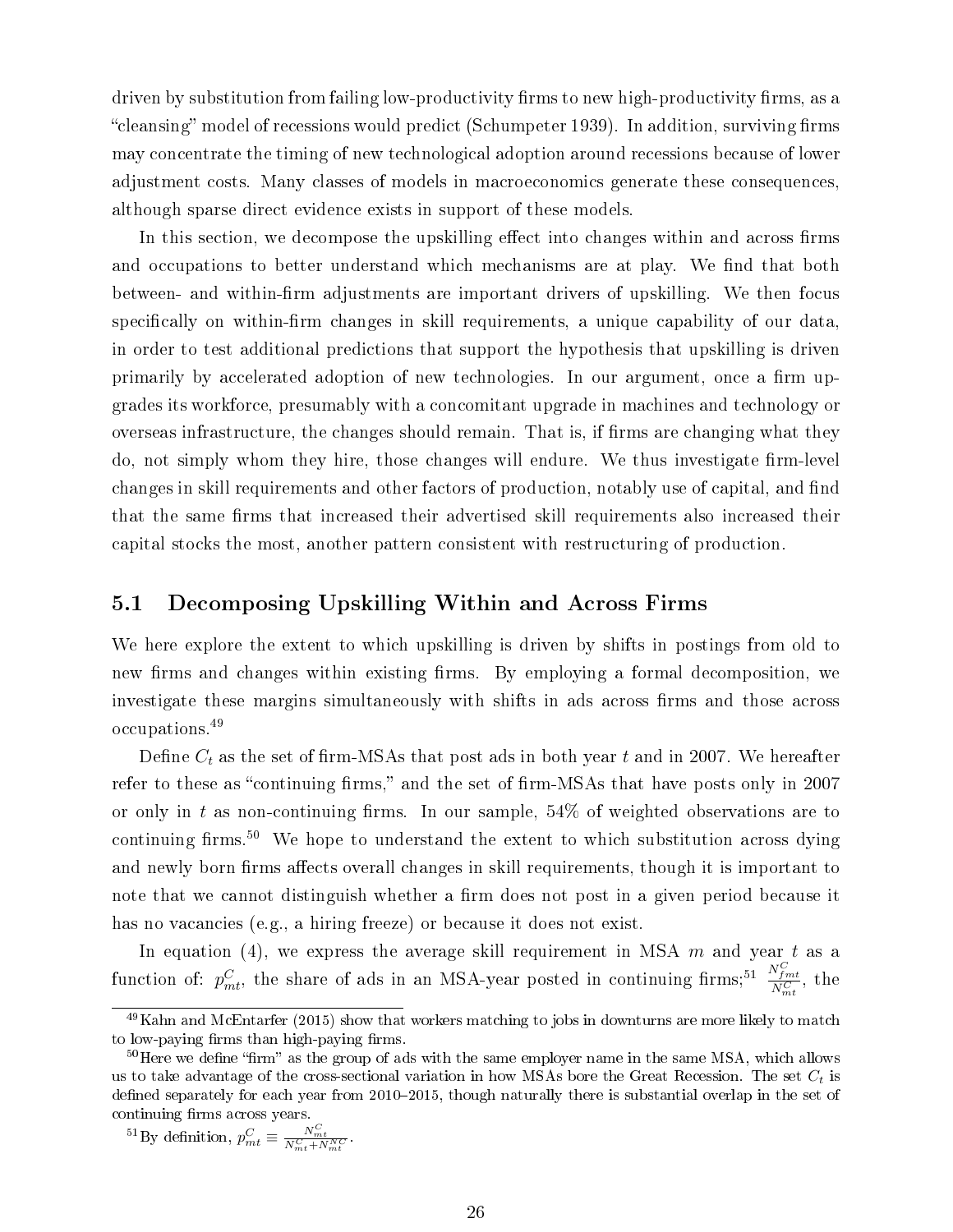distribution of ads across continuing firms in  $mt$ ;  $\frac{N_{ofmt}^C}{N_{fmt}^C}$ , the distribution of ads across occupations for a given continuing firm;  $skill_{ofmt}^C$ , the average skill requirement for continuing firm f, posting in occupation o, MSA m, and year t;  $\frac{N_{omt}^{NC}}{N_{mt}^{NC}}$ , the distribution of ads across occupations among non-continuing firms;<sup>52</sup> and  $s\bar{kill}^{NC}_{omt}$ , the average skill requirement for occupation  $o$ , among all non-continuing firms in mt (that is, the average skill requirement in the occupation-MSA-year among firm-MSAs that posted either only in 2007 or only in period  $t$ ).

(4) 
$$
skill_{mt} = p_{mt}^C \sum_{fm \in C_t} \sum_{o} \frac{N_{fmt}^C}{N_{mt}^C} \frac{N_{ofmt}^C}{N_{fmt}^C} * skill_{ofmt}^C + (1 - p_{mt}^C) \sum_{o} \frac{N_{omt}^{N\overline{C}}}{N_{mt}^{N\overline{C}}} * skill_{omt}^{NC}.
$$

We then decompose the effect of the Bartik employment shock on the overall change in skill requirements at the MSA-year level  $(skill_{mt} - skill_{m07})$ , into effects attributable tochanges in these components. We provide the full details of this decomposition in appendix B, and here simply summarize key results.

In figure 7, we report the fraction of the overall impact of shock in the given year attributed to each component.<sup>53</sup> To make the graph easier to read, we combine some components together, focusing on the (empirically) most important.

The lightest bar shows the fraction of the overall upskilling effect in each year attributable to changes in the distribution of firms, combining the share of ads to continuing firms  $p_{mt}^C$ with the firm distribution among continuing firms  $\frac{N_{fmt}^C}{N_{mt}^C}$ .<sup>54</sup> The next lightest bar shows the fraction attributable to changes in the occupation distribution, combining the occupation distribution among continuing  $\left(\frac{N_{opt}^C}{N_{fmt}^C}\right)$  and non-continuing  $\left(\frac{N_{opt}^{NC}}{N_{mt}^{NC}}\right)$  firms. Across all dependent variables, we find that changes in these firm and occupation distributions account for very little of the upskilling effects.

Instead, the vast majority of the upskilling effect is split across the two darker bars. The darkest bar shows the fraction attributable to changes in skill requirements of noncontinuing firms for a given occupation  $(s\bar{kill}^{NC}_{omt}).$  It compares, for each occupation, the skill requirements for firms that posted only in the later period  $(2010-2015)$  to the requirements for firms that stopped posting after 2007. The adjacent, next-darkest bars show the fraction attributable to the change in skill requirements between 2007 and  $t$  among continuing firm-MSAs.<sup>55</sup> Across dependent variables and years, each of these two components contributes

 $52$ Since, by definition, non-continuing firms cannot be matched across time periods, we aggregate over all non-continuing firms.

<sup>&</sup>lt;sup>53</sup>Naturally, the order in which we perform the decomposition will matter for the relative importance of the components. Here each fraction represents the average contribution across all possible decomposition orders. More details are provided in the appendix.

 $54$ Appendix table B1 separates these two effects, shown in columns 1 and 2. We find that the share of ads to continuing firms is the more important component, especially in the later years.

 $55$ This component includes both the change in skill requirements within firm-occupation-MSAs for firms that posted in a given occupation in both periods, and changes in skill requirements driven by continuing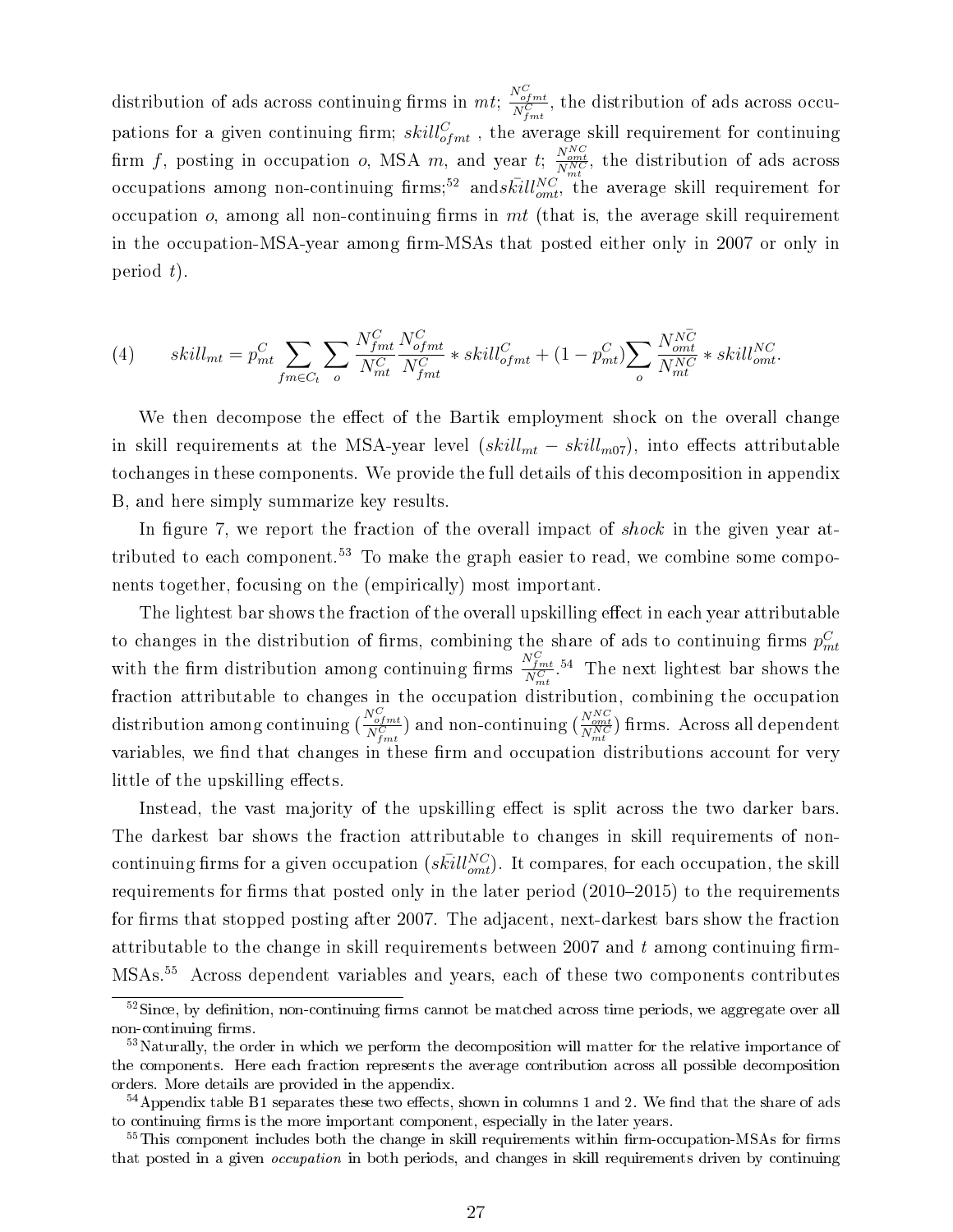

Figure 7: Decomposing Upskilling Into Within and Across Firm Components

We decompose the impact of the MSA-specific Bartik employment shock on the change in skill requirements from 2007 in each year We then plot the share attributed to each components, averaged across all possible decomposition orders.

to roughly half of the upskilling effect. These results are thus consistent with both the firm birth-death substitution effect à la Schumpeter and the importance of within-firm episodic restructuring.

### 5.2 Within-Firm Changes

The decomposition shows that roughly half of the upskilling effect in each year can be accounted for by within-continuing-firm changes in skill requirements. This dimension merits further exploration since, while many of the models that generate episodic restructuring consider firm-level responses to the changing costs and benefits of adopting new technologies, there is essentially no direct evidence on the matter. In addition to the prediction that skill requirements should increase within firms (as shown above), these models generate two additional implications that we can test in our data: (1) increases in a firm's skill requirements should endure, and (2) upskilling should be accompanied by increases in capital stock.

We divide firms into (posting-weighted) quartiles based on changes in skill requirements between 2007 and 2010; we then plot the average skill requirements for each quartile over

firm-MSAs that post for different occupations. The summary measure plotted in figure 7 sums these two effects, but they are shown separately in appendix table B1, columns 3 and 5. Empirically, we find that both are important; the former is more important for education and experience requirements, while the two are roughly equally important for cognitive and computer requirements.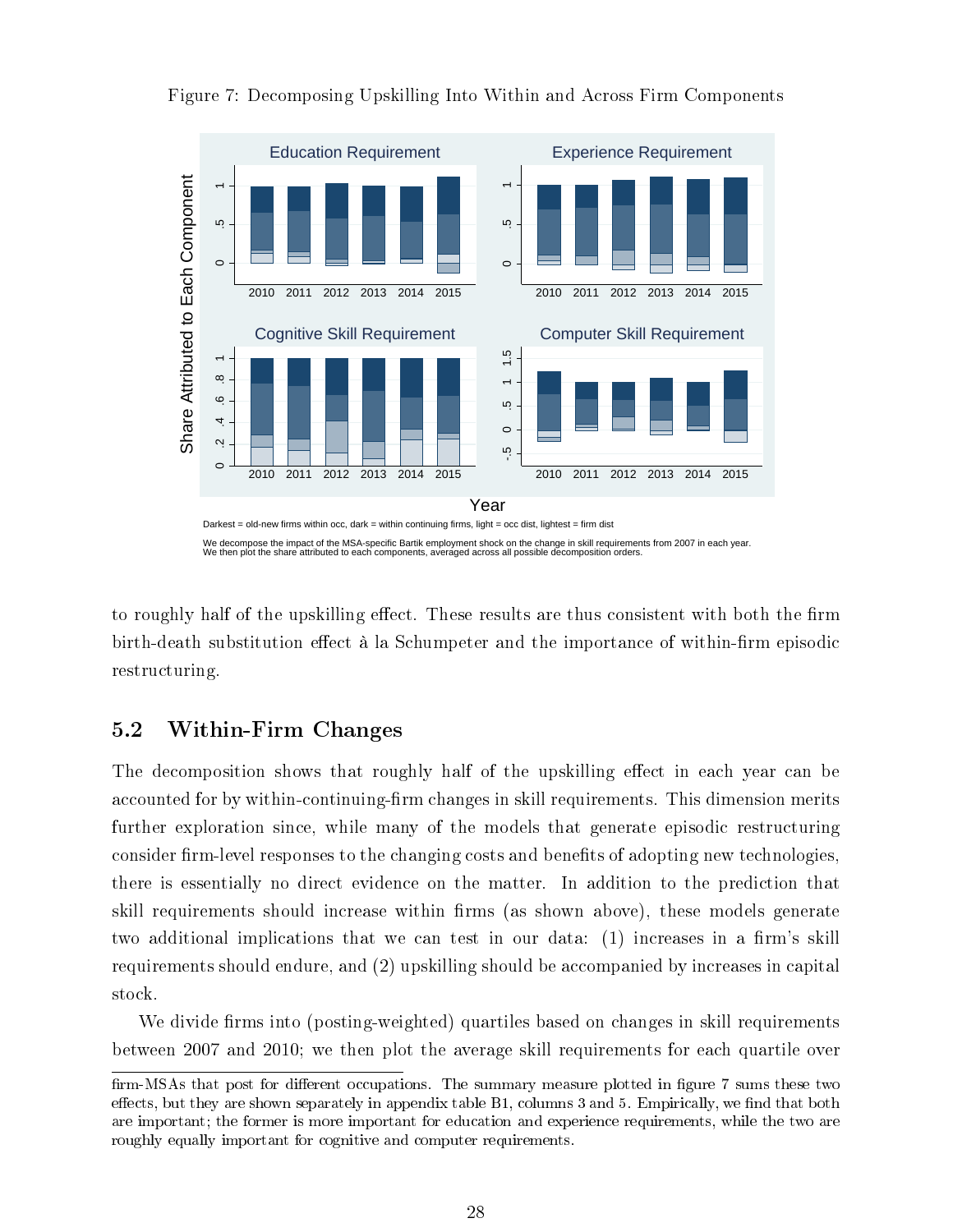

#### Figure 8: Skill Requirements by Firm 2007-2010 Change

Graph plots average skill requirement by year and quartile of 2007-10 firm-level skill change.

time in figure 8.<sup>56</sup> Firms began at fairly similar average skill levels in 2007, although this similarity is not imposed by our exercise. By construction there is a sharp contrast across firm quartiles in 2010, with the darker shaded lines representing firms with larger skill increases. Interestingly, and not by construction, these quartiles remain spread apart throughout the remainder of the sample period, and by 2015, firms in the higher quartiles still had substantially higher skill requirements in their *new* ads than firms in the lower quartiles.

This within-firm persistence in upskilling holds up in regression analysis and is substantial. Though not shown, we find that, on average,  $60-70\%$  of a firm's increase in skill requirements between 2007 and 2010 persists through 2015. Estimates are even larger when we instrument for the initial increase in upskilling with the Bartik shock. It could have been the case that the majority of firms increased skill requirements during the recession and reverted back later in the recovery (for example, in an attempt to opportunistically recruit while markets were slack), with higher skill demand in later years unrelated to the recession. Instead we find that upskilling late in the recovery is driven by the same firms that initially upskilled during the Great Recession. These results thus provide further support for models of episodic restructuring.

An RBTC explanation would also suggest that firms automate routine tasks with ma-

 $56\text{We exploit the subsample of firms in our data that post at least five observations in each of } 2007 \text{ and } 10007 \text{ and } 10007 \text{ and } 10007 \text{ and } 10007 \text{ and } 10007 \text{ and } 10007 \text{ and } 10007 \text{ and } 10007 \text{ and } 10007 \text{ and } 10007 \text{ and } 10007 \text{ and } 10007 \text{ and } 10007 \text{ and } 10007 \text{ and } 10007 \text{ and } 10007 \text{ and } 10007 \text{$ 2010, comprising 66% of weighted observations. Column 2 of appendix table D2 shows that the probability of satisfying this restriction does not vary with the local labor market shock. Quartiles are dened separately for each skill measure, weighting by the firm average number of posts across 2007-2010.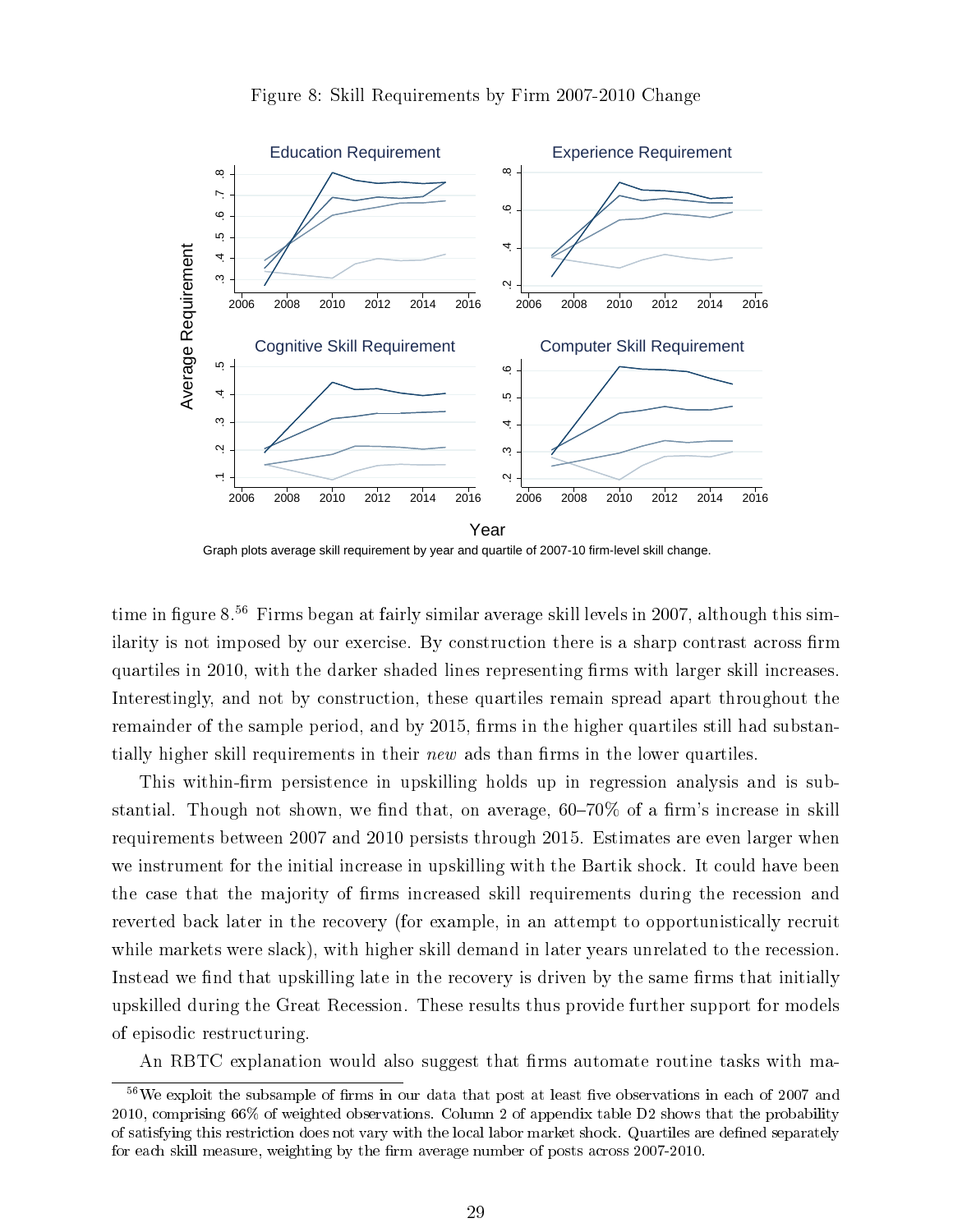chines (or cheaper, outsourced labor), which complement skilled labor. If mechanization is occurring, then firms should also invest in physical capital around the time that they upskill.<sup>57</sup> We investigate directly whether the firms that upskilled simultaneously increased investment. We do so by linking the publicly traded firms in our data to Compustat North America by Standard & Poors (hereafter Compustat), the most complete database of U.S. firm accounting and balance sheet data.<sup>58</sup> While we cannot identify IT investment specifically in the Compustat data, we can measure a firm's overall holdings of property, plant, and equipment (PPENT). This measure of capital stock includes IT investments and, under the RBTC hypothesis, should increase faster for firms mechanizing or using more sophisticated production technology.

We match firms to Compustat using firm name and provide details of the matching procedure in Appendix A.4.<sup>59</sup> Figure 9 provides a general sense of the relationship between upskilling and investment. We present binned scatter plots of the change in skill requirements between 2007 and 2010 on the rate of change in capital stock (PPENT) over the same time period.<sup>60</sup> There is a strong and highly significant positive relationship for all the skills measures. Firms that had larger increases in skill requirements between 2007 and 2010 also had larger increases in capital stock over the same time period.<sup>61</sup>

We also provide results from regression analysis, analogous to those presented in figure 1, comparing the impact of the Bartik shock across firms with different capital investment behavior. We estimate regressions similar to that in equation  $(1)$  but control for the firm's change in capital stock between 2007 and 2010, and allow this variable to interact with the shock-year effects.<sup>62</sup> Figure 10 fits the differential impact (and  $90\%$  confidence interval) of the Bartik shock for firms at the 90th and 10th percentiles of capital change. The former had a 60% increase in their capital stock while the latter experienced a 20% drop.

We find that firms with larger increases in capital stock had greater upskilling, and these differences persist. In harder-hit MSAs, skill requirements increase roughly 30% (education

 $57$ This may seem at odds with the stylized facts on the cyclicality of investment. However, Jaimovich and Siu (2012), show that investment in information processing equipment and software bounced back immediately following the end of the NBER-dated recession (December 2007 through June 2009), while domestic private investment was much more sluggish. IT and computers are exactly the technologies that drive RBTC (Michaels, Natraj, and Van Reenan 2014).

<sup>58</sup>We obtain these data via Wharton Research Data Services.

 $59\,\text{We can link }46\%$  of weighted observations from the 2007-2010 change sample used in figure 8 to a business in Compustat. In column 3 of appendix table D2, we show that the change in the share of firms matching to Compustat does not vary with the Bartik shock.

 $60$ We aggregate the firms into percentiles based on the magnitude of changes in skill requirements (weighted by the average number of ads posted in 2007 and 2010); we then plot for each percentile bin the ad-weighted average of this variable against the ad-weighted average of the change in capital stock.

 $61$ The figure would look similar if instead of actual firm upskilling we used predicted firm-specific upskilling measures based on variation in the Bartik shock.

 $62$ Regressions are estimated at the firm-MSA-year level for the Compustat matched sample. Capital change varies at the firm level but we disaggregate to firm-MSA to take advantage of variation in local labor market conditions. These can be thought of as estimating the relationship between upskilling and capital change as a function of the Bartik shock in locations where the firm tends to post.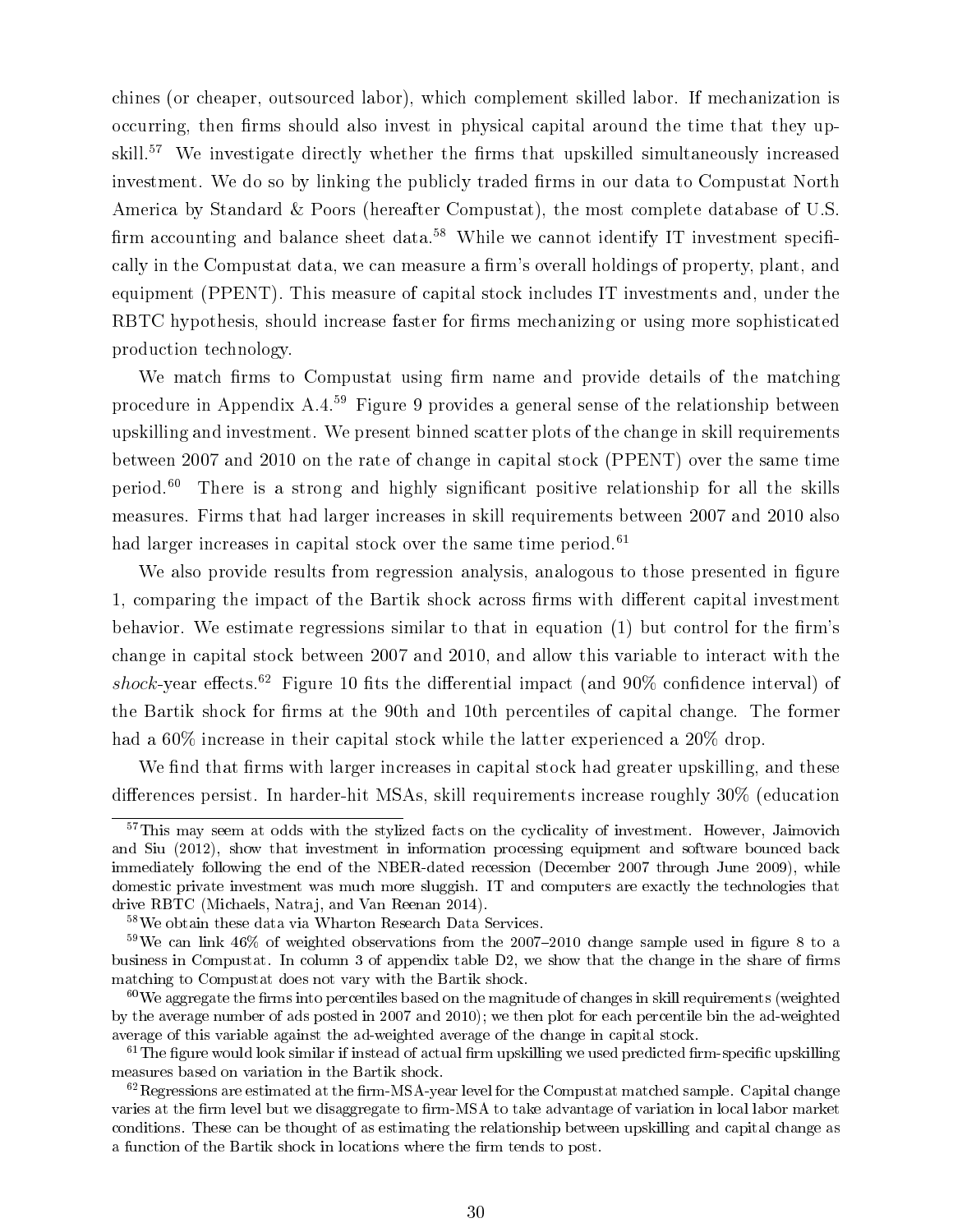

Figure 9: Firm-Level Changes in Skill Requirements and Capital Stock 2007-2010

Binned scatter of firm-level rate of change in capital stock and change in skill requirement from 2007 to 2010 for Compustat-matched sample. Scatter (but not lines) omits 2 outliers with > 2 captial stock change.

Figure 10: Differential Upskilling by 90-10 Change in Firm Capital Stock



Graphs plots the coefficients on the Bartik shock\*year interacted with the firm-level capital change,<br>fitted to the 90-10 capital change differential, and 90% CI's (dashed lines).<br>Regressions also control for year fixed ef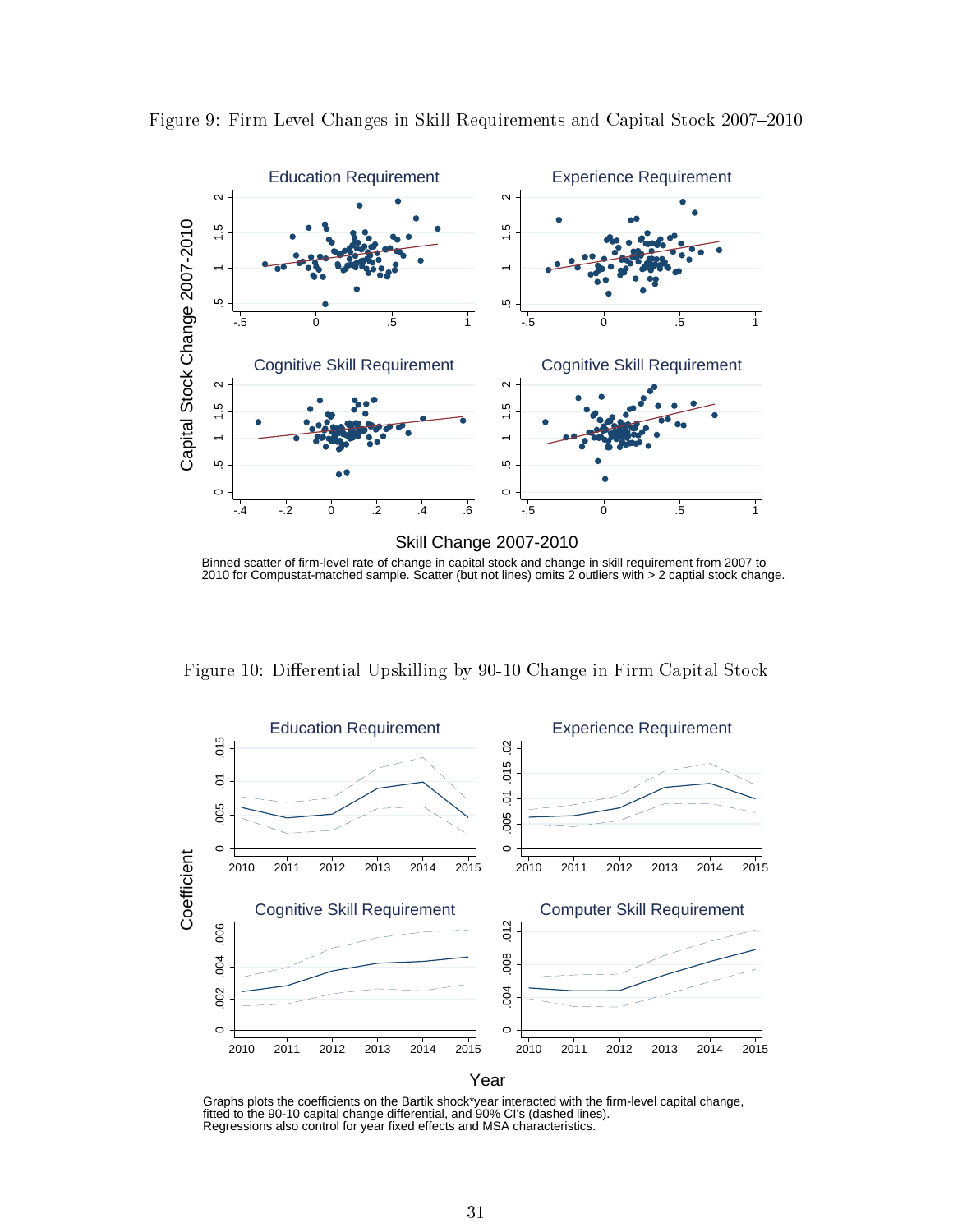and experience requirements) to about 50% (cognitive and computer requirements) more in high-investment firms than in low-investment firms. These differences are all significant, typically at the  $1\%$  level. Thus, throughout our sample period, firms with larger increases in capital stock around the time of the Great Recession also had larger increases in their posted skill requirements.

## 6 Discussion

Thus far, we have shown that job postings in harder-hit MSAs experienced larger increases in their education, experience, cognitive, and computer requirements following the Great Recession. Furthermore, these requirements remained elevated through the end of our sample in 2015, even as most measures of labor market conditions had converged back to their pre-recession levels. These increased skill requirements are robust to controls for the local supply of skill availability and occur broadly within—and not just across—a wide range of occupations, and are concentrated in sectors that are more susceptible to local demand shocks and firms that also increased their capital stock. Furthermore, as best as we can measure, the changes in stated skill preferences translate to actual changes in realized employment.

We believe the most likely explanation for these facts is that the recession accelerated adoption of existing technologies. Demand for skill changed because the means of production changed, and this process was episodic, catalyzed by the Great Recession. Theoretical models that can generate this kind of "lumpy" adjustment posit several possible mechanisms: substitution across old and new firms (Schumpeter 1939, Caballero and Hammour 1994, 1996), or greater efficiency to within-firm adjustments when the opportunity cost of adjusting is lower (Hall 2005), when managerial attention is more focused on efficiency (Koender and Rogerson 2005), or when layoffs are necessary, anyway (Mortensen and Pissarides 1994, Berger 2012). Using specific empirical skill measures that reflect what the discipline has learned about technological change over the past 20 years (Autor, Levy, and Murnane 2003; Brynjolfsson and McAfee 2011), we find evidence consistent with these mechanisms: about half of the upskilling effect is driven by substitution across old and new firms and half is due to within-firm changes. Within continuing firms, changes in skill requirements are persistent and accompanied by changes in capital stock, consistent with increased mechanization. Finally, upskilling is more pronounced in sectors more sensitive to local consumer demand, those for which restructuring costs are likely to be lower in downturns.

While firms may respond to changes in labor market conditions through posted skill requirements for a variety of other reasons, these cannot rationalize our full body of findings. For example, firms may worry that a flood of applicants early in the recovery will create a "bottleneck" in screening, and therefore try to signal that certain (unwanted) applicants need not apply. However, this would not explain the accompanying changes in employment that we find, nor would it generate persistent increases in skill requirements independent of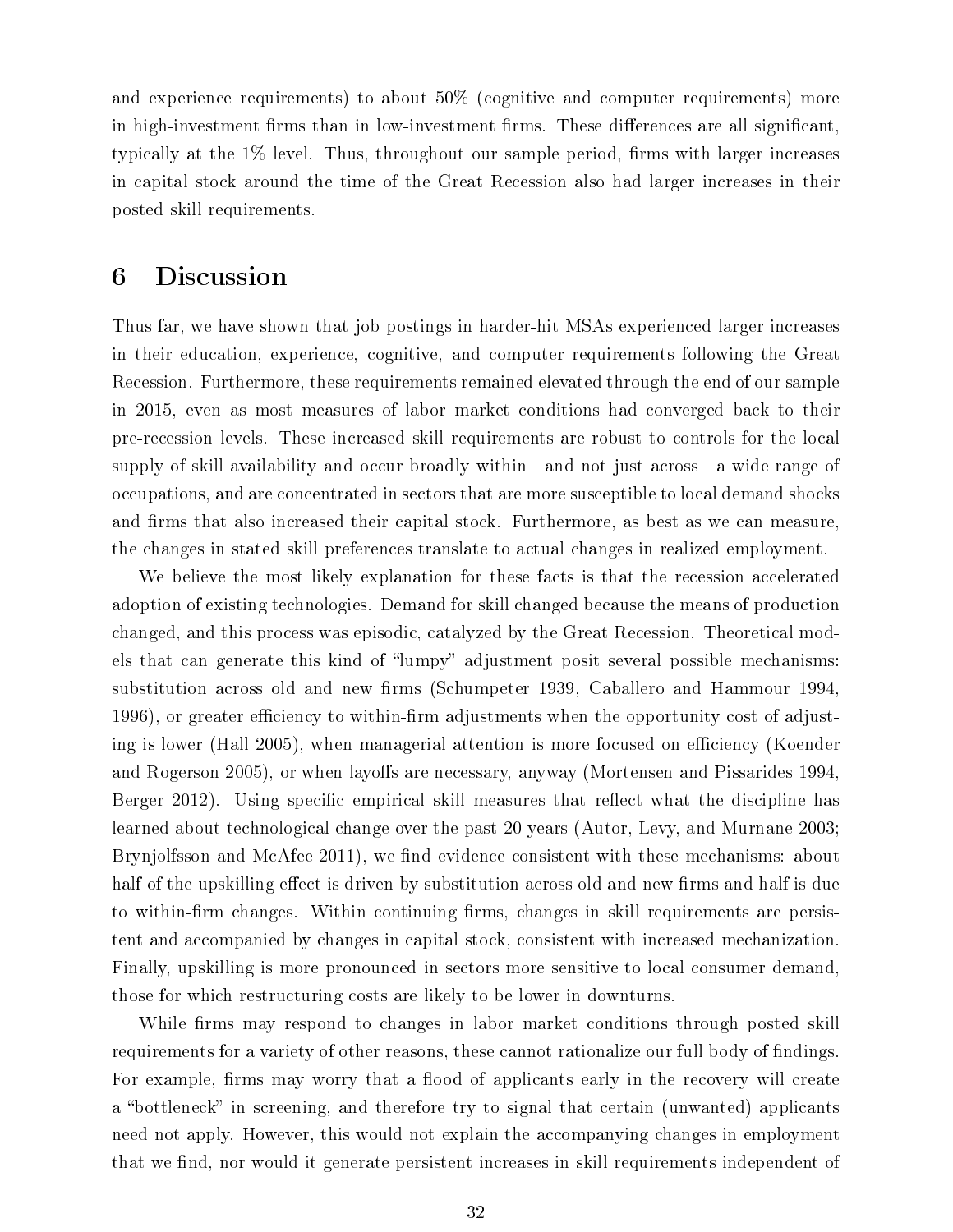the available supply of labor (as proxied by the unemployment rate).

It could instead be the case that firms that cannot attract (or afford) more-skilled workers in a tight labor market opportunistically seek them out in a slack one. $63$  This mechanism would again predict short-lived upskilling effects that would be driven by the local availability of skilled labor. We do see some evidence consistent with opportunistic upskilling, though it cannot be the primary driver of our results. As we noted, controls for unemployment rates in our regressions do affect estimated coefficients on the Bartik shock early in the recovery (when unemployment is high) but have no effect on estimated coefficients in later years (when unemployment has recovered but skill requirements have not). Commensurately, holding constant the overall size of the Bartik shock on an MSA, a larger increase in the college graduate unemployment rate between 2007 and 2010 generates greater increases in skill requirements early in the recovery, but these effects dissipate.<sup>64</sup> Furthermore, there is no reason to think that opportunistic upskilling should be concentrated in the non-tradeable sector or accompanied by increases in capital stock.

Indeed, the concentration and persistence of the elevated skill demand provides substantial evidence in favor of our hypothesis, since most alternative explanations predict convergence when the economy recovers. While it is possible that labor markets are slower to recover than unemployment rates and employment levels suggest, it is telling that we find little overall convergence in skill requirements as markets improve, even though the data do indicate convergence in some occupations (primarily on the low end of the skill distribution; see figure 5).

In our view, the only remaining alternative hypothesis is that changes in labor supply later in the recovery induce changes in skill demand. For example, availability of skilled labor might increase later in the recovery due to differential quit behavior or changes in educational attainment brought on by the Great Recession. In either case changes in the availability of skilled labor would be correlated with the Bartik shock, but might be uncorrelated with unemployment rates.

First, we point out that this kind of explanation is hard to reconcile with the result that upskilling later in the recovery is driven by the same firms that upskilled early in the recovery (figure 8). If early upskilling is driven by bottlenecks and overall unemployment, while later upskilling is driven by quits and a more-educated workforce, then there is no particular reason why the two should be linked. Second, we have directly examined the timing of quits and educational attainment as a function of the Bartik shock. We conclude that these effects cannot be important drivers of our result. See appendix C for details.

Simply put, the evidence supports that changes in skill requirements reflect changes in

 $63$  Even though it is well known that recessions disproportionately affect low-skilled workers (Hoynes, Miller, and Schaller 2012), making high-skilled workers relatively more costly and less available, it is still possible that high-skilled workers sufficiently reduce their reservation wage to become worthwhile hires to firms that generally employ the less skilled.

<sup>64</sup>See appendix C.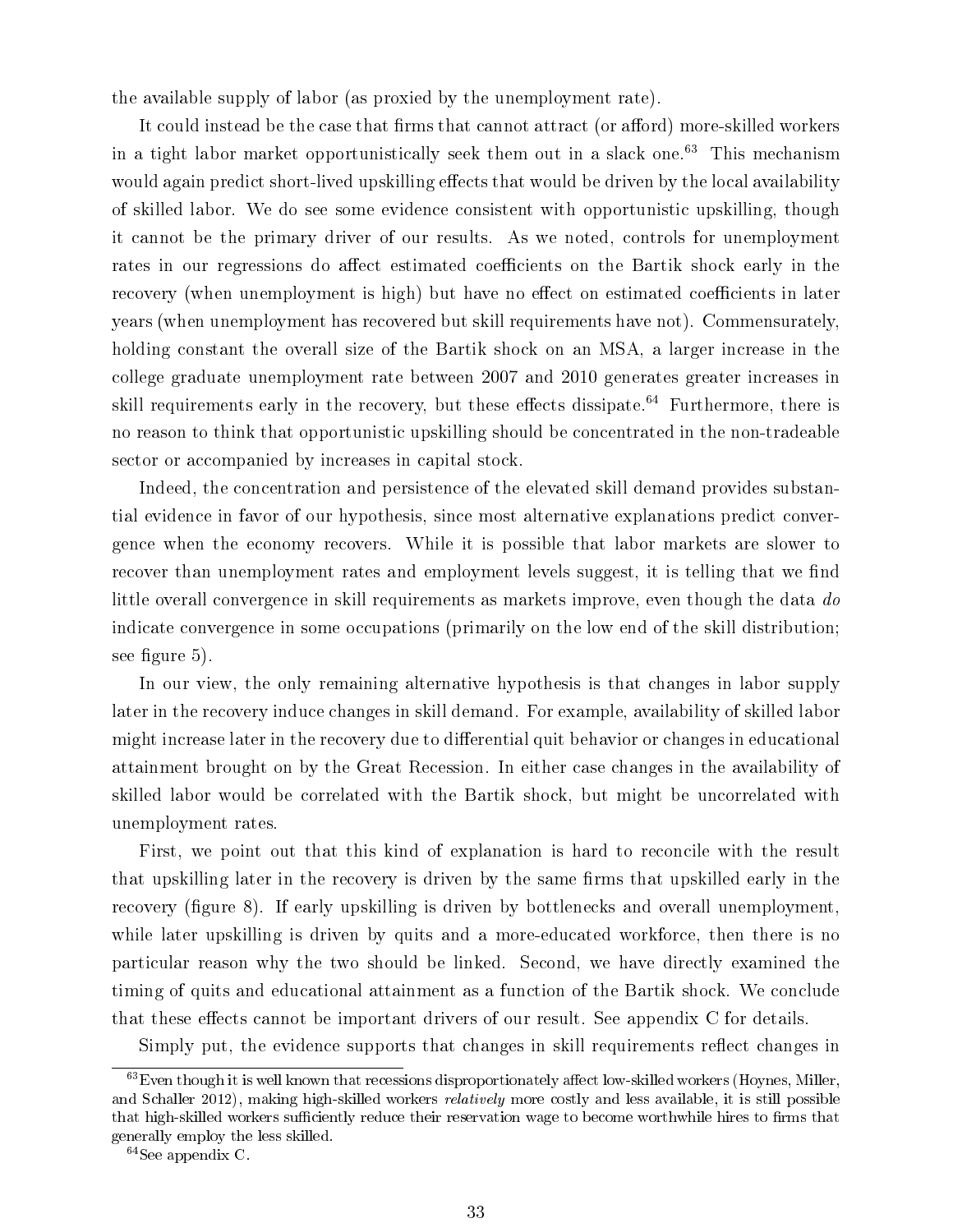production, not simply changes in whom firms ask for.

# 7 Conclusion

During the recovery following the Great Recession, anecdotal evidence suggested that the composition of new hires shifted toward higher-skilled workers, resulting in many workers being "overeducated" for their jobs (Burning Glass Technologies 2014). However, it was not clear how broad, deep, or enduring these effects were, or the extent to which they were driven by labor supply or labor demand responses. In particular, firms may have treated the recession as a time of "cleansing," enabling them to restructure their production in a manner consistent with routine-biased technological change. In this paper we draw upon detailed job postings data to provide comprehensive, broad-based evidence of upskilling—firms demanding higher-skilled workers—when the local economy suffers a recession. We present a range of evidence that consistently supports our hypothesis that this effect is primarily driven by an episodic restructuring on the part of firms and thus is likely to be long-lasting.

This paper thus provides the first direct evidence that the Great Recession accelerated routine-biased technological change, and in so doing touches on a number of literatures and policy questions. It is consistent with the important, but suggestive, evidence provided by Jaimovich and Siu (2015) that the vast majority of employment lost in routine occupations was lost during recessions and never recovered. It also contributes to the many models in macroeconomics that assume adjustment costs and imply that recessions will be times of "cleansing" in terms of production (Schumpeter 1939, Koenders and Rogerson 2005, Berger 2012). As hypothesized by many, these kinds of episodic, productivity-enhancing changes can result in jobless recovery. Our findings are thus extremely relevant for policy makers, who allocate billions of taxpayer dollars to subsidize workers' job searches in a downturn.

We also demonstrate how electronic job postings data can provide a unique opportunity to understand real-time changes in skill demand both across and within occupations. This level of detail can provide new insight relative to earlier literature. We are able to show that occupations themselves are changing. Many occupations were likely already drawing in higher-skilled workers before the Great Recession, and as we show, this effect accelerated during the recession and subsequent recovery. This can help to clarify studies by Beaudry, Green, and Sand  $(2014, 2016)$  and others documenting the "great reversal" in demand for cognitive skill. While it is certainly the case that employment in high-skill occupations has not grown, on average, over the past decade, our results show that cognitive workers still retain a substantial advantage over the low-skilled. They are drawn into formerly middleskill jobs, which are becoming higher-skilled. We can thus explain why skilled workers still earn a premium in the labor market even though the returns to cognitive occupations appear to have diminished.

The U.S. economy has seen remarkable changes over the past 30 years, brought on by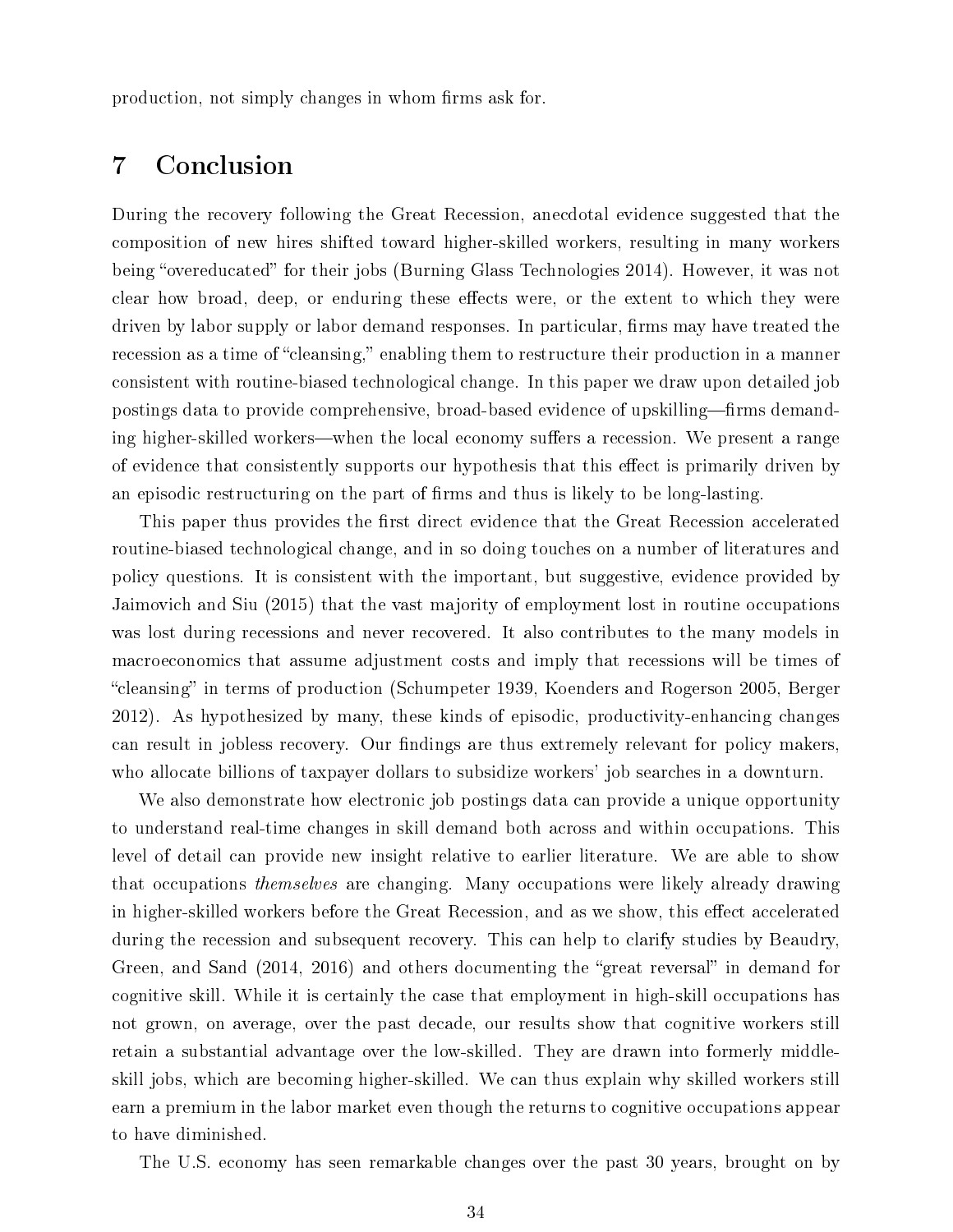the computer revolution and globalization. These changes have led to great increases in productivity and wealth, but the benefits have not been shared across all workers. Indeed, mounting evidence suggests that a large population of workers, formerly employed in routinetask jobs, have suffered permanent labor market, health, and social consequences from the structural changes in the economy (Autor et al. 2014; Autor, Dorn, and Hanson 2015; Foote and Ryan 2015; Pierce and Schott 2015). Our results highlight that a worker's ability to adjust to these changes may be especially difficult because the changes are episodic. concentrated in recessions. Thus large numbers of workers can find their skills depreciated at the same time. This is perhaps evident in the stair-step declines in male labor force participation that have tended to be concentrated around recessions (Moffitt 2012, Foote and Ryan 2015). If the changes to production instead occurred more gradually, workers would still need to be retrained, but over a longer time period, and on a much smaller scale at any given time. Future policy work should be directed at understanding how to reallocate workers on a large scale following a recession.

# References

- [1] Altonji, Joseph G., Lisa B. Kahn, and Jamin D. Speer (2016), "Cashier or Consultant? Entry Labor Market Conditions, Field of Study, and Career Success," Journal of Labor  $Economics, 34(S1 Part 2): S361-S401.$
- [2] Autor, David (2014), "Polanyi's Paradox and the Shape of Employment Growth," NBER working paper #20485.
- [3] Autor, David (2015), Why Are There Still So Many Jobs? The History and Future of Workplace Automation," Journal of Economic Perspectives, 29(3):3-30.
- [4] Autor, David, and David Dorn (2013), "The Growth of Low Skill Service Jobs and the Polarization of the U.S. Labor Market," American Economic Review, 103(5): 1553–1597.
- [5] Autor, David, David Dorn, and Gordon Hanson (2015), The Labor Market and the Marriage Market: How Adverse Employment Shocks Affect Marriage, Fertility, and Children's Living Circumstances," MIT mimeo.
- [6] Autor, David, David Dorn, Gordon Hanson, and Jae Song (2014), "Trade Adjustment: Worker-Level Evidence," Quarterly Journal of Economics, 129(4): 1799-1860.
- [7] Autor, David H., Lawrence F. Katz, and Melissa S. Kearney (2006), The Polarization of the U.S. Labor Market," NBER Working Paper  $\#11986$ .
- [8] Autor, David H., Lawrence F. Katz, and Melissa S. Kearney (2008), Trends in U.S. Wage Inequality: Revising the Revisionists," Review of Economics and Statistics,  $90(2)$ : 300-323.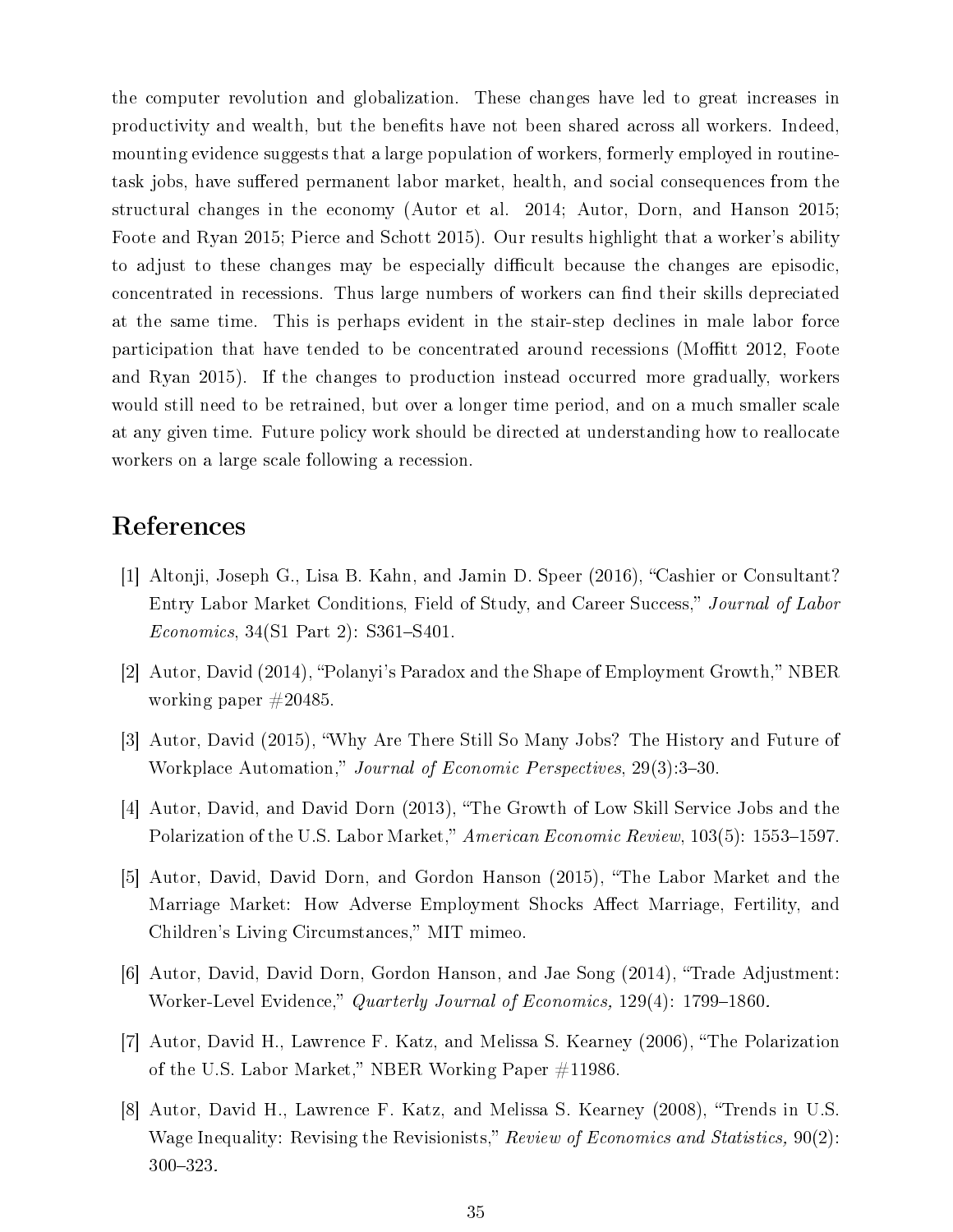- [9] Autor, David H., Frank Levy, and Richard J. Murnane (2003), The Skill Content of Recent Technological Change: An Empirical Exploration," Quarterly Journal of Economics,  $118(4)$ :  $1279-1333$ .
- [10] Barr, Andrew, and Sarah Turner (2015) "Out of Work and into School: Labor Market Policies and College Enrollment During the Great Recession," Journal of Public  $Economics, 124: 63-73.$
- [11] Bartik, Timothy J. (1991), Who Benefits from State and Local Economic Development Policies, Kalamazoo, MI: W.E. Upjohn Institute for Employment Research.
- [12] Beaudry, Paul, David A. Green, and Benjamin M. Sand (2014), "The Declining Fortunes of the Young since 2000," American Economic Review,  $104(5)$ : 381–386.
- [13] Beaudry, Paul, David A. Green, and Benjamin M. Sand (2016), "The Great Reversal in the Demand for Skill and Cognitive Tasks," Journal of Labor Economics, 34(S1 Part  $2)$ : S199-S247.
- [14] Blanchard, Olivier J., and Lawrence F. Katz (1992), "Regional Evolutions," *Brooking* Papers on Economic Activity, 1-75.
- [15] Berger, David (2012), "Countercyclical Restructuring and Jobless Recoveries," mimeo.
- [16] Blinder, Alan S., and Alan B. Krueger  $(2013)$ , "Alternative Measures of Offshorability. A Survey Approach," Journal of Labor Economics, 31(no. 2 part 2): S97-S128.
- [17] Burning Glass Technologies (2014), Moving the Goalposts: How Demand for a Bachelor's Degree is Reshaping the Workforce," mimeo.
- [18] Brynjolfsson, Erik, and Andrew McAfee (2011), Race Against the Machine. Lexington: Digital Frontier Press.
- [19] Caballero, Ricardo, and Mohamad Hammour (1994), "The Cleansing Effect of Recessions," American Economic Review,  $84(5)$ : 1350–1368.
- [20] Caballero, Ricardo, and Mohamad Hammour (1996), "On the Timing and Efficiency of Creative Destruction," Quarterly Journal of Economics, 111(3): 805-852.
- [21] Card, David, Ana R. Cardoso, and Patrick Kline (forthcoming), "Bargaining, Sorting, and the Gender Wage Gap: Quantifying the Impact of Firms on the Relative Pay of Women," Quarterly Journal of Economics.
- [22] Card, David, Jörg Heining, and Patrick Kline (2013), Workplace Heterogeneity and the Rise of West German Wage Inequality," Quarterly Journal of Economics, 128(3):  $967 - 1015.$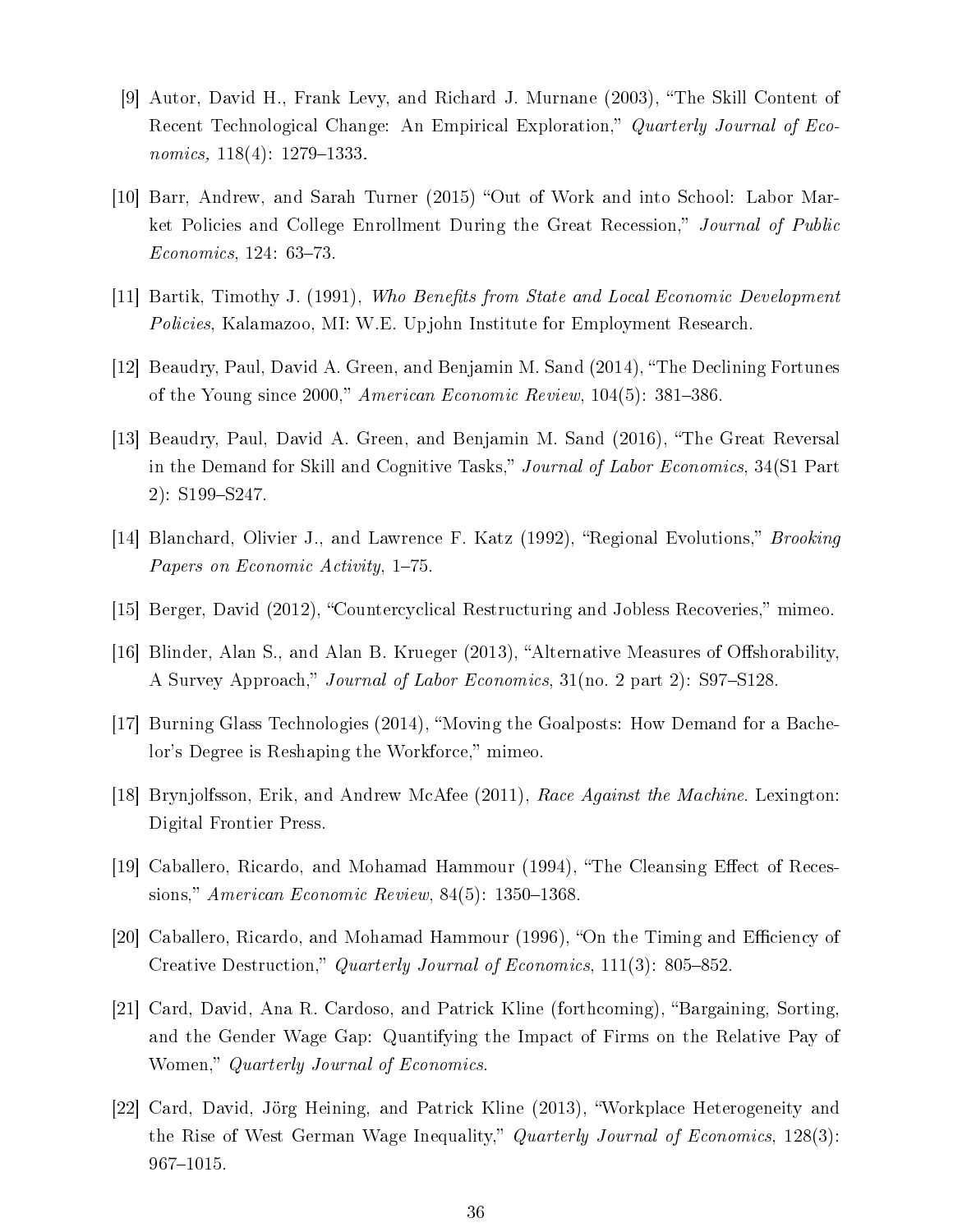- [23] Card, David, and Thomas Lemieux (2001) "Dropout and Enrollment Trends in the Post-War Period: What Went Wrong in the 1970s?" in J. Gruber (Ed.) Risky Behavior Among Youths: An Economic Analysis. Chicago: The University of Chicago Press, pp. 439482.
- [24] Carnevale, Anthony P., Tamara Jayasundera, and Dmitri Repnikov (2014), Understanding Online Jobs Data: A Technical Report, Washington D.C.: Georgetown University Center on Education and the Workforce.
- [25] Castex, Gonzalo, and Evgenia K. Dechter (2014), The Changing Role of Education and Ability in Wage Determination," Journal of Labor Economics,  $32(4)$ : 685–710.
- [26] Charles, Kerwin K., Erik Hurst, and Matthew J. Notowidigdo (2015), "Housing Booms and Busts, Labor Market Opportunities, and College Attendance," mimeo.
- [27] Clemens, Jeffrey (2015), "The Minimum Wage and the Great Recession: Evidence from the Current Population Survey," NBER working paper  $\#21830$ .
- [28] Clemens, Jeffrey and Michael J. Wither (2014), "The Minimum Wage and the Great Recession: Evidence of Effects on the Employment and Income Trajectories of Low-Skilled Workers," NBER working paper  $\#20724$ .
- [29] Davis, Stephen J., Jason Faberman and John Haltiwanger (2012), "Labor Market Flows in the Cross Section and over Time," Journal of Monetary Economics, Carnegie-Rochester Series on Public Policy special issue,  $59(1)$ : 1–18.
- [30] Deming, David J. (2015), The Growing Importance of Social Skills in the Labor Market,"NBER Working Paper  $\#21473$ .
- [31] Deming, David J., and Lisa B. Kahn (2016), "Firm Heterogeneity in Skill Demands," mimeo.
- [32] Devereux, Paul (2002), "Occupational Upgrading and the Business Cycle," Labour Economics,  $16(3)$ :  $423-452$ .
- [33] Foote, Christopher L., and Richard W. Ryan (2015), "Labor Market Polarization Over the Business Cycle," NBER Macroeconomics Annual, 29: 371–413.
- [34] "Forsythe, Eliza (2016), "Why Don't Firms Hire Young Workers in Recessions?" mimeo.
- [35] Goos, Maarten, and Alan Manning (2007), "Lousy and Lovely Jobs: The Rising Polarization of Work in Britain," Review of Economics and Statistics,  $89(1)$ : 118–133.
- [36] Gomes, Joao, Jeremy Greenwood, and Sergio Rebelo (2001), "Equilibrium Unemployment," Journal of Monetary Economics,  $48(1)$ : 109-152.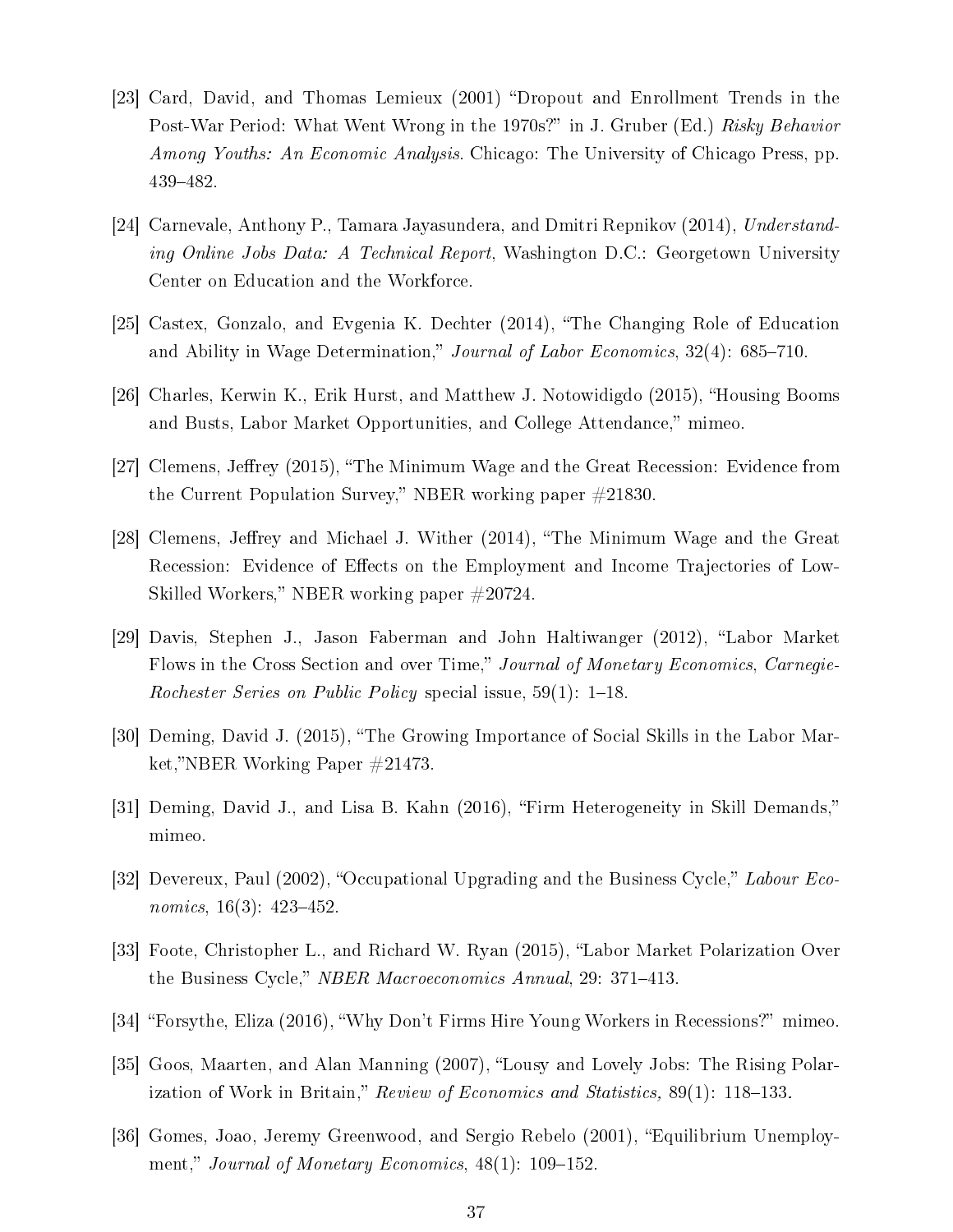- [37] Greenfield, Rebecca (2014), "Why the New York Times Hired a Biology Researcher as Its Chief Data Officer," Fast Company, February 12.
- [38] Hall, Robert (1991), "Labor Demand, Labor Supply and Employment Volatility," in NBER Macroeconomics Annual. Cambridge: MIT Press.
- [39] Hall, Robert (2005), "Employment Fluctuations with Equilibrium Wage Stickiness," American Economic Review,  $95(1)$ : 50-65.
- [40] Hoynes, Hilary, Douglas L. Miller and Jessamyn Schaller (2012), "Who Suffers During Recessions?," Journal of Economic Perspectives, 26(3): 27–48.
- [41] Isserman, Andrew M., and James Westervelt (2006), "1.5 Million Missing Numbers: Overcoming Employment Suppression in County Business Patterns Data," International Regional Science Review,  $29(3)$ : 311-335.
- [42] Jaimovich, Nir, and Henry E. Siu (2012), The Trend is the Cycle: Job Polarization and Jobless Recoveries," http://faculty.arts.ubc.ca/hsiu/research/polar20120331.pdf.
- [43] Jaimovich, Nir, and Henry E. Siu (2015), The Trend is the Cycle: Job Polarization and Jobless Recoveries," http://faculty.arts.ubc.ca/hsiu/work/polar20150503.pdf.
- [44] Jensen, J. Bradford, and Lori G. Kletzer (2005), Tradable services: Understanding the Scope and Impact of Services Offshoring." In J. Bradford Jensen, Lori G. Kletzer, Jared Bernstein, and Robert C. Feenstra (Eds.) Brookings Trade Forum. Washington, D.C.: Brookings Institution Press, pp. 75–133.
- [45] Kahn, Lisa B. (2010), "The Long-Term Consequences of Graduating from College in a Recession," Labour Economics,  $17(2)$ : 303-316.
- [46] Kahn, Lisa B., and Erika McEntarfer (2015), Employment Cyclicality and Firm Quality," NBER working paper  $\#20698$ .
- [47] Koenders, Kathryn, and Richard Rogerson (2005), "Organizational Dynamics Over the Business Cycle: A View on Jobless Recoveries," Federal Reserve Bank of St. Louis  $Review, 87(4): 555-580.$
- [48] Kuhn, Peter, and Kailing Shen. (2013), "Gender Discrimination in Job Ads: Evidence from China," Quarterly Journal of Economics,  $128(1)$ :  $287-336$ .
- [49] Marinescu, Ioana (2014), "The General Equilibrium Effects of Unemployment Insurance: Evidence from a Large Online Job Board," mimeo.
- [50] Martins, Pedro S., Gary Solon and Jonathan P. Thomas (2012), "Measuring What Employers Do About Entry Wages Over the Business Cycle: A New Approach," American  $Economic\; Journal: \; Macroeconomics, \; 4(4): \; 36-55.$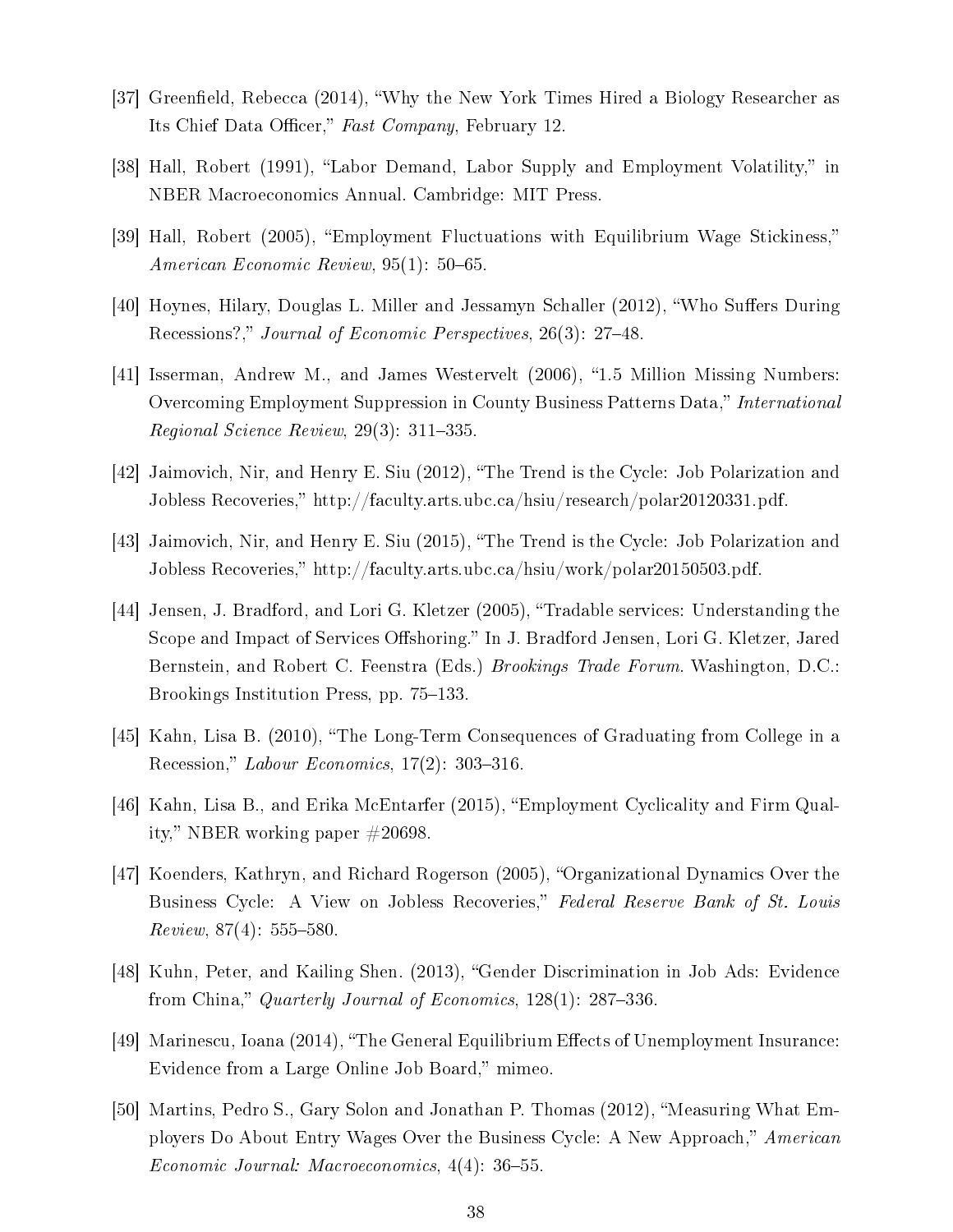- [51] McCoy, Terrence (2016), "The Technology that Could Revolutionize the War on Hunger," Washington Post, June 16.
- [52] Menzio, Guido, and Shouyong Shi (2011), "Efficient Search on the Job and the Business Cycle," Journal of Political Economy  $119(3)$ : 468-510.
- [53] Michaels, Guy, Ashwini Natraj, and John Van Reenen (2014), "Has ICT Polarized Skill Demand? Evidence from Eleven Countries Over Twenty-Five Years." Review of Economics and Statistics,  $96(1)$ : 60-77.
- [54] Moffitt, Robert (2012), "The Reversal of the Employment-Population Ratio in the 2000s: Facts and Explanations," Brooking Papers on Economic Activity, fall.
- [55] Mortensen, Dale, and Christopher Pissarides (1994), "Job Creation and Job Destruction in the Theory of Unemployment," Review of Economic Studies,  $61(3)$ : 397–415.
- [56] Moscarini, Giuseppe, and Fabien Postel-Vinay (2013), "Stochastic Search Equilibrium," Review of Economic Studies,  $80(4)$ : 1545–1581.
- [57] Moscarini, Giuseppe, and Fabien Postel-Vinay (2012), "The Contribution of Large and Small Employers to Job Creation in Times of High and Low Unemployment," American  $Economic$   $Review$ ,  $102(6)$ :  $2509-2539$ .
- [58] Molloy, Raven, Christopher L. Smith, and Abigail Wozniak (2013), "Declining Migration within the US: The Role of the Labor Market," FEDS Working Papers  $\#2013-27$
- [59] Notowidigdo, Matthew J. (2013), "The Incidence of Local Labor Demand Shocks," University of Chicago, mimeo.
- [60] Oreopoulos, Phil, Till von Wachter and Andrew Heisz (2012), The Short- and Long-Term Career Effects of Graduating from College in a Recession," *American Economic* Journal: Applied Economics,  $4(1)$ : 1-29.
- [61] Pierce, Justin R., and Peter K. Schott (2015), Trade Liberalization and Mortality: Evidence from U.S. Counties," Yale mimeo.
- [62] Rothwell, Jonathan (2014), "Still Searching: Job Vacancies and STEM Skills," Brookings mimeo.
- [63] Sasser Modestino, Alicia, Daniel Shoag and Joshua Ballance (2016a), "Upskilling: Do Employers Demand Greater Skill when Skilled Workers are Plentiful?", mimeo.
- [64] Sasser Modestino, Alicia, Daniel Shoag and Joshua Ballance (2016b), "Downskilling: Changes in Employer Skill Requirements Over the Business Cycle", mimeo.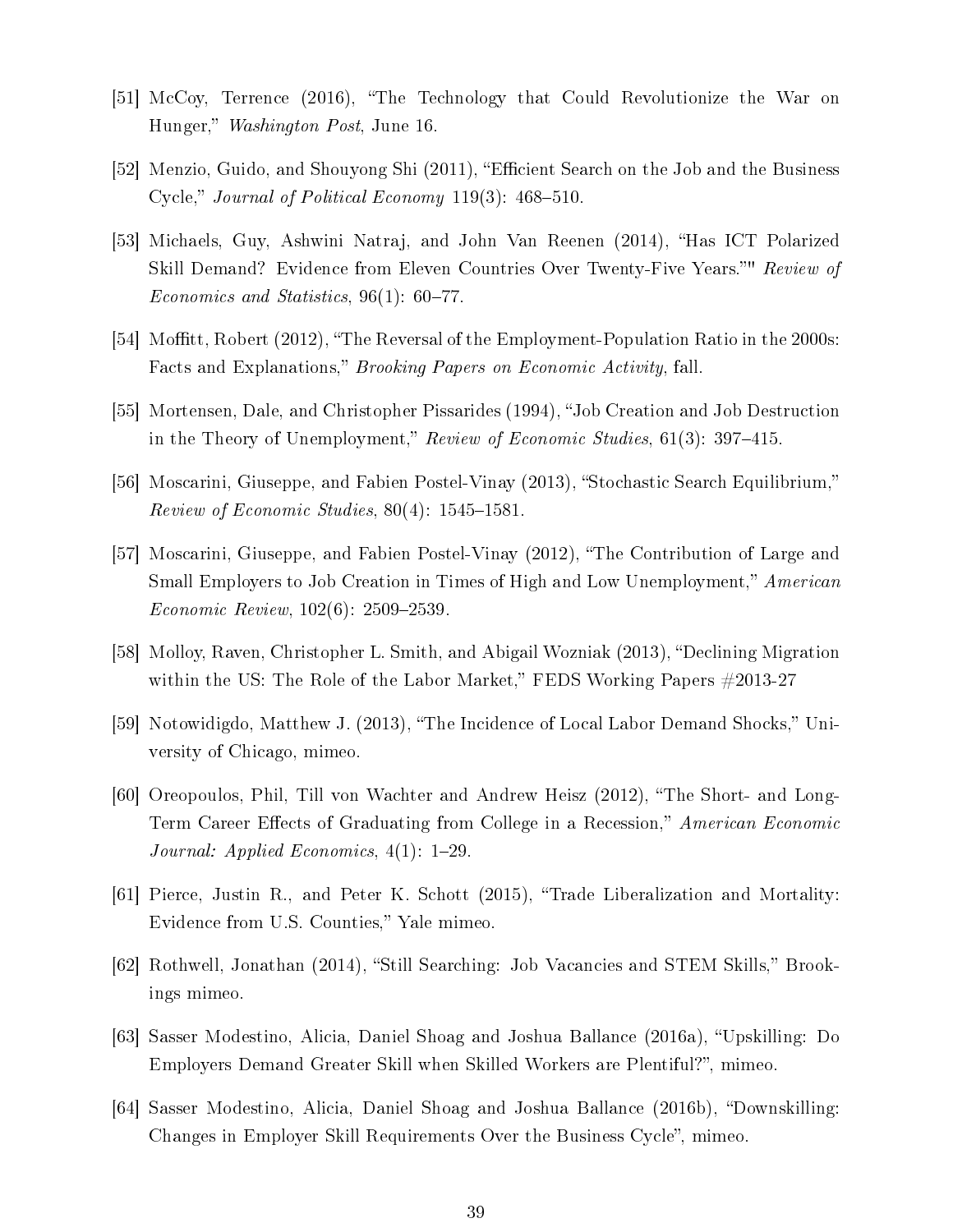- [65] Shimer, Robert. (2004), "The Consequences of Rigid Wages in Search Models," Journal of the European Economic Association,  $2(2-3)$ : 469-479.
- [66] Schumpeter, Joseph. (1939), Business Cycles. New York: McGraw-Hill.
- [67] U.S. Department of Labor (1977), Dictionary of Occupational Titles, 4th edition. Washington, D.C.: U.S. Department of Labor.
- [68] von Wachter, Till, and Elizabeth Handwerker (2009), Variation in the Cost of Job Loss by Worker Skill: Evidence Using Matched Data from California, 1991-2000," mimeo.
- [69] von Wachter, Till, Philip Oreopoulos, and Andrw Heisz (2012), "The Short- and Long-Term Career Effects of Graduating in a Recession: Hysteresis and Heteroegeneity in the Market for College Graduates," American Economic Journal: Applied Economics,  $4(1): 1-29.$
- [70] Yagan, Danny (2016), "The Enduring Employment Impact of Your Great Recession Location," mimeo.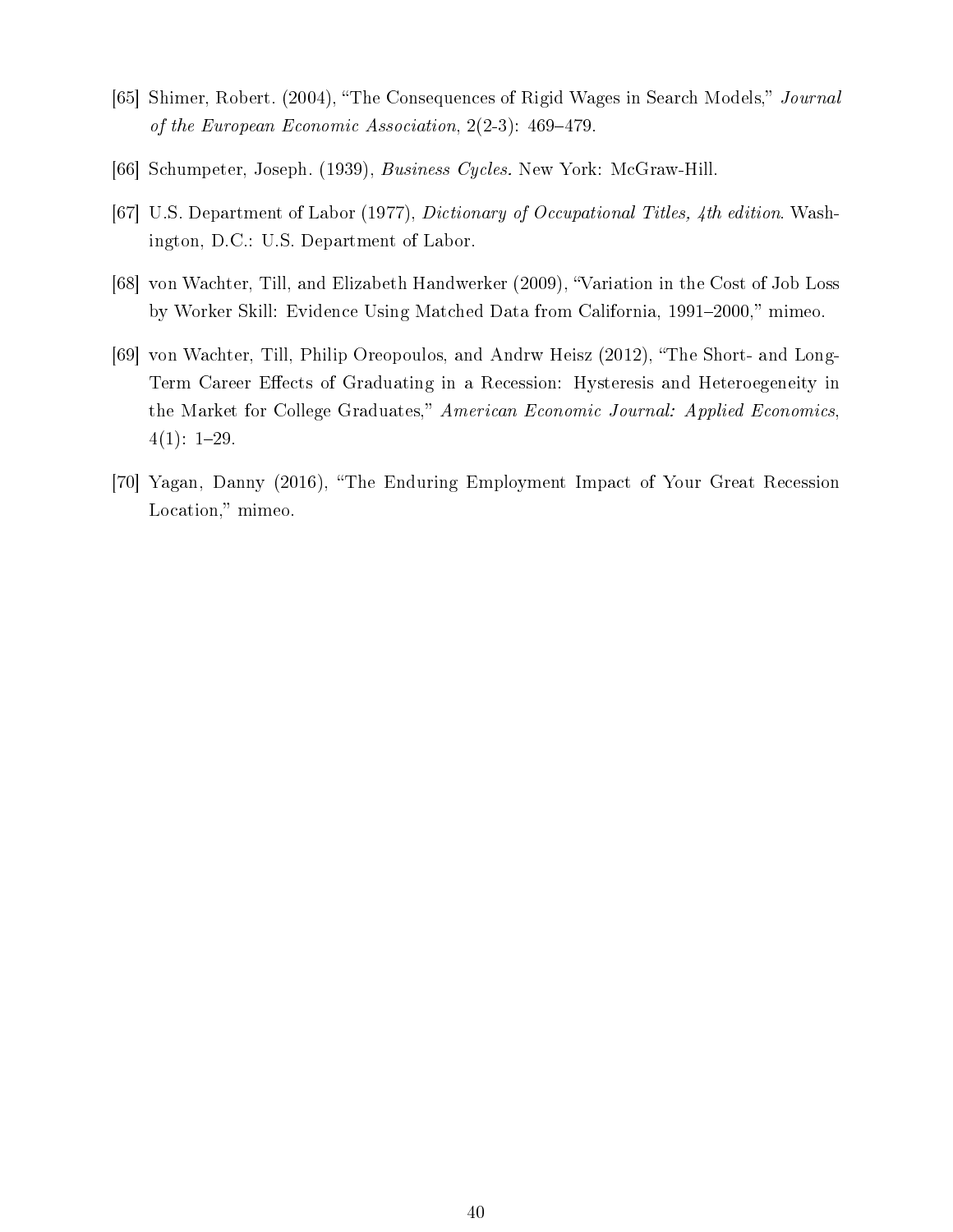# A Data Appendix

It is estimated that as of 2014 between 60% and 70% of all job postings could be found online (Carnevale, Jayasundera, and Repnikov 2014). Indeed, The Conference Board discontinued its-long-running, print-based Help-Wanted Advertising Index in 2008, after having begun a Help-Wanted Online Index in 2005 (HWOL).<sup>65</sup> Several other private-sector firms also began to track online job postings in the 2000s by using web-crawling and data-scraping methods. In this study, we employ data from one such firm, Burning Glass Technologies. This appendix discusses the representativeness of the data and investigates whether representativeness has changed over the time period of analysis.

### A.1 Occupation-Industry Composition in BG

The BG database covers only vacancies posted on the Internet, as opposed to JOLTS or state vacancy reports that directly survey a representative sample of employers. To the extent that vacancies from certain industries and occupations are less likely to be posted electronically, as might be the case for many less-skilled jobs, they will be underrepresented in the data.<sup>66</sup> It is also possible that the BG database is not representative even of online job postings, as comprehensiveness rests on the strength of the company's algorithms to code information in the ads and get rid of duplicates. Carnevale, Jayasundera, and Repnikov (2014) show that the occupation-industry composition of the BG data are similar to that of the Conference Board's HWOL. Moreover, the authors audited a sample of job postings in the BG database and compared them to the actual text of the postings, finding that the codings for occupation, education, experience were at least  $80\%$  accurate.<sup>67</sup>

Figure A1 plots the distribution of BG ads across major industry groups, sorted from largest to smallest (solid bars), as well as the distribution of job vacancies in JOLTS (diagonal-lined bars). As mentioned, the BG database is meant to capture only electronically posted job ads; the universes of the data sources are thus not identical, but JOLTS is the best comparison available.<sup>68</sup> Despite the sample differences, the industry distributions

 $65$ See https://www.conference-board.org/data/helpwantedonline.cfm.

 $^{66}$ Rothwell (2014) compares the occupational distributions from an extract of BG to those from state vacancy surveys for select metropolitan areas for which data are available. He finds that computer, management, and business occupations are overrepresented relative to the state vacancy surveys, while health care support, transportation, maintenance, sales, and food service workers are underrepresented.

 $67$  Furthermore, since BG regularly revises and attempts to improve its algorithms (applying them retroactively on the complete historical database of postings), and our extract is more recent than the one studied by Carnevale, Jayasundera, and Repnikov, it seems reasonable that their accuracy figure would be a lower bound for our sample.

 ${}^{68}$ Both data sets cover 2007 and 2010–2014 (the most recent full years available from JOLTS at the time of this writing). The BG distribution is from our primary estimation sample (notably excluding ads with missing firms), though we obtain similar results for the distribution across all ads. JOLTS data are based on a monthly, nationally representative sample of approximately 16,000 business establishments drawn from unemployment insurance records; they count as a vacancy or job opening any position (including temporary and seasonal ones) that could start within 30 days and that the employer is actively trying to fill through a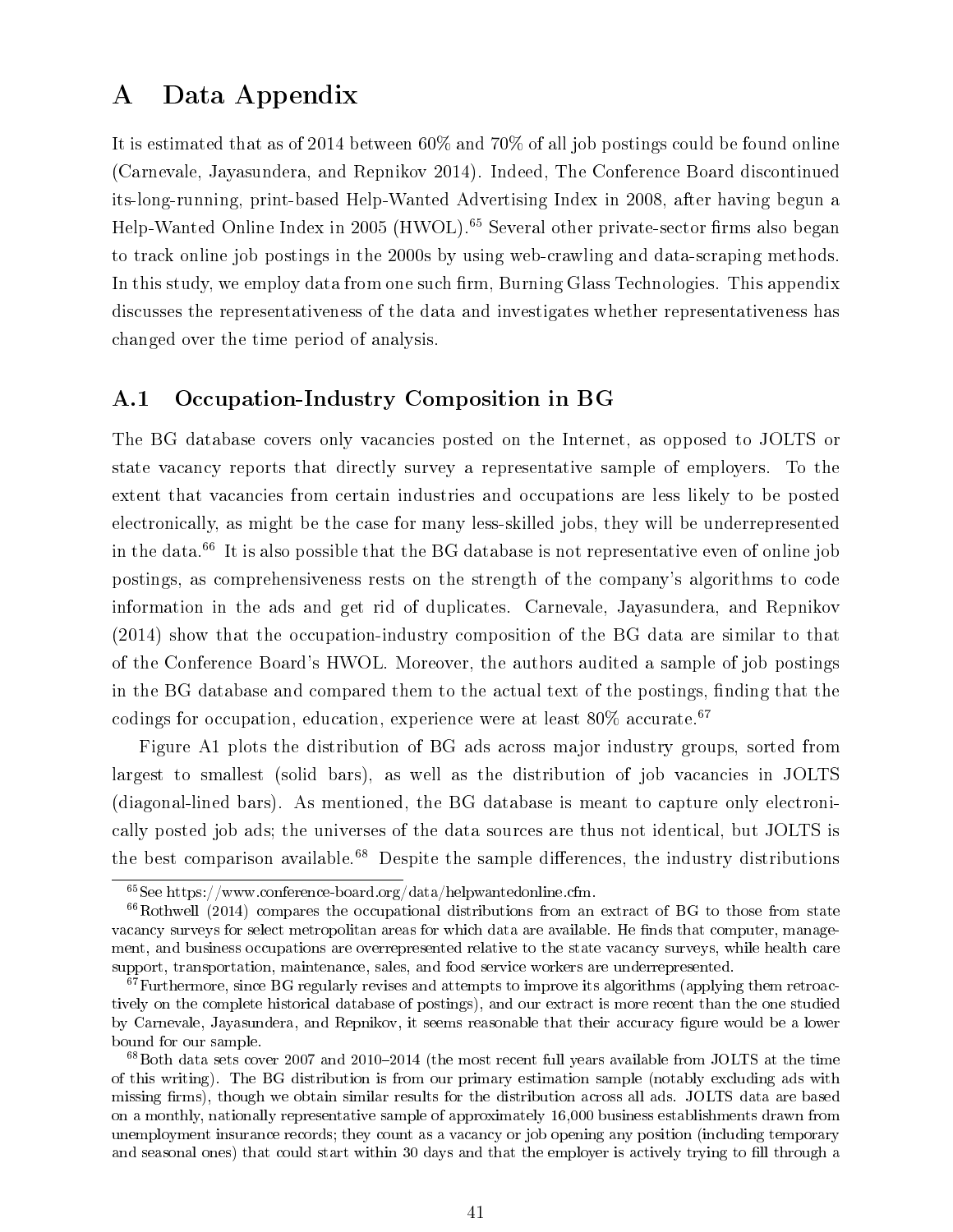

Figure A1: Industry Distributions: BG, JOLTS: 2007, 2010-2014

match each other reasonably well. BG is overrepresented in health care and social assistance, as well as in finance and insurance and education. It is underrepresented in accommodation and food services, public administration/government, and construction. However, most differences are small in magnitude.

A great advantage of the BG data over the JOLTS is that they allow us to categorize jobs by occupation at a detailed level. We thus also compare the occupational distribution of BG job ads to both the stock and flow of employment in the United States. We should not expect online job ads to precisely match either comparison group since occupations differ in turnover rates that would necessitate new hires (flows), and since they also differ in the extent to which they use vacancy postings (rather than informal hiring channels) to fill a slot. However, these comparisons help build intuition for the BG data set.

Figure A2 plots the distribution of BG ads across major occupation groups, sorted from largest to smallest (green bars).<sup>69</sup> We show the distribution of the stock of employment based on the Bureau of Labor Statistics' Occupational Employment Statistics (OES) data (light blue, horizontal lines). We also show the occupational distribution of new job starts (job flows) based on longitudinally linked Current Population Survey (CPS) data (dark blue,

variety of means, of which posting a job ad (electronic or otherwise) is only one.

 $69$ For clarity, we use 2-digit Standard Occupational Classification codes in the figure. The regression analyses use more granular codings.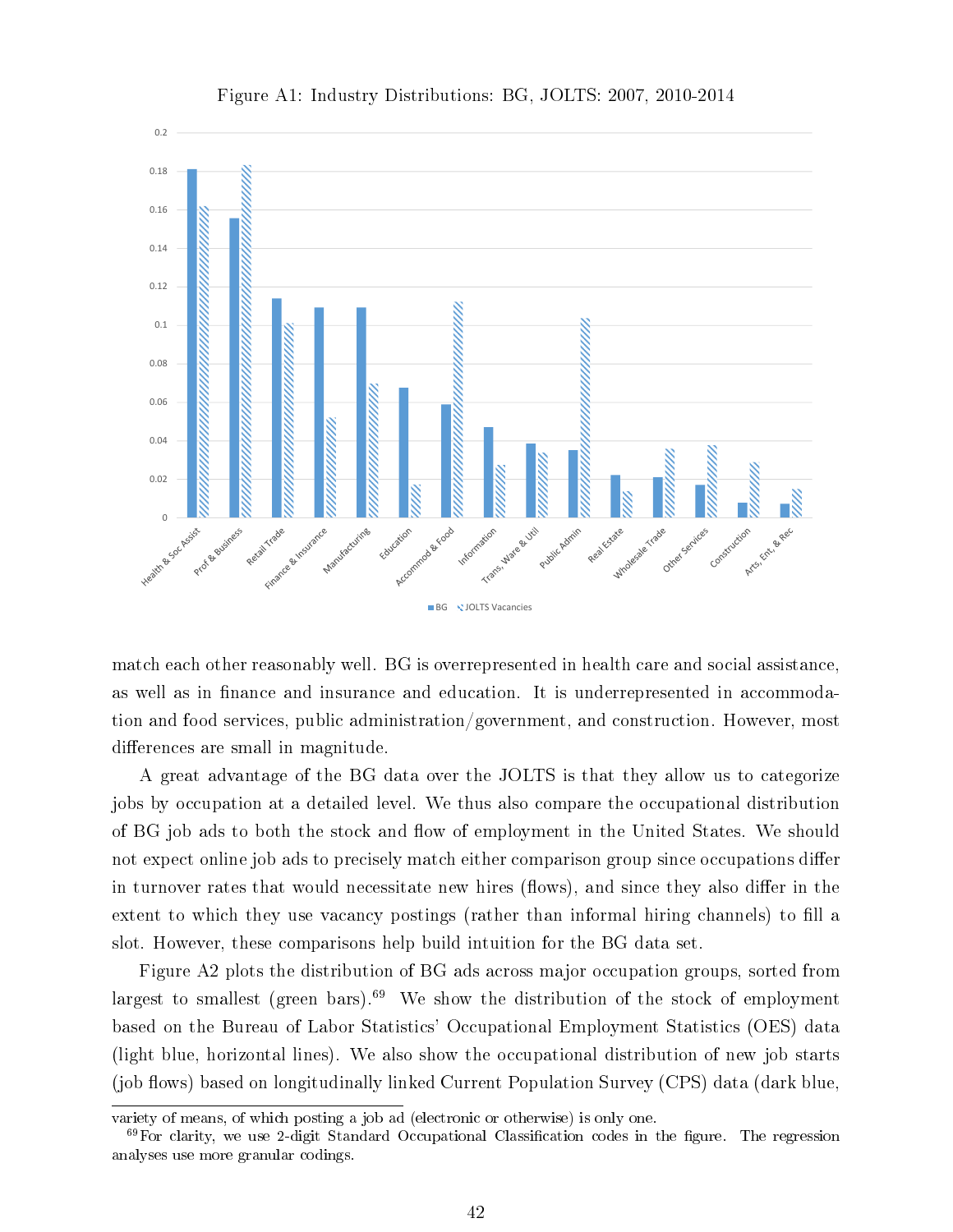

Figure A2: Occupation Distributions: BG, New Jobs (CPS) and Employment (OES)

BG Ads = CPS New Jobs <a>

diagonal lines).<sup>70</sup>

Perhaps not unexpectedly, BG has a much larger representation of computer and mathematical occupations, more than four times the OES and CPS shares. BG is also overrepresented among management, healthcare practitioners, and business and financial operations, although to lesser degrees. On the other hand, BG data are underrepresented in many of the remaining occupations-for example, in transportation, food preparation and serving, production, and construction. The OES and CPS distributions agree more closely, although there are notable gaps among occupations known to have very high (or very low) rates of turnover.

### A.2 Representativeness of BG Data over Time

As noted in the text, our primary concern is that the representativeness of the sample changes over time. This would be a threat to internal validity in our analysis. Figure A3 gives a general sense of whether the representativeness of BG has changed over our sample

 $^{70}$ All data sets cover 2007 and 2010-2014. (2014 is the most recent year for which OES data were available at the time of this writing.) The BG distribution is from our primary estimation sample, though, again, the distribution is similar for the full sample of ads. We define a new hire in the CPS as an individual who, from month t to month  $t+1$ , transitioned from non-employment to employment, reported a new employer, or reported changing occupations.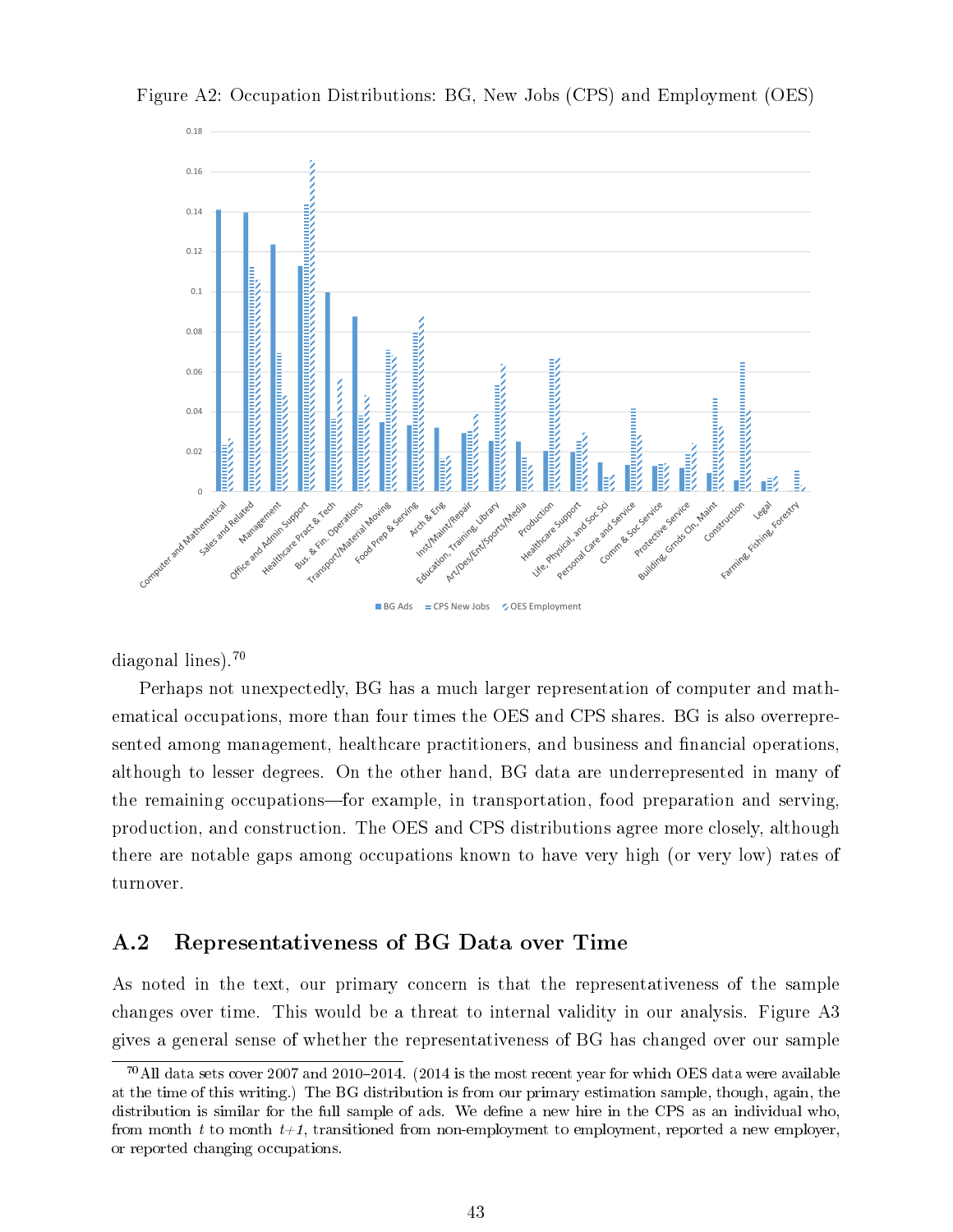

Figure A3: Representativeness of BG Occupations, Relative to New Jobs (CPS)

period. On the x-axis we plot the deviation of the BG occupation share in 2007 from that occupation's share of CPS new job starts in the same year. For example, computer and mathematical occupations are shown on the far right at roughly 11 percentage points (ppts) overrepresentation in BG compared to CPS. Construction is on the far left at roughly 7 ppts underrepresented. On the y-axis we plot the deviation of the BG occupation share from its CPS share for each of the later years in the data. The markers are color-coded by year. The darkest markers plot the (2007, 2010) representativeness pair for each occupation; the lightest markers plot the (2007, 2015) representativeness pair. We also plot the 45-degree line as a benchmark: if representativeness of the BG data, relative to the CPS, remained constant over time, all markers should line up on the 45-degree line.

The figure shows that changes in representativeness over this time period are very small (most of the markers are close to the 45 degree line). To the extent that changes did occur, there is a tendency for them to have been in the direction of closer representativeness to the CPS. Computer and mathematical occupations, management occupations, and architecture and engineering occupations appear to have become less overrepresented, while health care and business and finance look fairly unchanged; administrative support, food, transportation, and production occupations have become slightly less underrepresented. For most of these occupations, though, the differences are quite small.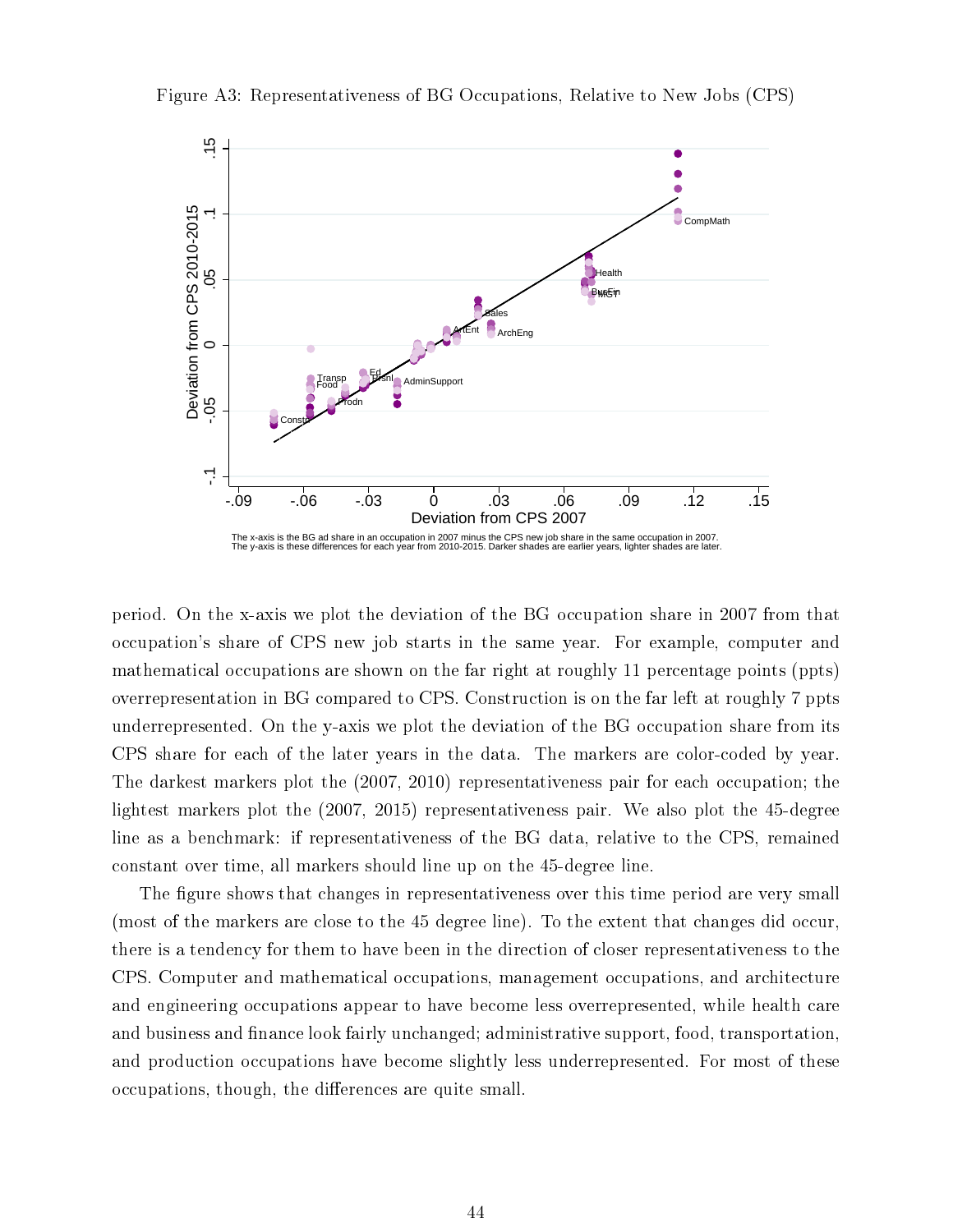### A.3 Skills Measures in BG

One of the most unique features of the BG data is the availability of skills measures. We argue that these stated preferences are informative about labor demand. We have also investigated, to the best of our ability, the degree to which these stated preferences translate into realized hires.

Figures A4a and A4b crosscheck the average education requirements in BG with average education levels of employed workers at the MSA- and occupation-level, respectively. Using American Community Survey (ACS) data for overlapping sampling years, we rank both MSAs and occupations (four-digit SOC codes) by their average education of employed workers and plot the relationships between average education requirements and average education for 20 evenly sized employment bins, using smoothed local linear regression. As can be seen, at the levels of both MSA and occupation, the probability that an ad posts any education requirement is increasing with the average years schooling of employed workers (top left), as is the years of school conditional on any requirement (top right). Furthermore, the probability that an ad has a high school requirement is positively correlated with the share of workers that have exactly a high school diploma (bottom left), and the probability that an ad has a college requirement is positively correlated with the share of workers with exactly a bachelor's degree (bottom right).

### A.4 Compustat Sample

Beginning with the 10,436 firms used to construct the  $2007-2010$  change sample (7.4% of firms and  $66\%$  of weighted observations, used in figure 8), we employ a sequential matching procedure. We first match based on exact name, after cleaning to remove punctuation and words that are sometimes abbreviated (e.g., "Inc."). This step accounts for  $81\%$  of all Compustat-matched firms and  $76\%$  of matches based on our sample weights. Second, we use a fuzzy-match program called Winpure and assign a match if the program determines at least a 95% probability of a match (5% of matched firms and matched weighted observations). Third, we add the sample of firms matched by Deming and Kahn (2016), which uses only BG firms posting in 2014. We thus match a total of  $46\%$  of weighted observations from the  $2007-2010$  change sample, or  $30\%$  of weighted observations in the sample as a whole-though we did not attempt to match observations that did not meet the 2007-2010 change criteria.<sup>71</sup>

 $71$  For context, the size of employment in Compustat is roughly half that of total employment in the U.S. For example, in 2014, the sum of employment listed in companies in Compustat was 70,505,000 and total payroll employment averaged 139,042,000. The Compustat employment gure includes both domestic and foreign workers, with no way to distinguish between the two. However, the employment comparison provides a useful benchmark.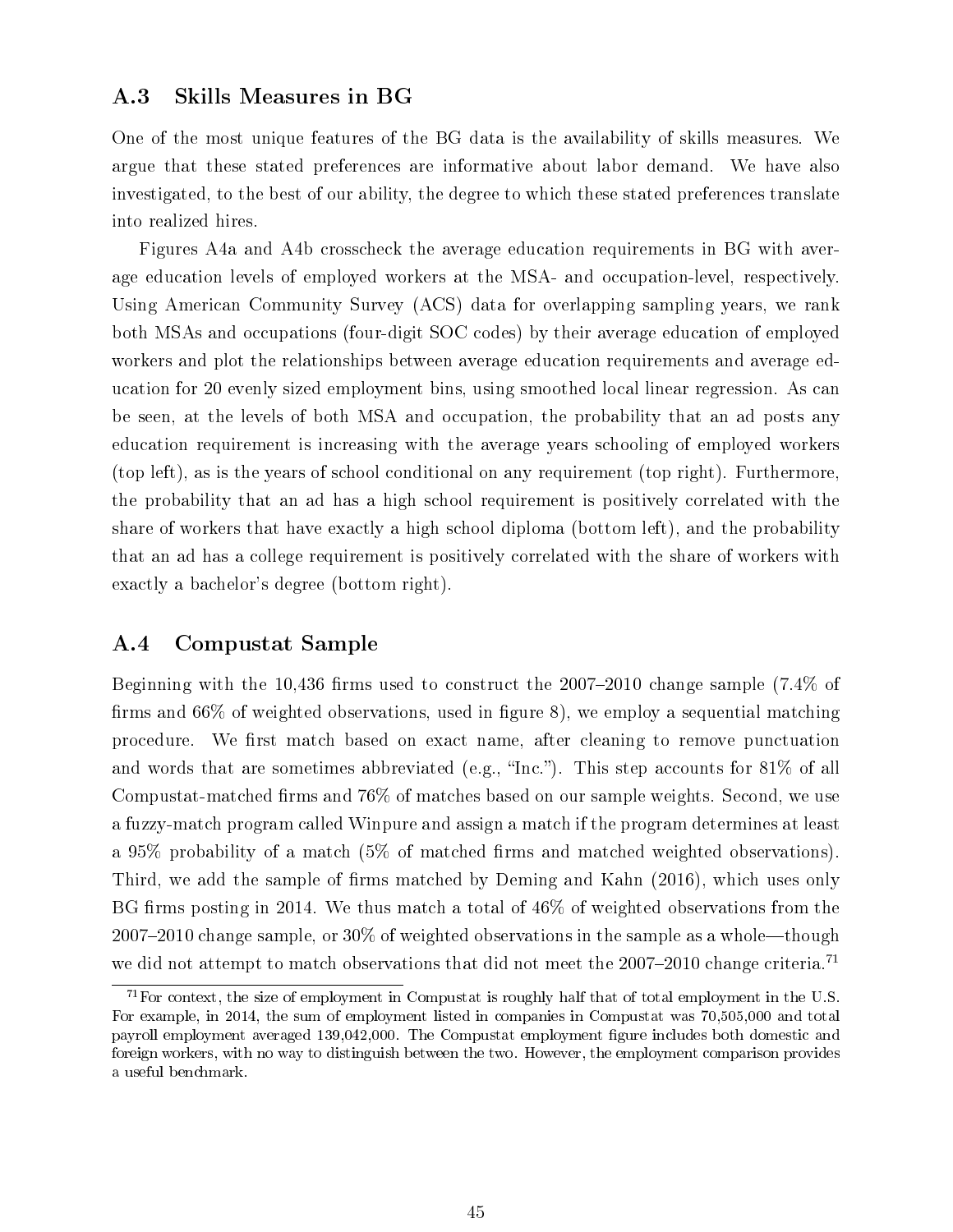

### Figure A4: Comparison of BG Education Requirements and ACS Employment

(a) by MSA

Smoothed local linear regression of MSA-level education requirement on ACS education percentile.<br>Top two panels show average years school of employed workers in the MSA. Bottom shows<br>share with high school (left) and colle

(b) by Occupation



Average Education of Employed in Occupation (ACS)

Smoothed local linear regression of occupation-level education requirement on ACS education percentile.<br>Top two panels show average years school of employed workers in the occupation. Bottom shows<br>share with high school (l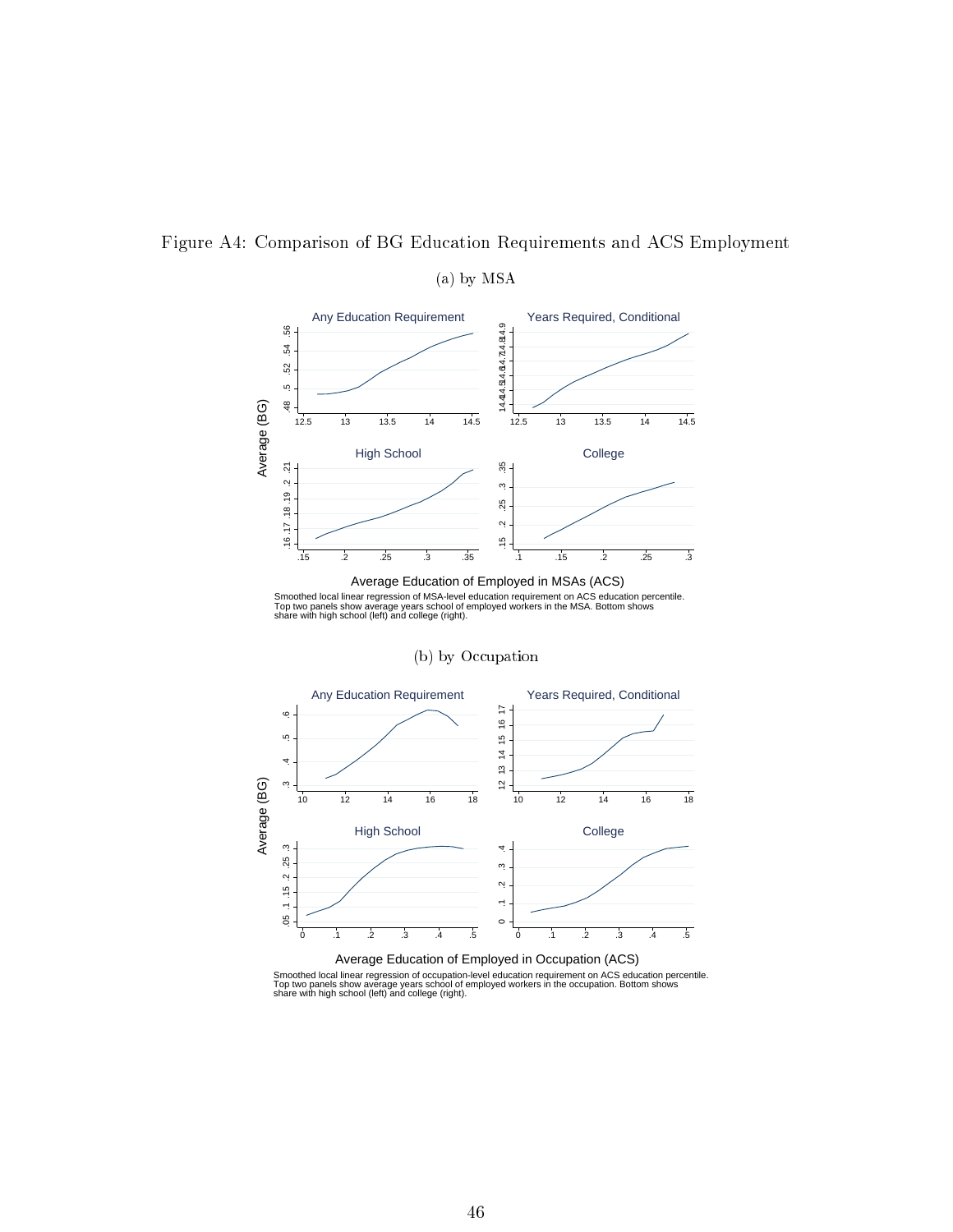# B Firm-Occupation Decomposition

The decomposition explored in section 5.1 begins with equation (4), repeated here for convenience:

$$
skill_{mt} = p_{mt}^C \sum_{fm \in C_t} \sum_{o} \frac{N_{fmt}^C}{N_{mt}^C} \frac{N_{ofmt}^C}{N_{fmt}^C} * skill_{ofmt}^C + (1 - p_{mt}^C) \sum_{o} \frac{N_{omt}^{N\overline{C}}}{N_{mt}^{N\overline{C}}} * skill_{omt}^{NC}.
$$

Using this equation, we decompose the change in skill requirements in MSA,  $m$  from 2007 to year t, into:  $p_{mt}^C$ , the share of ads in an MSA-year posted in continuing firms;  $\frac{N_{fmt}^C}{N_{mt}^C}$ , the distribution of ads across continuing firms in mt;  $\frac{N_{fmt}^C}{N_{fmt}^C}$ , the distribution of ads across occupations for a given continuing firm;  $skill_{ofmt}^C$ , the average skill requirement for continuing firm f, posting in occupation o, MSA m, and year t;  $\frac{N_{omt}^{NC}}{N_{mt}^{NC}}$ , the distribution of ads across occupations among non-continuing firms; and  $\bar{kill}_{omt}^{NC}$ , the average skill requirement for occupation o, among all non-continuing firms in  $mt$  (that is, the average skill requirement in the occupation-MSA-year among firm-MSAs that posted either only in 2007 or only in period  $t$ ).

In practice, this equation is not exact for two reasons. First, continuing firms do not necessarily post to the same set of occupations in each period (so  $skill_{ofmt}^{C}$  would not be defined for some occupation-firm-MSA-year combinations but might be defined in, say, 2007). Second, the set of non-continuing firms does not post to the same set of occupations (so likewise  $s\bar{kill}^{NC}_{omt},$  which is the average skill requirement among all non-continuing firms posting in *omt*, would not be defined for some occupation-MSA-year combinations). To get around these issues, we simply aggregate up from the occupation-firm-MSA-year level to either the occupation-MSA-year level or the MSA-year level, the point where we get a match.

The exact definition is shown in equation  $(5)$ .

$$
p_{mt}^{C} * \pi_{1}^{c} \sum_{fm \in C_{to} \in CO^{1}} skill_{ofmt}^{CO^{1}} * \frac{N_{ofmt}^{CO^{1}} N_{fm}^{CO^{1}}}{N_{gt}^{CO^{1}}} \frac{N_{off}^{CO^{1}}}{N_{mt}^{CO^{1}}} (5) \qquad skill_{mt} = + p_{mt}^{C} (\pi_{2}^{c} \sum_{o \in CO^{2}} skill_{omt}^{CO^{2}} * \frac{N_{on}^{CO^{2}}}{N_{mt}^{CO^{1}}} + (1 - \pi_{1}^{c} - \pi_{2}^{c}) skill_{mt}^{CO^{3}}) + (1 - p_{mt}^{C}) (\pi_{1}^{nc} \sum_{o \in NCO^{1}} skill_{omt}^{NCO^{1}} * \frac{N_{mCO^{1}}^{NCO^{1}}}{N_{mt}^{NCO^{1}}} + (1 - \pi_{1}^{nc}) skill_{mt}^{NCO^{2}})
$$

In the top two lines, we divide the set of ads to continuing firms into three groups: occupations that are posted in a given firm-MSA in both t and in 2007 (the set  $CO<sup>1</sup>$ ), occupations that are not posted in a given firm-MSA in both periods but are posted among other continuing firms in both periods  $(CO^2)$ , and occupations that are posted in one period by continuing firms but not in the other period  $(CO<sup>3</sup>)$ . The ad shares for these three groups  $(\pi_1^c, \pi_2^c, \text{ and } 1 - \pi_1^c - \pi_2^c,$  respectively) sum to one within the set of ads to continuing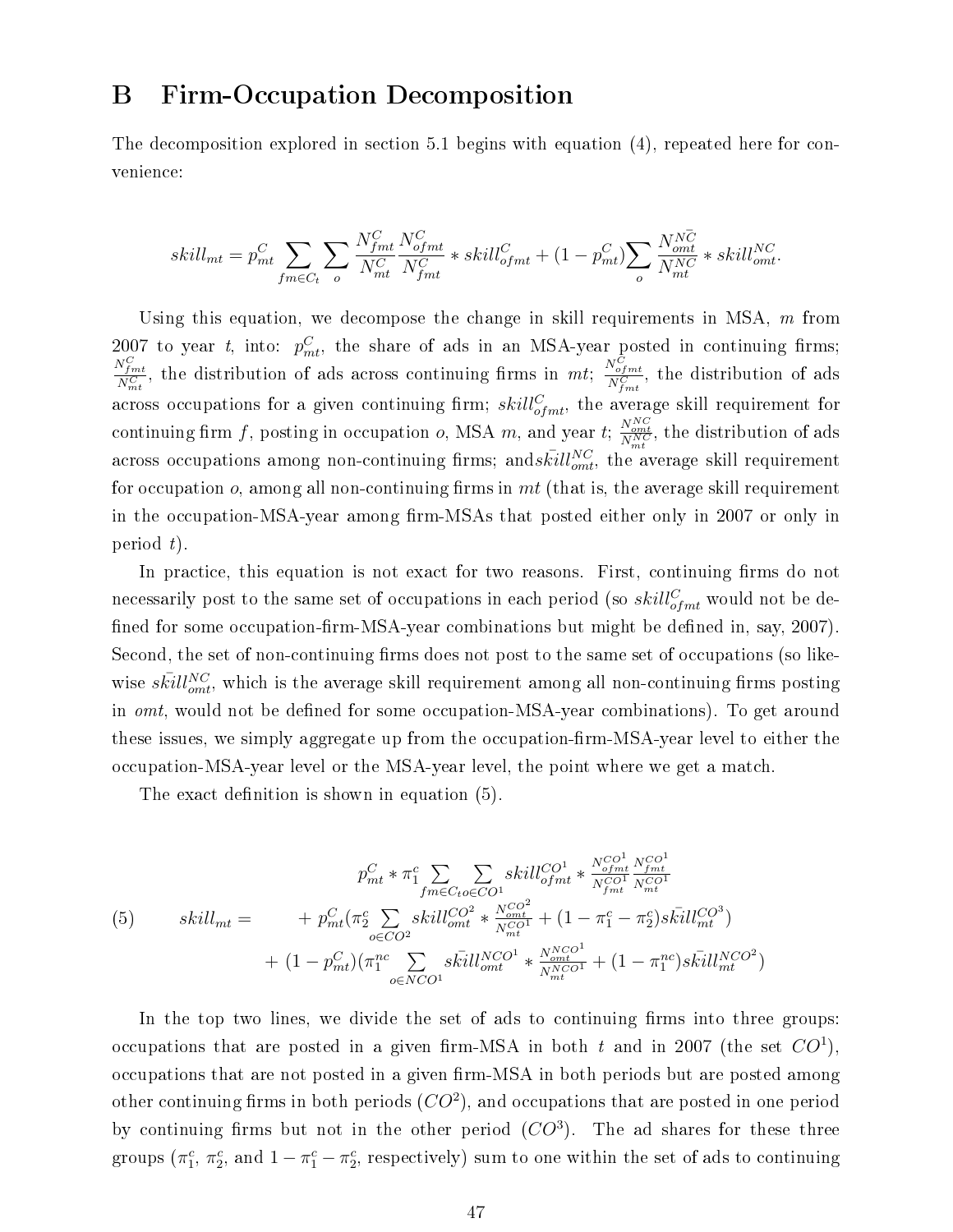firms  $(C_t)$ .<sup>72</sup> Averaging across 2010-2015 in our data, 54% of weighted observations are to continuing firm-MSAs, of which 71% are to continuing occupations  $(CO<sup>1</sup>)$ , 28% are to noncontinuing occupations that can still be matched to any other continuing firms  $(CO^2)$  and only 0.8% are to occupations that cannot be matched to any continuing firms  $(CO<sup>3</sup>)$ .

The first component, for continuing firm-occupations  $(CO<sup>1</sup>)$  is straightforward and is defined by the within  $ofm$  average skill requirement  $(skill_{ofmt}^{CO^1}),$  the share of ads in this occupation,  $o$ , for the given  $fm$  (  $\frac{N_{of}^{CO^1}}{N_{fmt}^{CO^1}}$ ), and the share of all ads in  $CO^1$  that are by firm f, (  $\frac{N_{fmt}^{CO^{1}}}{N_{mt}^{CO^{1}}}$ ). The second components yields the average skill requirement among occupations by  $\frac{N_{mt}}{\text{continuing}}$  firms that do not post for the same occupation in both periods. The idea is that we would like to compare the firm-occupation-specific requirement across years. However, in some cases continuing firms post in a new occupation in  $t$ , so the comparison is not available. Instead, we simply fix occupations and aggregate over firms. We can then ask whether skill requirements are more strenuous for continuing firms that enter into the occupation, relative to those that exited the occupation..<sup>73</sup>  $skill_{omt}^{CO^2}$  is the average skill requirement in occupation  $o$  among firm-MSAs that posted some ads in both periods, but posted in occupation  $o$  only in the given period, and  $\frac{N_{omt}^{CO^2}}{N_{m t}^{CO^1}}$  is the ad share for the given occupation among all ads in the set  $(CO^2)$ . Finally, the third component,  $s\bar{k}ill_{mt}^{CO^3}$ , is the average skill requirement in the MSA-year for ads posted by continuing firms in occupations that belong to neither  $CO<sup>1</sup>$  nor  $CO<sup>2</sup>$  (that is, an occupation where continuing firms either post only in 2007 or only in t).

In the third line of equation  $(5)$ , we divide the set of ads to non-continuing firms into two groups: occupations that are posted in the MSA in both  $t$  and in 2007 (the set  $NCO^1$ ) and those that are not  $(NCO^2)$ , with weights  $\pi_1^{nc}$  and  $1-\pi_1^{nc}$ , respectively. Skill requirements for the former are a function of the within-occupation average skill requirement among all ads posted by non-continuing firms in  $mt$  in occupations that can be matched  $(s\bar{kill}_{out}^{NCO^1})$  and the share of ads that are posted to occupation  $o$ ,  $\left(\frac{N_{omet}^{NCC}}{N_{mt}^{NCC}}\right)$ . The latter component is the average skill requirement among ads posted to non-continuing firms in  $mt$  in occupations that cannot be matched  $(s\bar{kill}_{mt}^{NCO2})$ . Of the 46% of weighted observations that are to non-continuing firms in our data,  $97.5\%$  of observations belong to the former (matched) group.

As noted in the text, we decompose the change in skill requirements for a given MSA, m, from 2007 to a given year t  $(skill_{mt} - skill_{m07})$  into these components. We do this by generating counterfactual differences that allow one component to change from its level in

<sup>72</sup>These weights vary by MSA-year, but subscripts are surpressed for clarity.

 $73$ We could instead fix firms and aggregate over occupations. This allows us to ask whether the new occupations the firm enters into have different skill requirements than the occupations the firm left. However this yields far fewer matches, sincce it requires the firm-MSA to have at least one occupation it posted in 2007 but not t and at least one occupation it posted in t but not 2007. Many firm-MSAs either cease posting in some occupations after 2007 or begin posting to new occupations in  $t$ , but not both. Instead, aggregating over firms and fixing occupations requires that any continuing firm-MSA ceases posting in the occupation after 2007 and any continuing firm-MSA begins posting in the occupation in  $t$ .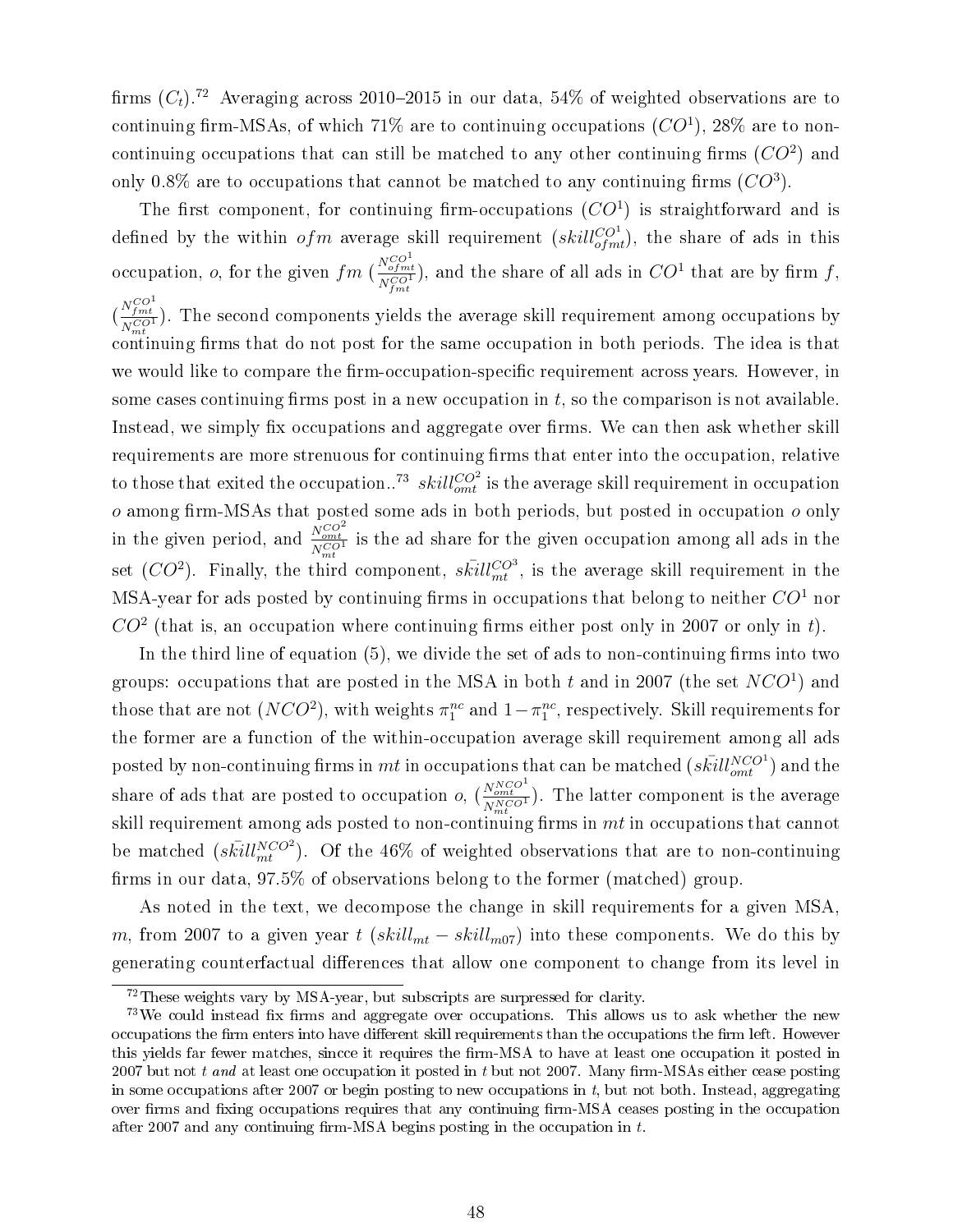2007 to its level in t, holding all other components fixed at the level in either period.<sup>74</sup> We can regress this counterfactual skill change on the Bartik employment shock and the other controls in equation (1) to understand how much of the total responsiveness is attributed to a response in the within firm-MSA skill requirement.

A decomposition begins with  $skill_{m07}$  and generates a counterfactual skill change distribution that allows only one of the components to vary. That component is then fixed at its value at time t and a second counterfactual skill change distribution is generated by allowing a second component to vary, keeping all components but the first two fixed at their 2007 level. This process continues until all components are at their time  $t$  values. We can regress each counterfactual change on the same variables in equation  $(1)$ , and the coefficients on  $shock * I<sup>t</sup>$  will sum to the coefficient on the full change reported earlier.

Naturally the order of the decomposition affects the relative importance of each component. For  $p$  components in the decomposition, we have  $p!$  possible orders. To reduce the state space, we combine many of the variables in equation (5) into a smaller set of components since they turn out to be empirically irrelevant.

We reduce the space to six components, resulting in 720 possible permutations. We estimate each decomposition and summarize results in Appendix table B1. Here we report the average fraction attributable to a given component, across all decompositions, as well as the standard deviation. The components are:  $(1)$  the share of ads among continuing firms.  $p_{mt}^C$ ; (2) the distribution of ads across continuing firms that post in the same occupation in both periods,  $\frac{N_{ofmt}^{CO^1}}{N_{fmt}^{CO^1}}$ ; (3) the within-firm-occupation skill requirement for continuing firms,  $skill_{ofmt}^{CO1}$ ; (4) the distribution of ads across occupations, which combines  $\frac{N_{ofmt}^{CO1}}{N^{CO1}}$  $\frac{N_{of\,mt}^{CO^1}}{N_{f\,mt}^{CO^1}}, \frac{N_{ont}^{CO^2}}{N_{mt}^{CO^1}}, \frac{N_{ont}^{NCO^1}}{N_{mt}^{NCO^1}},$  $\pi_1^c$ ,  $\pi_2^c$ , and  $\pi_1^{nc}$ ; (5) the skill requirement among continuing firms posting to occupations they had not previously posted in, which combines  $skill_{omt}^{CO^2}$  and  $skill_{mt}^{CO^3}$ ; and (6) the skill requirement among non-continuing firms, which combines  $s\bar{kill}^{NCO^1}_{ont}$  and  $s\bar{kill}^{NCO^2}_{mt}$ . These differ from the six components listed in the main text in that  $(4)$  here combines all occupationdistribution elements, and we specifically isolate the change in skill requirements driven by continuing firms that move into and out of occupations  $(5)$ .

<sup>&</sup>lt;sup>74</sup>For example,  $p_{mt}^C(\pi_1^c \sum)$  $f m \in C_t$ P  $o \in CO<sup>1</sup>$  $\left( skill_{ofmt}^{CO^{1}} - skill_{ofm07}^{CO^{1}} \right) * \frac{N_{ofmt}^{CO^{1}}}{N_{fmt}^{CO^{1}}}$  $\frac{N_{fmt}^{CO^1}}{N_{mt}^{CO^1}}$  is the change in skill requirements

between 2007 and  $t$ , attributed to just changes in the within occupation-firm-MSA skill requirements among continuing firms, holding constant all other components at their levels in  $t$ .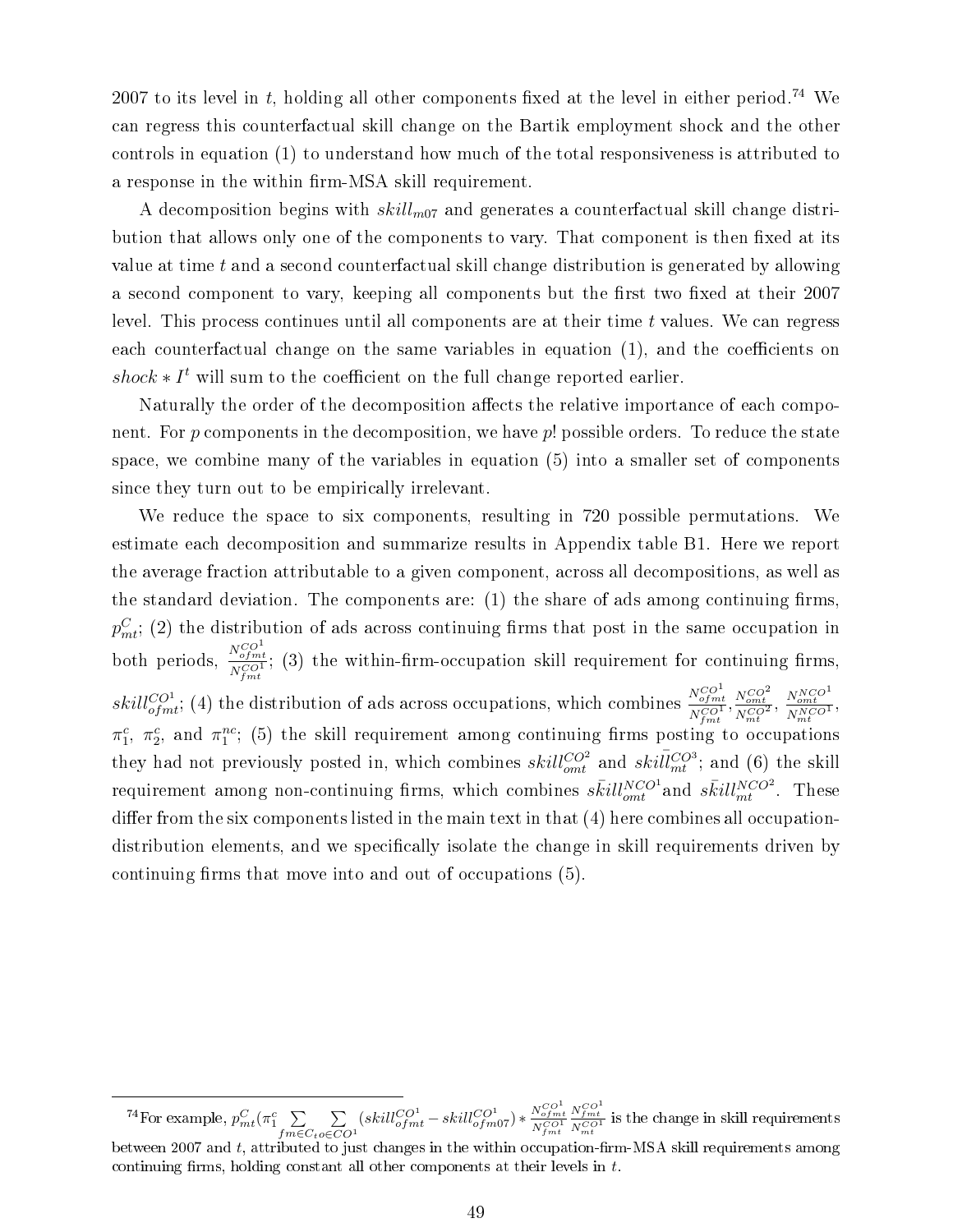| Share of coeff                                                                                                   |                 |                      | <b>Education Requirements</b>                                                                                                                                                                                                                                                      |                    |                    |         |          |                    | Experience              | Requirements  |           |         |
|------------------------------------------------------------------------------------------------------------------|-----------------|----------------------|------------------------------------------------------------------------------------------------------------------------------------------------------------------------------------------------------------------------------------------------------------------------------------|--------------------|--------------------|---------|----------|--------------------|-------------------------|---------------|-----------|---------|
| attributed to:                                                                                                   |                 | $\widehat{\infty}$   | ဨ                                                                                                                                                                                                                                                                                  | $\bm{\mathcal{F}}$ | <u>ົເດ</u>         | ම       | Ξ        | ତ୍ର                | ဨ                       | €             | <u> ල</u> | ම       |
| Shock*2010                                                                                                       | 0.074           | 0.055                | 0.419                                                                                                                                                                                                                                                                              | 0.042              | 0.077              | 0.333   | $-0.006$ | 0.053              | 0.463                   | 0.069         | 0.122     | 0.298   |
|                                                                                                                  | (0.146)         | $(0.010)$<br>0.045   | (0.082)                                                                                                                                                                                                                                                                            | (0.042)            | (0.025)            | (0.152) | (0.126)  | (0.098)            | (0.149)                 | (0.051)       | (0.045)   | (0.129) |
| Shock*2011                                                                                                       | 0.048           |                      | 0.474                                                                                                                                                                                                                                                                              | 0.064              | 0.053              | 0.317   | $-0.039$ | 0.041              | 0.475                   | 0.112         | 0.138     | 0.274   |
|                                                                                                                  | (0.149)         | (0.008)              | (0.118)                                                                                                                                                                                                                                                                            | (0.045)            | (0.038)            | (0.131) | (0.134)  | (0.046)            | (0.133)                 | (0.062)       | (0.048)   | (0.119) |
| Shock*2012                                                                                                       | $-0.011$        | $-0.02$              | 0.599                                                                                                                                                                                                                                                                              | 0.053              | $-0.061$           | 0.442   | $-0.076$ | 0.009              | 0.550                   | 0.184         | 0.016     | 0.318   |
|                                                                                                                  | (0.319)         | (0.037)              | (0.300)                                                                                                                                                                                                                                                                            | (0.123)            | (0.067)            | (0.255) | (0.243)  | (0.107)            | (0.300)                 | (0.091)       | (0.065)   | (0.189) |
| Shock*2013                                                                                                       | 0.044           | $-0.01$              | 0.504                                                                                                                                                                                                                                                                              | $-0.010$           | 0.088              | 0.388   | $-0.018$ | $-0.084$           | 0.513                   | 0.147         | 0.100     | 0.342   |
|                                                                                                                  | (0.136)         | (0.027)              | (0.087)                                                                                                                                                                                                                                                                            | (0.076)            | (0.069)            | (0.123) | (0.143)  | (0.066)            | (0.137)                 | (0.108)       | (0.075)   | (0.119) |
| Shock*2014                                                                                                       | 0.085           | $-0.02$              | 0.372                                                                                                                                                                                                                                                                              | 0.009              | 0.106              | 0.452   | 0.001    | $-0.075$           | 0.448                   | 0.104         | 0.091     | 0.431   |
|                                                                                                                  | (0.169)         | (0.033)              | (0.059)                                                                                                                                                                                                                                                                            | (0.062)            | (0.049)            | (0.187) | (0.178)  | (0.064)            | (0.122)                 | (0.062)       | (0.046)   | (0.179) |
| Shock*2015                                                                                                       | 0.192           | $-0.069$             | 0.318                                                                                                                                                                                                                                                                              | $-0.121$           | 0.198              | 0.481   | 0.060    | $-0.153$           | 0.426                   | 0.007         | 0.203     | 0.457   |
|                                                                                                                  | (0.171)         | (0.025)              | 0.032                                                                                                                                                                                                                                                                              | 0.042              | 0.044              | (0.178) | (0.167)  | 70.147             | (0.174)                 | 0.068         | 0.056     | 0.168   |
| Share of coeff                                                                                                   |                 |                      | Cognitive Skill                                                                                                                                                                                                                                                                    | Requirements       |                    |         |          |                    | Computer Ski            | Requirements  |           |         |
| attributed to:                                                                                                   | $\widehat{\Xi}$ | $\widehat{2}$        | $\widehat{\mathfrak{S}}$                                                                                                                                                                                                                                                           | $\widehat{4}$      | $\widehat{\Theta}$ | ම       | €        | $\widehat{\infty}$ | $\widehat{\mathcal{O}}$ | $\widehat{4}$ | <u> ඉ</u> | ම       |
| Shock*2010                                                                                                       | 0.068           | 0.207                | 0.286                                                                                                                                                                                                                                                                              | 0.100              | 0.107              | 0.232   | $-0.178$ | 0.033              | 0.575                   | $-0.090$      | 0.200     | 0.459   |
|                                                                                                                  | (0.107)         | (0.037)              | (0.062)                                                                                                                                                                                                                                                                            | (0.079)            | (0.066)            | (0.099) | (0.185)  | (0.060)            | (0.115)                 | (0.166)       | (0.159)   | (0.167) |
| Shock*2011                                                                                                       | 0.088           | 0.147                | 0.269                                                                                                                                                                                                                                                                              | 0.131              | 0.097              | 0.268   | $-0.034$ | 0.089              | 0.383                   | 0.085         | 0.136     | 0.342   |
|                                                                                                                  | (0.137)         | $(0.025)$<br>$0.145$ | (0.101)                                                                                                                                                                                                                                                                            | (0.044)            | (0.032)            | (0.131) | (0.167)  | (0.070)            | (0.109)                 | (0.110)       | (0.089)   | (0.163) |
| Shock*2012                                                                                                       | 0.116           |                      | $-0.022$                                                                                                                                                                                                                                                                           | 0.343              | 0.061              | 0.356   | $-0.004$ | 0.040              | 0.289                   | 0.250         | 0.072     | 0.353   |
|                                                                                                                  | (0.228)         | (0.124)              | (0.174)                                                                                                                                                                                                                                                                            | (0.097)            | (0.019)            | (0.206) | (0.207)  | (0.073)            | (0.135)                 | (0.148)       | (0.104)   | (0.198) |
| Shock*2013                                                                                                       | 0.173           | 0.004                | 0.270                                                                                                                                                                                                                                                                              | 0.167              | 0.119              | 0.267   | $-0.035$ | $-0.062$           | 0.229                   | 0.217         | 0.179     | 0.472   |
|                                                                                                                  | (0.169)         | (0.181)              | $-0.216$                                                                                                                                                                                                                                                                           | (0.151)            | (0.096)            | (0.094) | (0.226)  | (0.040)            | (0.058)                 | (0.216)       | (0.141)   | (0.195) |
| Shock*2014                                                                                                       | 0.301           | 0.174                | 0.008                                                                                                                                                                                                                                                                              | 0.034              | 0.104              | 0.379   | 0.062    | $-0.049$           | 0.206                   | 0.075         | 0.226     | 0.480   |
|                                                                                                                  | (0.179)         | (0.211)              | (0.146)                                                                                                                                                                                                                                                                            | (0.095)            | (0.036)            | (0.166) | (0.202)  | (0.048)            | (0.049)                 | (0.181)       | (0.155)   | (0.197) |
| Shock*2015                                                                                                       | 0.244           | 0.138                | 0.150                                                                                                                                                                                                                                                                              | 0.065              | 0.128              | 0.276   | 0.091    | $-0.337$           | 0.205                   | 0.004         | 0.460     | 0.577   |
|                                                                                                                  | (0.107)         | (0.058)              | (0.054)                                                                                                                                                                                                                                                                            | (0.038)            | (0.026)            | (0.098) | (0.254)  | (0.087)            | (0.142)                 | (0.262)       | (0.196)   | 0.120   |
| Notes: The table gives the share of the coefficient list<br>standard deviation across all orders in parentheses. |                 |                      | sted in the left column attributed to a change in the component labeled in the top row, averaged across 720 decomposition orders and the<br>Components are: (1) share of ads to continuing firm-MSAs, (2) firm distribution among continuing firms, (3) within firm-occupation-MSA |                    |                    |         |          |                    |                         |               |           |         |
| skill requirement, (4) the distribution of ads across o                                                          |                 |                      | ccupations, (5) the within-occupation skill requirement among continuing firms in non-continuing occupations, (6) within-occupation skill                                                                                                                                          |                    |                    |         |          |                    |                         |               |           |         |
| requirement among non-continuing firms.                                                                          |                 |                      |                                                                                                                                                                                                                                                                                    |                    |                    |         |          |                    |                         |               |           |         |

Table B1: Decomposing Upskilling Within and Across Firms and Occupations Table B1: Decomposing Upskilling Within and Across Firms and Occupations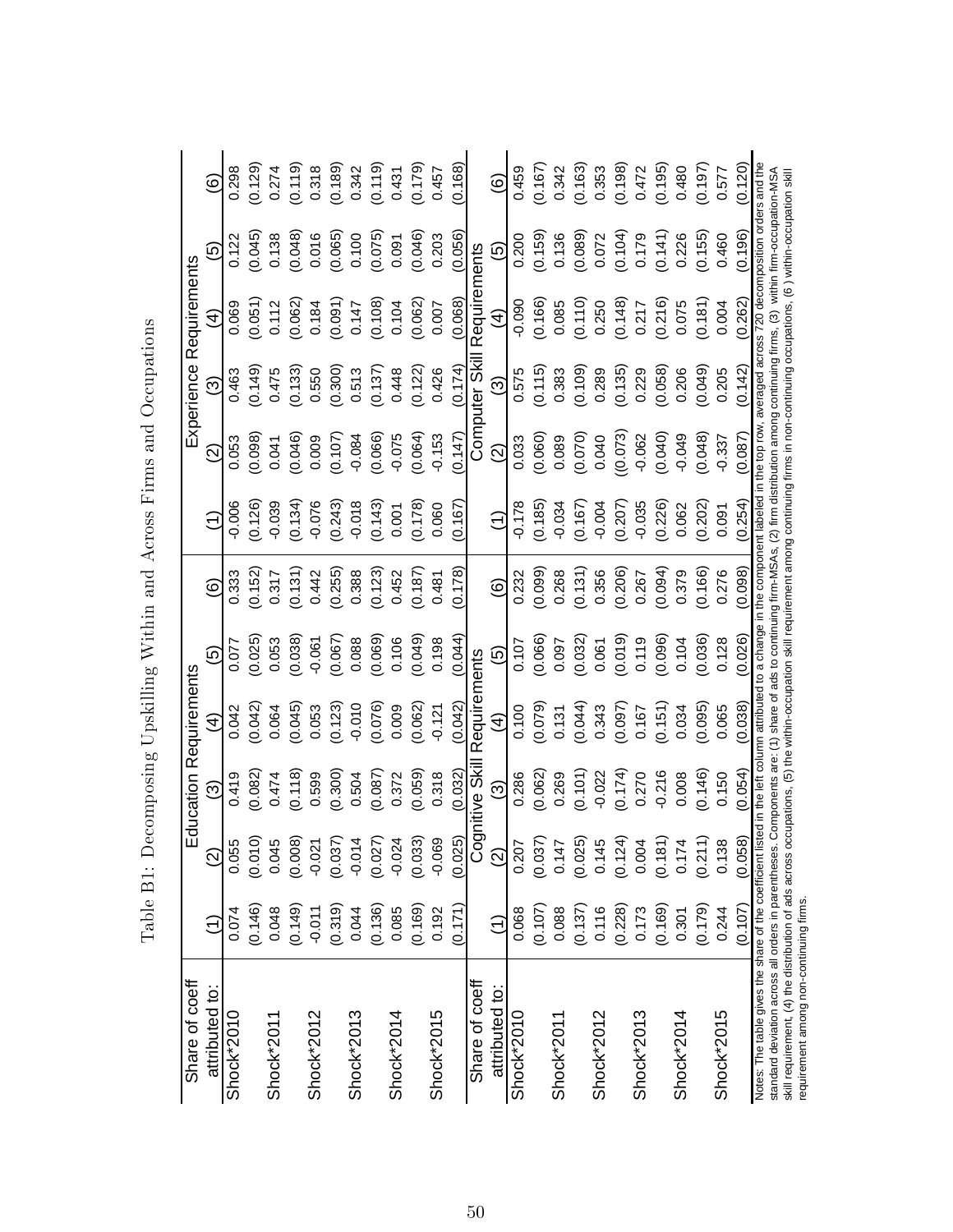# C Alternative Explanations for Upskilling

We explore three possibilities for why firms may desire to hire more-skilled workers without otherwise adjusting their production technology: (1) firms temporarily and opportunistically seek higher-skilled workers in a slack labor market, (2) replacement hiring differentially requires more-skilled workers due to differential recoveries in quit rates (i.e., the job ladder needs to clear), and (3) population changes in educational attainment alter the availability of skill.

### C.1 Opportunistic Upskilling

It could be that some firms always want to hire more-skilled workers, but in a tight labor market, they cannot attract (or afford) them. In slack economies, firms may opportunistically seek out higher-skilled workers. Again, this effect should be temporary, while we find that upskilling is persistent. However, as we have noted, labor markets have been slow to make a full recovery. To investigate this issue, we compare the upskilling effect across labor markets where employment shocks more or less severely affected high-skilled workers. If opportunistic upskilling take place, it should be more likely to occur in MSAs where high-skilled workers were more severely affected, and thus more readily available to take lower-skilled positions.

We augment equation (1) with controls for the change in the unemployment rate during the Great Recession among college graduates age 25 or older, obtained from the ACS. As with the Bartik employment shock, we interact the college unemployment rate shock with year dummies to allow it to affect changing skill requirements each year. We also norm this variable so that a one unit change equals the  $90-10$  percentile differential across MSAs. We plot both estimates in figure C1.

First, we note that the overall employment shock and the college unemployment rate shock are only weakly correlated  $(r = 0.14)$ . Highly educated MSAs such as New York City and San Jose/Santa Clara had larger increases in their college unemployment rates, while MSAs particularly affected by the housing bubble, such as Phoenix, did not.

Holding constant the overall size of the employment shock on an MSA, we find that a larger increase in the college unemployment rate also generates upskilling. In the early years of the recovery, skill requirements see an additional modest increase that is statistically significant for all skill variables in 2010 and 2011. However, the impact of the college unemployment rate shock dissipates quickly for education, experience and cognitive requirements, and has converged back to pre-recession levels by 2015. The effect remains significant in 2015 only for computer skill requirements. Yet, the effect of the overall employment shock, holding constant the size of the college graduate unemployment rate shock, remains quantitatively large (and often larger than before), statistically significant, and persistent for each skill type except computer skills.

This set of results has two important implications. First, the impact of the shock to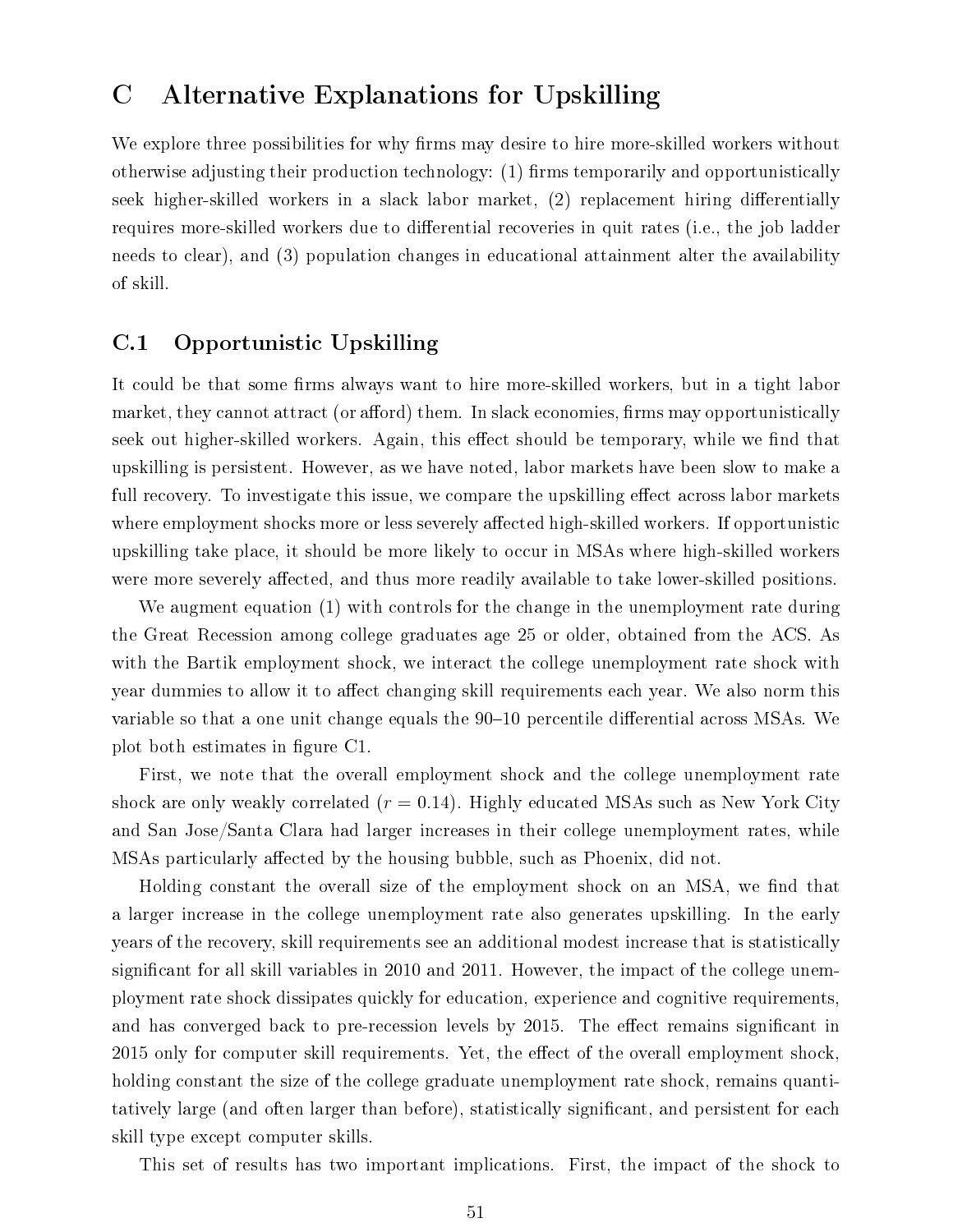

#### Figure C1: Upskilling and the College Unemployment Rate

Blue solid line  $=$  bartik impact, Maroon dashed line  $=$  college unemployment rate impact

college graduates does not persist but fades to pre-recession levels, suggesting that some opportunistic upskilling may have occurred early in the recovery (Sasser Modestino, Shoag, and Ballance 2016a, 2016b). Second, and more important, the overall employment shock induces persistent upskilling, even holding constant the size of the shock to college graduates, implying that opportunistic upskilling does not drive our main results. The exception is for computer skills, where it may be difficult to separately identify the overall employment shock from the college graduate shock, since computer skill increases are likely heavily concentrated in the most-educated MSAs.<sup>75</sup>

### C.2 Quits and Replacement Hiring

We have argued that the persistence in  $(firm-specific)$  upskilling is key to disentangling cyclical explanations from structural ones. However, it could be that cyclical explanations (such as the bottleneck hypothesis) account for early upskilling and that labor supply factors drive upskilling later in the period. For example, quits were slow to recover following the Great Recession. If quit rates among higher-skilled workers recovered more quickly, then some of the apparently persistent upskilling could be driven by replacement hiring higher up on the job ladder. Differences would eventually even out across groups as quit rates among

 $^{75}$ We have also examined firm-level upskilling by the initial skill requirements of the firm (instead of the initial *change* in skill requirements, as above. If opportunistic upskilling is an important part of the story, we would expect to see increases in skill requirements concentrated among firms with low or middling initial levels; however, we find no evidence in support of this hypothesis.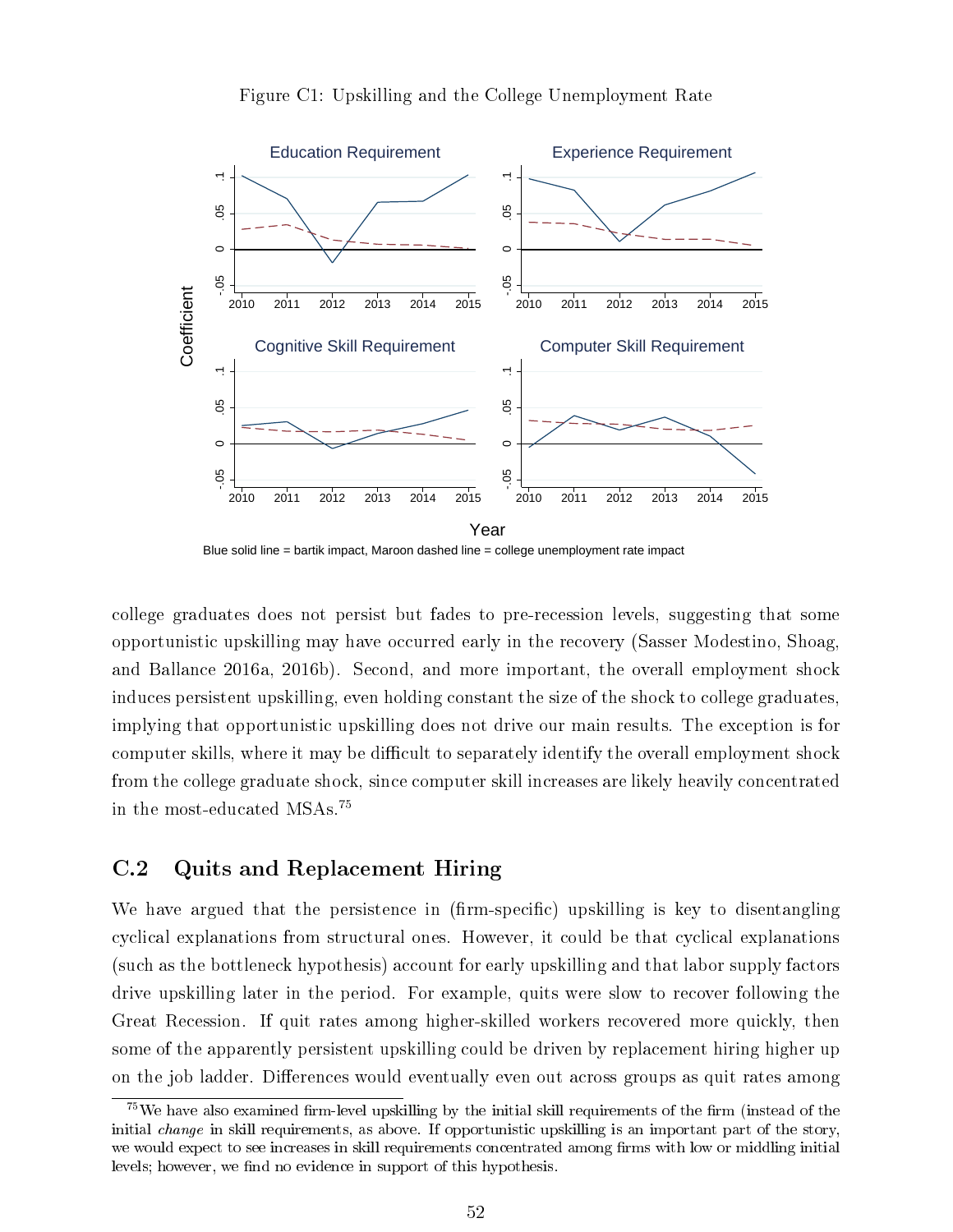



Graph plots local polynomial smoothed quit rates. Vertical dashed lines indicate NBER dated recessions.

lower-skilled workers recover.

However, we see no evidence of differential recovery in quit rates across skill groups. For instance, in figure C2 we plot smoothed time series of quit rates by education group from 1998–2015 using longitudinally-linked CPS data.<sup>76</sup> Besides the large and well-known secular decline in quits (Molloy, Smith, and Wozniak 2013), the figure shows the quit rate has a clear cyclical component, declining during NBER-dated recessions (indicated with vertical dashed lines) and recovering somewhat shortly thereafter. There is certainly no evidence in this figure that quit rates for higher-skilled workers (lighter lines) recover more quickly or become more pronounced later in the recovery than those for lower-skilled workers (darker lines); in fact, less-educated workers show faster recoveries. It thus seems unlikely that replacement hiring is driving the persistence in upskilling.

### C.3 Educational Attainment

Firms may decide to upskill if they observe that skilled workers have become more plentiful in their local economy. Indeed, a long line of research has explored whether educational attainment responds to local labor market conditions. Past evidence generally finds mod-

<sup>&</sup>lt;sup>76</sup>We define a quit as a worker who reported switching employers between month t and month  $t + 1$  (but was employed in both months), or one who reported being employed in month  $t$  and unemployed in month  $t + 1$ , and gave voluntary job leaving as a reason for the unemployment. To obtain quit rates we divide the count of quits by the total number of employed workers in montht.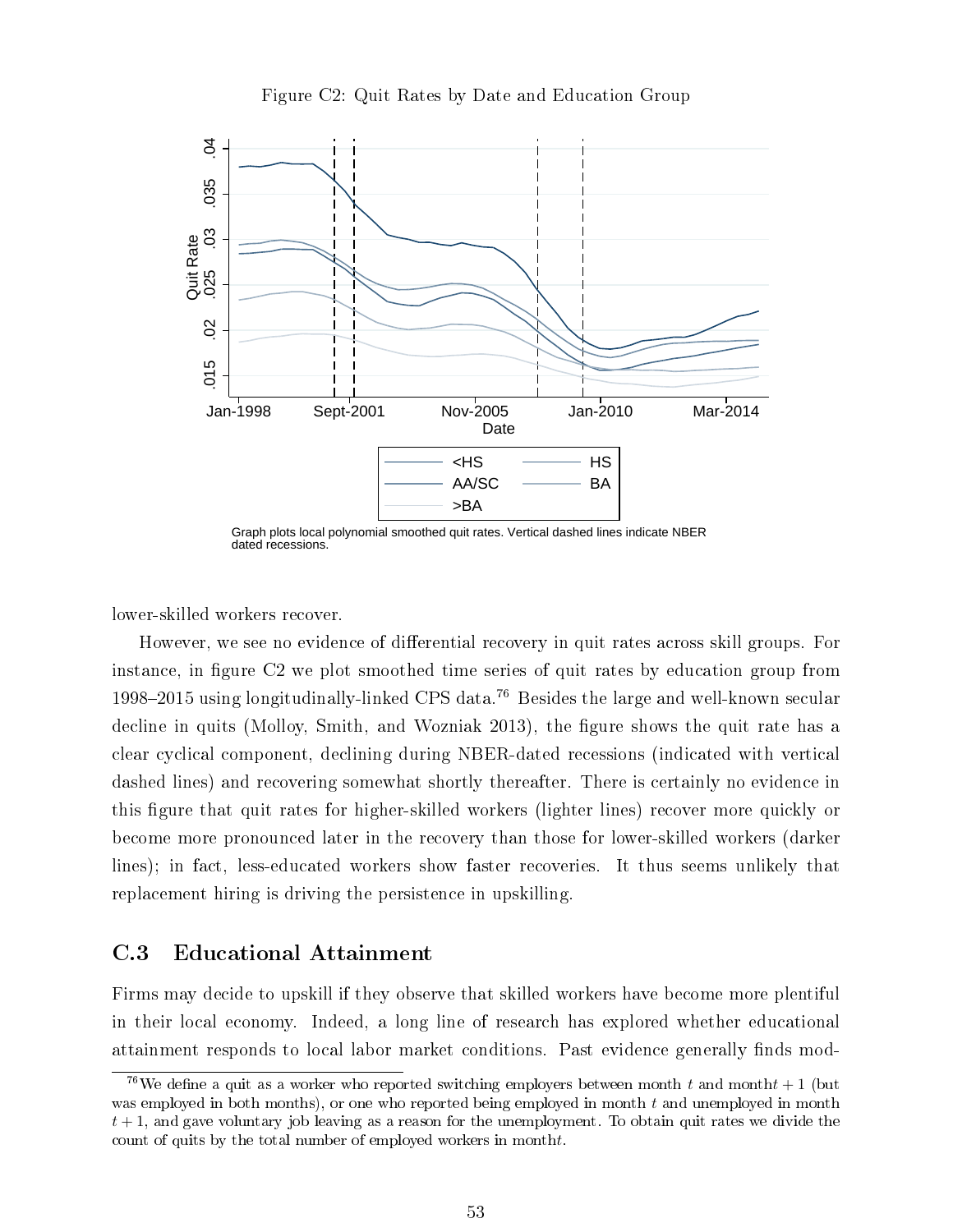erate effects on enrollment, but limited effects on attainment.<sup>77</sup> One exception is Charles, Hurst, and Notowidigdo  $(2015)$ , who find that during the 2000s, the housing boom reduced educational attainment, primarily on the two-year college margin. This effect (and any symmetric rise in attainment when the housing bubble crashed) is less relevant for our sample of primarily higher-skilled jobs. In particular, the housing boom was a shock principally affecting low-skilled workers, while the Great Recession was broad-based.<sup>78</sup>

Using American Community Survey data, we examine the relationship between labor market conditions and changes in educational attainment across U.S. states, and find only modest effects. We regress state-year educational attainment on state-level Bartik employment shocks, allowing this shock to interact with year, in a manner analogous to the MSAlevel shocks used in equation  $(1)$ . We focus on a young population (aged 18–32) whose educational attainment decisions should be most malleable. Our estimates (available upon request) imply that a state experiencing a Great-Recession-sized shock has no change in the probability that its young population attains at least some college and a (weakly) lower probability that it attains at least a bachelor's degree. Thus we conclude that changes in educational attainment induced by the Great Recession are unlikely to be driving our results.

# D Supplemental Figures and Tables

 $77$ Card and Lemieux (2001) find that local unemployment rates have small, positive impacts on high school attendance and completion, marginal impacts on college attendance, and no impact on college completion. Barr and Turner (2015), using more recent data, find that college enrollment has grown more responsive to the business cycle over time. Kahn (2010) finds that among cohorts graduating from college between 1979 and 1989, those graduating in a worse economy obtained an additional year of graduate school, on average. She also finds that economic conditions at time of high school graduation did not affect college completion. Altonji, Kahn, and Speer (2016) find similar modest effects over a broader time period.

 $^{78}$ For example, Altonji, Kahn and Speer (2016) show that the Great Recession affected recent college graduates more severely than past recessions had, and that higher-earning college majors lost much of their previous advantage in weathering worse labor market entry conditions.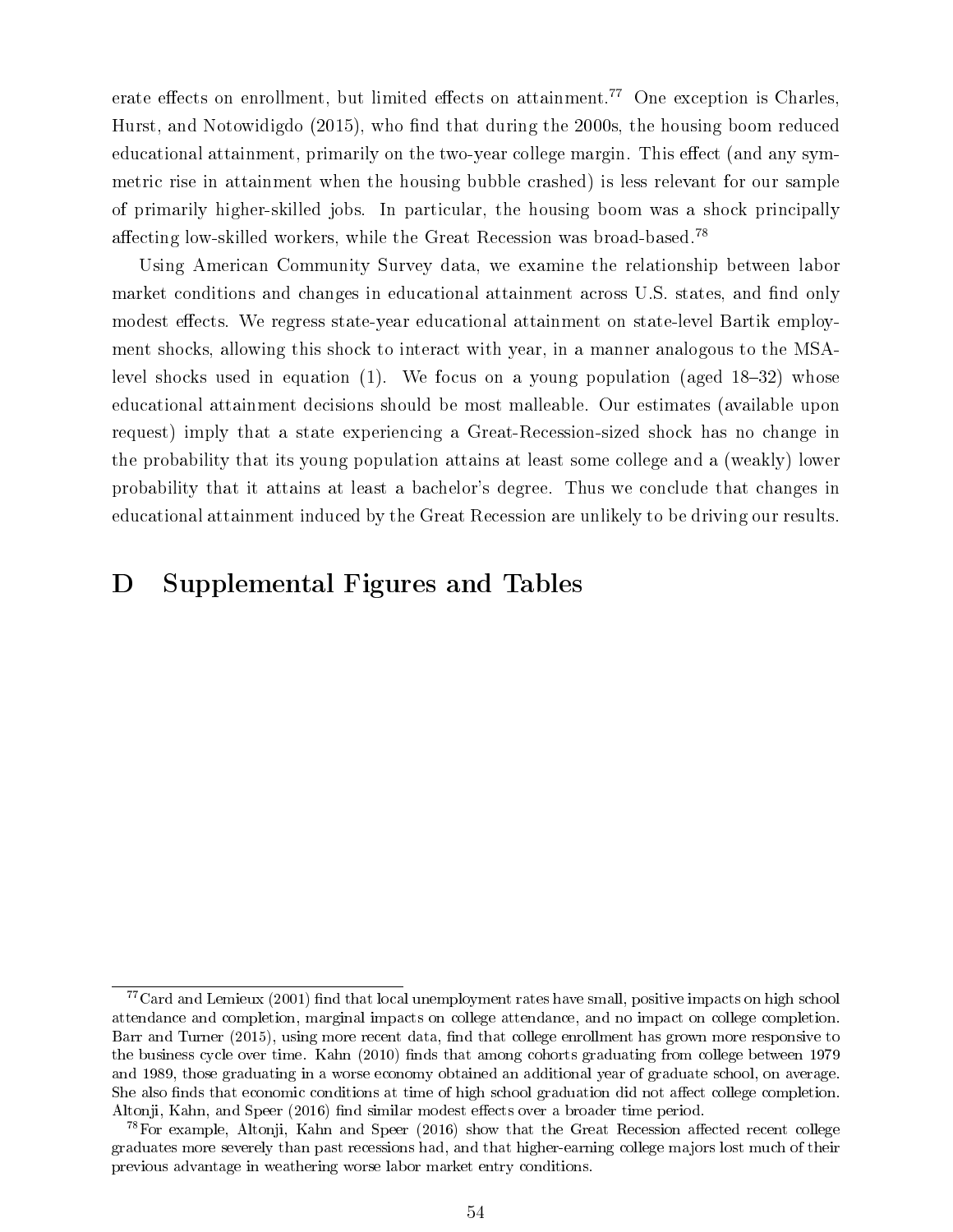

#### (a) Education Requirements



Graphs plot coefficients on MSA employment shock interacted with year, and 90% CI's (dashed lines). Regressions also control for year fixed effects and MSA characteristics.



#### (b) Experience Requirements

Graphs plot coefficients on MSA employment shock interacted with year, and 90% CI's (dashed lines). Regressions also control for year fixed effects and MSA characteristics.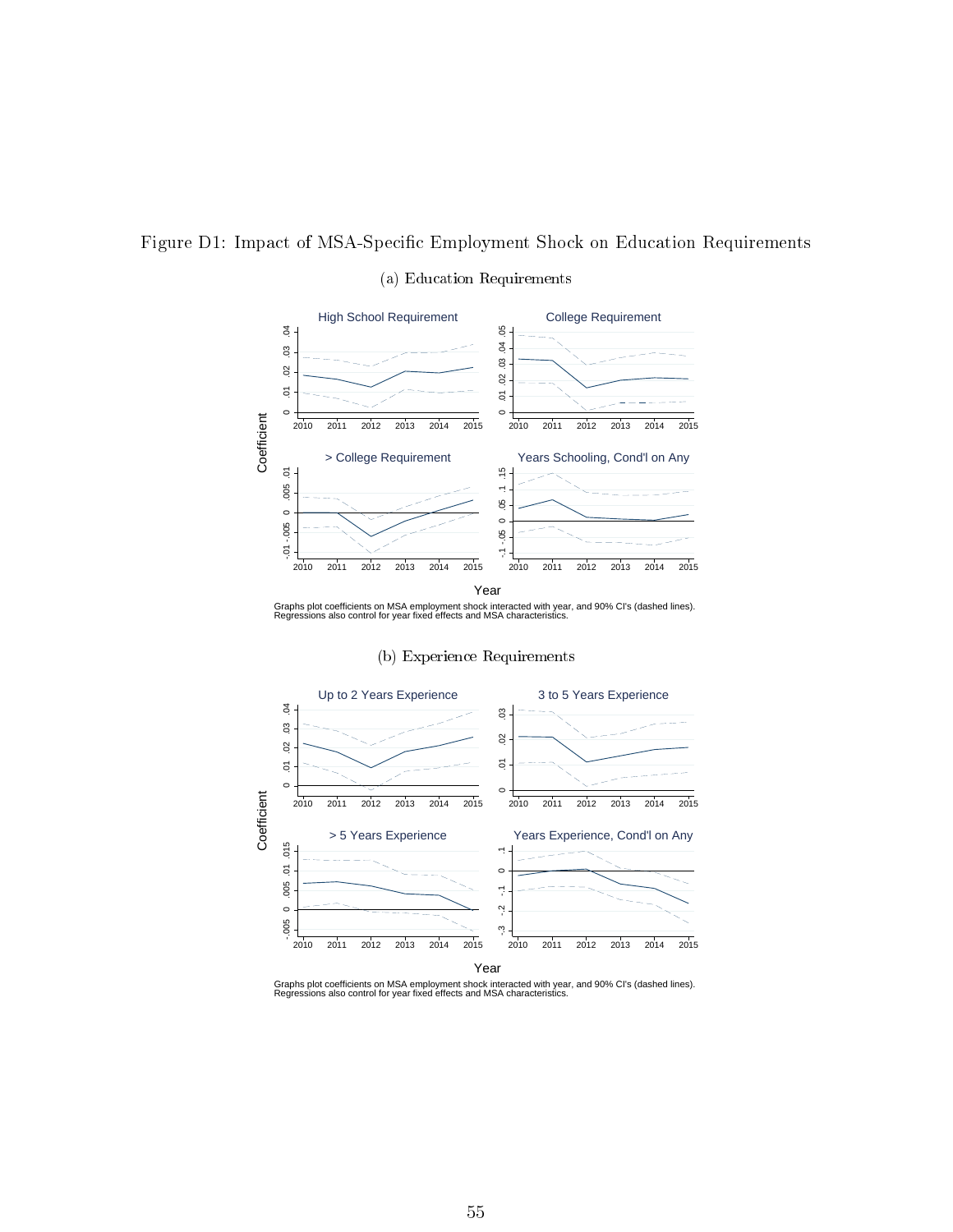

Figure D2: Upskilling by Sector Tradability, based on Jensen-Kleitzer Offshorability

Blue line = local products, Maroon dashed line = traded products

Bartik shock\*year effects interacted with offshorability, fitted for 90th and 10th percentiles. Regressions also control for sector and year fixed effects and MSA characteristics.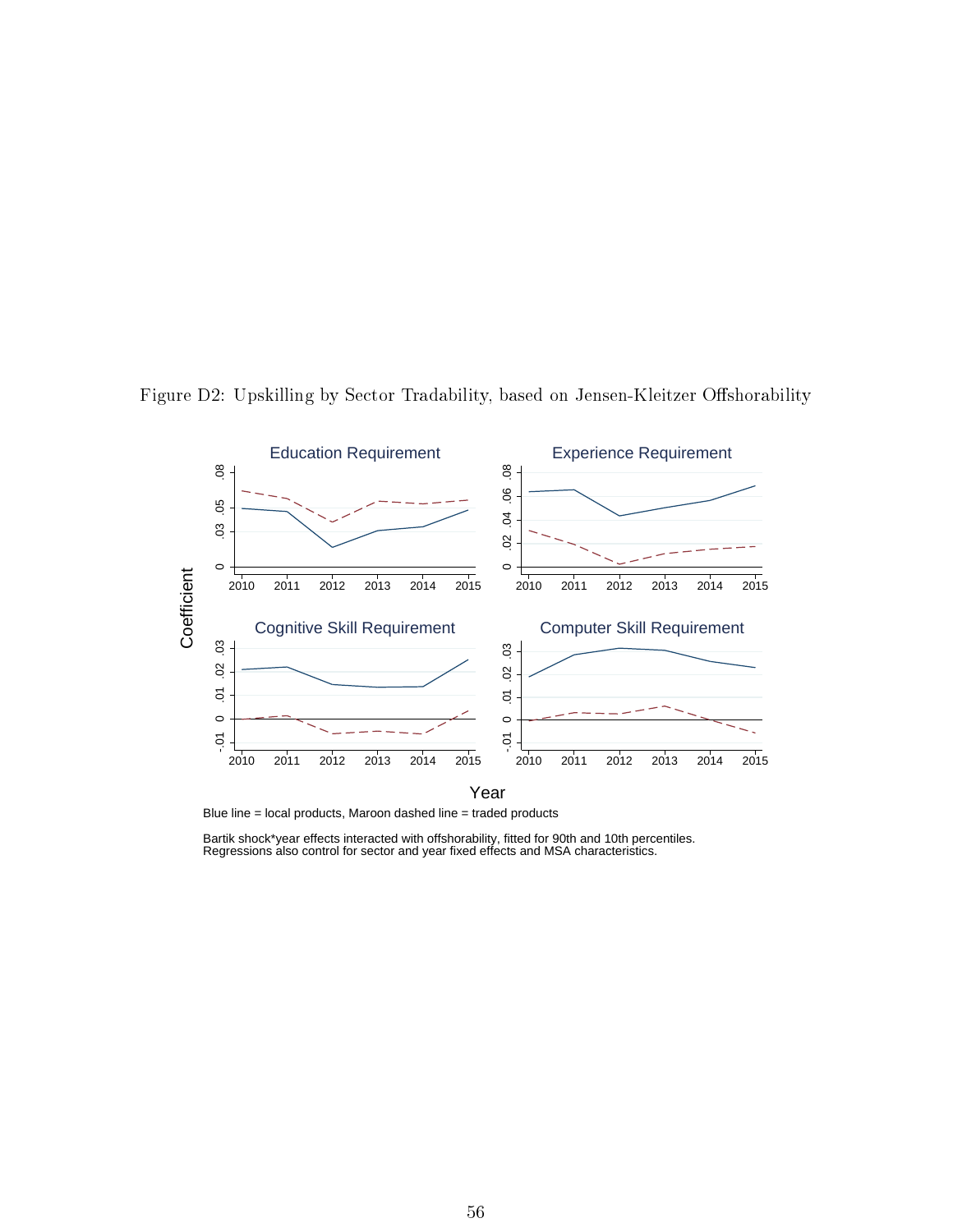|                                | $\widehat{\Xi}$ | $\widehat{\Omega}$ | ල                             | $\widehat{\mathcal{A}}$ | $\widehat{\mathfrak{G}}$ |             | $\widehat{2}$ | ල                       | $\hat{A}$   | <u>ව</u>    |
|--------------------------------|-----------------|--------------------|-------------------------------|-------------------------|--------------------------|-------------|---------------|-------------------------|-------------|-------------|
|                                |                 |                    | <b>Education Requirements</b> |                         |                          |             |               | Experience Requirements |             |             |
| Shock*2010                     | $0.0543***$     | .0462***<br>d      | $0.0454***$                   | $0.0528***$             | $0.0518***$              | $0.0505***$ | $0.0430***$   | $0.0457***$             | $0.0494***$ | $0.0489***$ |
|                                | (0.0134)        | 0.0150             | (0.0133)                      | (0.0137)                | (0.0129)                 | (0.0136)    | (0.0157)      | (0.0147)                | (0.0135)    | (0.0130)    |
| Shock*2011                     | $0.0477***$     | $.0416***$         | $0.0382***$                   | $0.0478***$             | 0.0466***                | $0.0461***$ | $0.0403***$   | $0.0361***$             | $0.0445***$ | $0.0437***$ |
|                                | (0.0129)        | 0.0137             | (0.0124)                      | (0.0131)                | (0.0126)                 | (0.0131)    | (0.0139)      | (0.0134)                | (0.0134)    | (0.0133)    |
| Shock*2012                     | $0.0218*$       | 0.0194             | 0.0202                        | $0.0241*$               | $0.0234*$                | $0.0268***$ | $0.0242$ *    | 0.0204                  | $0.0260*$   | $0.0250*$   |
|                                | (0.0130)        | 0.0130)            | (0.0128)                      | (0.0128)                | (0.0124)                 | (0.0133)    | (0.0134)      | (0.0138)                | (0.0136)    | (0.0134)    |
| Shock*2013                     | $0.0365***$     | $.0376***$         | $0.0332***$                   | $0.0403***$             | $0.0408***$              | $0.0359***$ | 0.0369***     | $0.0311***$             | $0.0364***$ | $0.0358***$ |
|                                | (0.0117)        | 0.0118             | (0.0127)                      | (0.0121)                | (0.0114)                 | (0.0122)    | (0.0123)      | (0.0131)                | (0.0122)    | (0.0121)    |
| Bartiik*2014                   | $0.0385***$     | $.0392***$         | $0.0304***$                   | $0.0430***$             | $0.0441***$              | $0.0411***$ | $0.0417***$   | $0.0301***$             | $0.0435***$ | $0.0434***$ |
|                                | (0.0145)        | 0.0147             | (0.0153)                      | (0.0144)                | (0.0137)                 | (0.0143)    | (0.0144)      | (0.0149)                | (0.0140)    | (0.0137)    |
| Shock*2015                     | $0.0413***$     | $0436***$          | $0.0298***$                   | 0.0488***               | $0.0532***$              | $0.0426***$ | $0.0448***$   | $0.0313***$             | $0.0465***$ | $0.0478***$ |
|                                | (0.0141)        | (0.0140)           | (0.0150)                      | (0.0143)                | (0.0140)                 | (0.0144)    | (0.0138)      | (0.0158)                | (0.0141)    | (0.0139)    |
| # Cells                        | 2,286           | 2,286              | 2,286                         | 192,842                 | 192,842                  | 2,286       | 2,286         | 2,286                   | 192,842     | 92,842      |
| R-Squared                      | 0.209           | 0.216              | 0.247                         | 0.045                   | 0.375                    | 0.292       | 0.299         | 0.306                   | 0.069       | 0.354       |
| MSA-Level                      | $\times$        | ×                  | $\times$                      |                         |                          | $\times$    | $\times$      | $\times$                |             |             |
| Jnemployment Controls          |                 |                    |                               |                         |                          |             | ×             |                         |             |             |
| Includes missing firms         |                 |                    | ×                             |                         |                          |             |               | ×                       |             |             |
| Occupation-MSA Level           |                 |                    |                               | ×                       | ×                        |             |               |                         | ×           |             |
| Occ FE and time trend          |                 |                    |                               |                         | $\times$                 |             |               |                         |             |             |
| *** p<0.01, ** p<0.05, * p<0.1 |                 |                    |                               |                         |                          |             |               |                         |             |             |

Table D1a: Education and Experience Robustness Checks Table D1a: Education and Experience Robustness Checks Notes: Regressions are estimated at the msa-year level (columns 1-3) or msa-occupation (4-digit SOC) year level (columns 4-5). The dependent variable is the MSA (1-3) or MSA-<br>occupation (4-5) level annual change in skill r includes occupation fixed effects and occupation-specific time trends. Observations are weighted by the size of the MSA labor force in 2006 (multiplied by the occupation's ad share Notes: Regressions are estimated at the msa-year level (columns 1-3) or msa-occupation (4-digit SOC) year level (columns 4-5). The dependent variable is the MSA (1-3) or MSAoccupation (4-5) level annual change in skill requirements from 2007. All regressions control for year fixed effects and MSA characteristics from the ACS. Unemployment controls (column 2) include the annual change (from 2007) in the MSA overall and college-specific unemployment rates. Column 3 includes ads with no firm listed. Column 5 additionally in the MSA-year in columns 4-5). Standard errors are clustered at the MSA level. Shock is the change in projected year-over-year employment growth in the MSA from 2006 to 2009, divided by the 90-10 differential in the variable across all MSAs. 2009, divided by the 90-10 differential in the variable across all MSAs.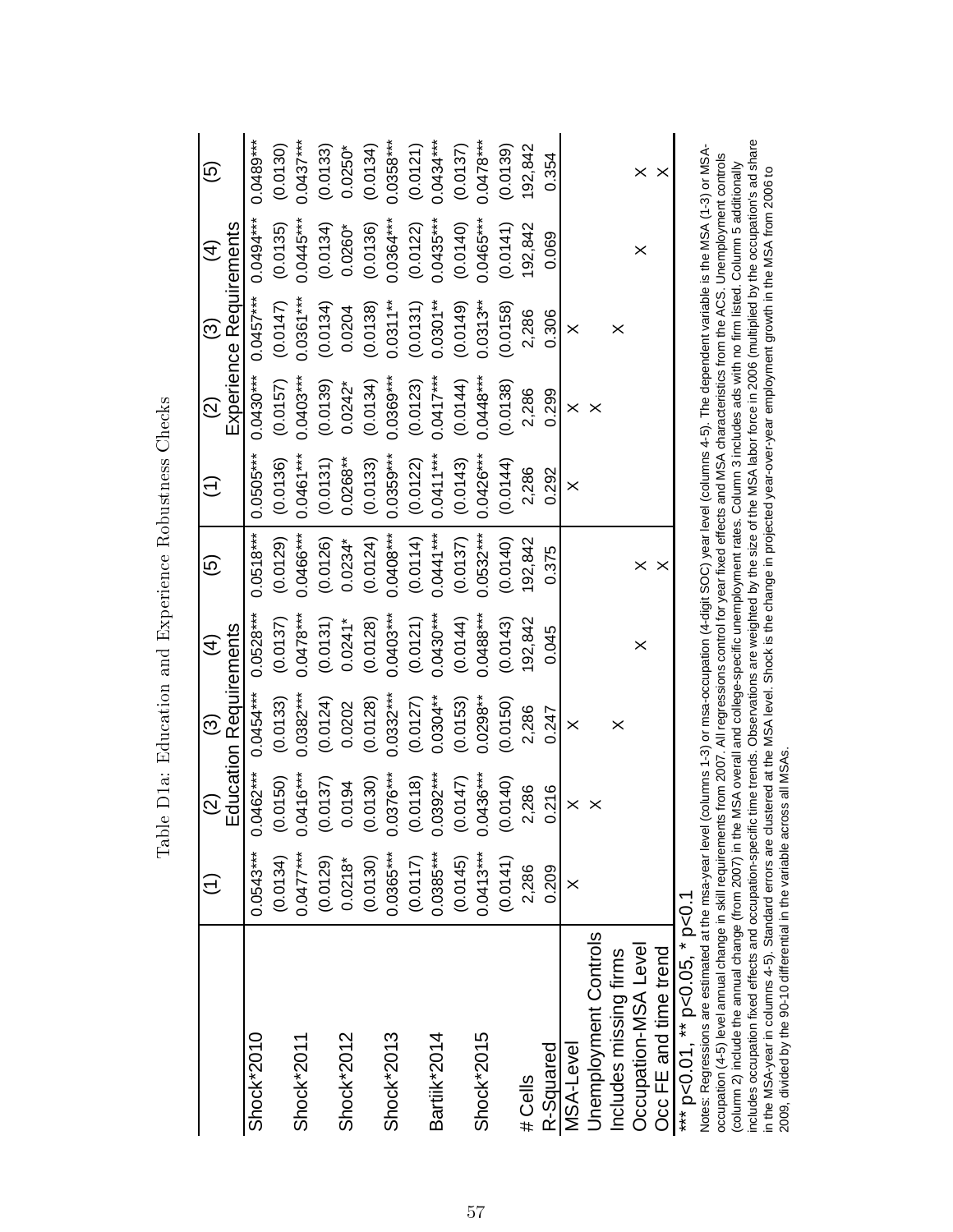|                                                                                                       | $\hat{\tau}$ | $\widetilde{\varrho}$ | ල                      | $\widehat{\mathcal{A}}$ | $\widehat{\mathfrak{G}}$ |             | $\widehat{\Omega}$ | $\widehat{\odot}$     | $\widehat{\mathcal{A}}$ | $\widehat{\mathbf{e}}$ |
|-------------------------------------------------------------------------------------------------------|--------------|-----------------------|------------------------|-------------------------|--------------------------|-------------|--------------------|-----------------------|-------------------------|------------------------|
|                                                                                                       |              |                       | Cognitive Requirements |                         |                          |             |                    | Computer Requirements |                         |                        |
| Shock*2010                                                                                            | $0.0201***$  | $.0202***$<br>Ö       | $0.0143***$            | $0.0207***$             | $0.0207***$              | 0.0168      | 0.0122             | 0.0161                | $0.0203***$             | $0.0212***$            |
|                                                                                                       | (0.00688)    | (0.00704)             | (0.00718)              | (0.00631)               | (0.00567)                | (0.0137)    | (0.0133)           | (0.0112)              | (0.00862)               | (0.00744)              |
| Shock*2011                                                                                            | $0.0210***$  | $.0208***$            | $0.0165***$            | $0.0207***$             | $0.0206***$              | $0.0261***$ | $0.0227***$        | $0.0263***$           | $0.0241***$             | $0.0239***$            |
|                                                                                                       | (0.00640)    | (0.00665)             | (0.00682)              | (0.00631)               | (0.00578)                | (0.00816)   | (0.00865)          | (0.00907)             | (0.00718)               | (0.00648)              |
| Shock*2012                                                                                            | $0.0128***$  | $0.0120*$             | 0.00866                | $0.0136***$             | $0.0140**$               | $0.0265***$ | $0.0253***$        | $0.0261***$           | $0.0207***$             | $0.0205***$            |
|                                                                                                       | (0.00638)    | 0.00636               | (0.00602)              | (0.00628)               | (0.00576)                | (0.0109)    | (0.0112)           | (0.0102)              | (0.00851)               | (0.00767)              |
| Shock*2013                                                                                            | $0.0128***$  | $0.0128***$           | 0.00921                | $0.0137***$             | $0.0143***$              | $0.0277***$ | $0.0283***$        | $0.0271***$           | $0.0250***$             | $0.0248***$            |
|                                                                                                       | (0.00562)    | (0.00564)             | (0.00633)              | (0.00542)               | (0.00493)                | (0.00789)   | (0.00814)          | (0.00815)             | (0.00664)               | (0.00596)              |
| Bartiik*2014                                                                                          | $0.0142***$  | $0.0139***$           | $0.0106*$              | $0.0150***$             | $0.0160***$              | $0.0229***$ | $0.0234***$        | $0.0199***$           | $0.0225***$             | $0.0232***$            |
|                                                                                                       | (0.00576)    | 0.00575               | (0.00616)              | (0.00542)               | (0.00498)                | (0.00786)   | (0.00790)          | (0.00878)             | (0.00675)               | (0.00608)              |
| Shock*2015                                                                                            | $0.0213***$  | $0213***$             | $0.0204***$            | $0.0230***$             | $0.0252***$              | 0.0130      | $0.0142*$          | 0.0131                | 0.0131                  | $0.0152***$            |
|                                                                                                       | (0.00675)    | 0.0656)               | (0.00857)              | (0.00697)               | (0.00664)                | (0.00817)   | (0.00852)          | (0.00831)             | (0.0800)                | (0.00769)              |
| # Cells                                                                                               | 2,286        | 2,286                 | 2,286                  | 177,971                 | 177,971                  | 2,286       | 2,286              | 2,286                 | 177,971                 | 177,971                |
| R-Squared                                                                                             | 0.351        | 0.354                 | 0.427                  | 0.044                   | 0.314                    | 0.318       | 0.323              | 0.333                 | 0.034                   | 0.291                  |
| MSA-Level                                                                                             | $\times$     | $\times$              | $\times$               |                         |                          | $\times$    | $\times$           | $\times$              |                         |                        |
| <b>Jnemployment Controls</b>                                                                          |              |                       |                        |                         |                          |             | ×                  |                       |                         |                        |
| Includes missing firms                                                                                |              |                       | ×                      |                         |                          |             |                    | ×                     |                         |                        |
| Occupation-MSA Level                                                                                  |              |                       |                        | ×                       | ×                        |             |                    |                       | ×                       |                        |
| Occ FE and time trend                                                                                 |              |                       |                        |                         | $\times$                 |             |                    |                       |                         |                        |
| *** $p<0.01$ , ** $p<0.05$ , * $p<0.1$                                                                |              |                       |                        |                         |                          |             |                    |                       |                         |                        |
| Notes: See panel A. Observations additionally restricted to ads with any specific skill requirements. |              |                       |                        |                         |                          |             |                    |                       |                         |                        |

Table D1b: Cognitive and Computer Skill Robustness Checks Table D1b: Cognitive and Computer Skill Robustness Checks